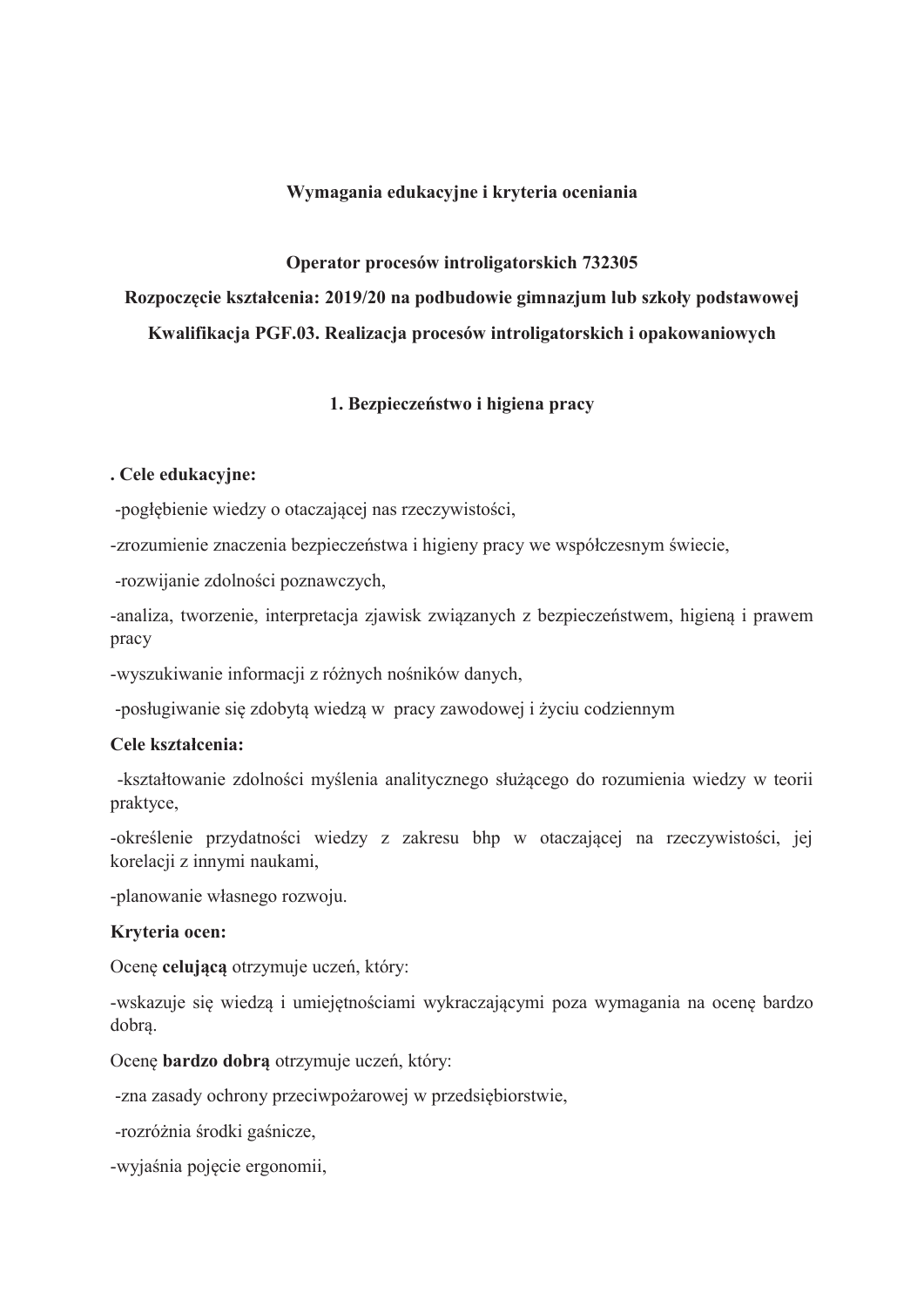-wymienia instytucje oraz służby działające w zakresie ochrony pracy i ochrony środowiska w Polsce.

-określa zadania i uprawnienia instytucji oraz służb działających w zakresie ochrony pracy

i ochrony środowiska w Polsce,

-zna wybrane zagadnienia prawa pracy (umowy cywilnoprawne, rodzaje zatrudnienia)

-identyfikuje podstawowe przepisy dotyczące prawnej ochrony pracy,

-zna prawa i obowiazki pracownika w zakresie bhp

-zna prawa i obowiązki pracodawcy w zakresie bhp

-potrafi opracować procedurę postępowania w zakresie bezpieczeństwa i higieny pracy

w przedsiębiorstwie

-dokonuje analizy możliwych zagrożeń dla zdrowia i życia człowieka oraz mienia i środowiska związane z wykonywaniem zadań zawodowych,

-określa sposoby przeciwdziałania zagrożeniom przy wykonywaniu zadań zawodowych,

-określa typowe choroby zawodowe występujące przy wykonywaniu zadań zawodowych,

-rozpoznaje źródła i czynniki szkodliwe w środowisku pracy,

-określa sposoby zabezpieczenia się przed czynnikami szkodliwymi w pracy,

-identyfikuje czynniki szkodliwe dla organizmu człowieka przy wykonywaniu zadań zawodowych,

-dokonuje analizy skutków oddziaływania czynników szkodliwych na organizm człowieka,

-ustala sposoby zapobiegania zagrożeniom życia i zdrowia w miejscu pracy,

-rozpoznaje czynniki szkodliwe.

-rozpoznaje źródła zagrożenia pożarowego

-rozpoznaje źródła zagrożenia dla środowiska,

-organizuje stanowisko do pracy zgodnie z zasadami ergonomii i przepisami bhp, ochrony przeciwpożarowej i ochrony środowiska,

-stosuje środki ochrony indywidualnej przed substancjami drażniącymi,

-rozpoznaje środki ochrony indywidualnej przed substancjami parzącymi,

-potrafi zastosować przepisy prawa dotyczące ochrony przeciwpożarowej (procedura ewakuacyjna)

-potrafi zastosować przepisy prawa dotyczące ochrony środowiska,

-zna pojęcie wypadku przy pracy

-potrafi udzielić pierwszej pomocy poszkodowanemu w wypadku przy pracy,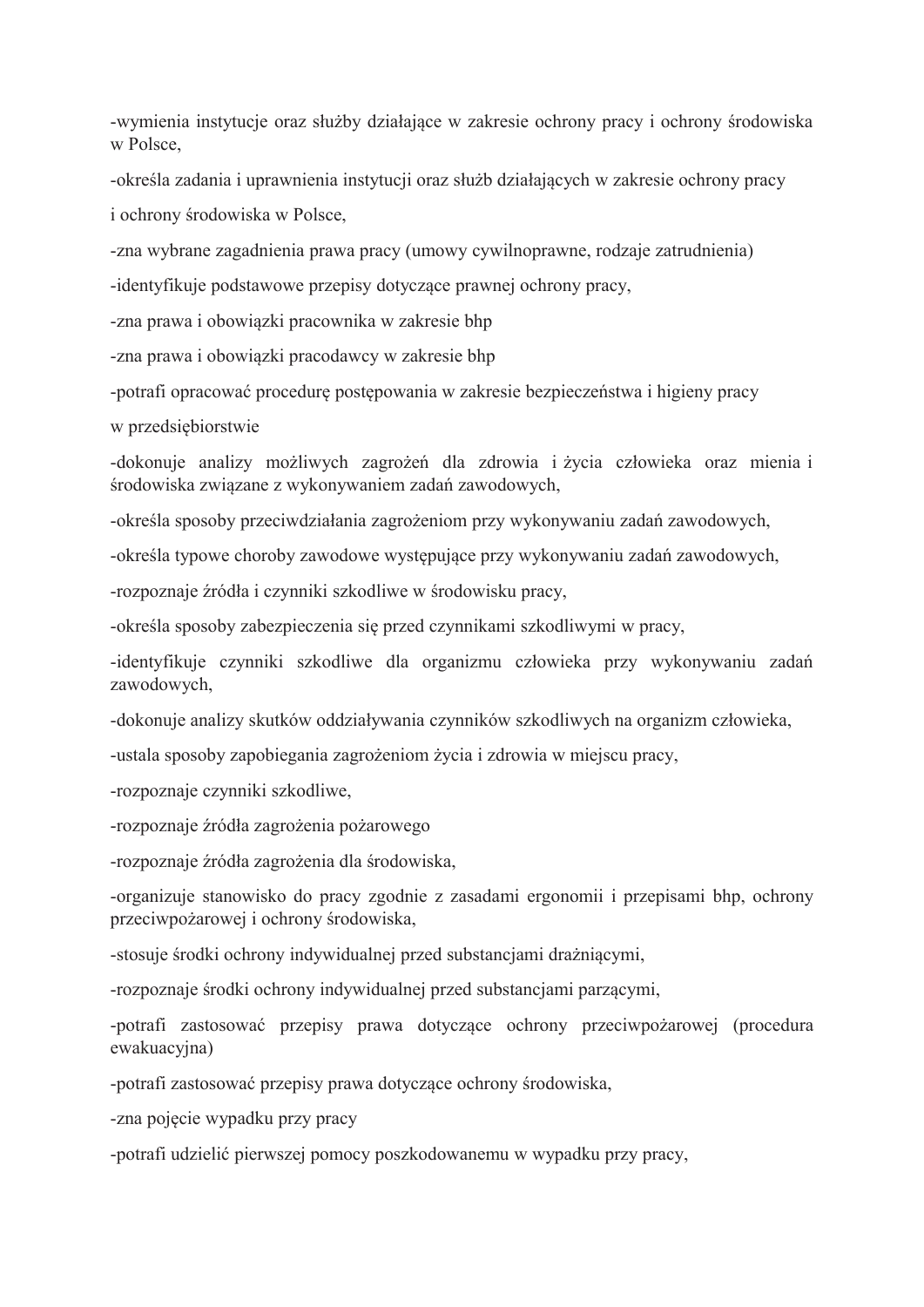-wymienia uniwersalne zasady etyki,

-wymienia prawa i obowiązki ucznia w kontekście praw człowieka,

-rozpoznaje przypadki naruszania praw ucznia i praw człowieka oraz wskazuje sposoby dochodzenia naruszonych praw,

-wyjaśnia czym jest zasada moralna;

podaje przykłady zasad (norm, reguł) moralnych,

-wyjaśnia czym jest plagiat,

-podaje przykłady właściwego i niewłaściwego wykorzystywania nowoczesnych technologii informacyjnych,

-rozróżnia konsekwentne działania i upór w realizacji celu

-wymienia techniki twórczego rozwiązywania problemu,

-dostrzega konieczność brania odpowiedzialności za swoje czyny

,-wyjaśnia znaczenie zmiany dla rozwoju człowieka,

-podaje przykłady wpływu zmiany na różne sytuacje życia społecznego i gospodarczego,

-wymienia przykłady zachowań hamujących wprowadzenie zmiany,

-podaje przykład wprowadzenia zmiany i ocenia skutki jej wprowadzenia,

-wymienia kilka technik radzenia sobie ze stresem,

-wskazuje najczęstsze przyczyny sytuacji stresowych w pracy zawodowej,

-przedstawia różne formy zachowań asertywnych, jako sposobów radzenia sobie ze stresem,

-charakteryzuje zestaw umiejętności i kompetencji niezbędnych w wybranym zawodzie,

-wskazuje przykłady podkreślające wartość wiedzy dla osiągnięcia sukcesu zawodowego i postępu cywilizacyjnego,

-analizuje własne kompetencje i planuje dalszą ścieżkę rozwoju.

Ocene dobra otrzymuje uczeń, który:

-zna zasady ochrony przeciwpożarowej w przedsiębiorstwie,

-rozróżnia środki gaśnicze,

-wyjaśnia pojęcie ergonomii,

-wymienia instytucje oraz służby działające w zakresie ochrony pracy i ochrony środowiska w Polsce.

-zna wybrane zagadnienia prawa pracy (umowy cywilnoprawne, rodzaje zatrudnienia)

-zna prawa i obowiązki pracownika w zakresie bhp

-zna prawa i obowiazki pracodawcy w zakresie bhp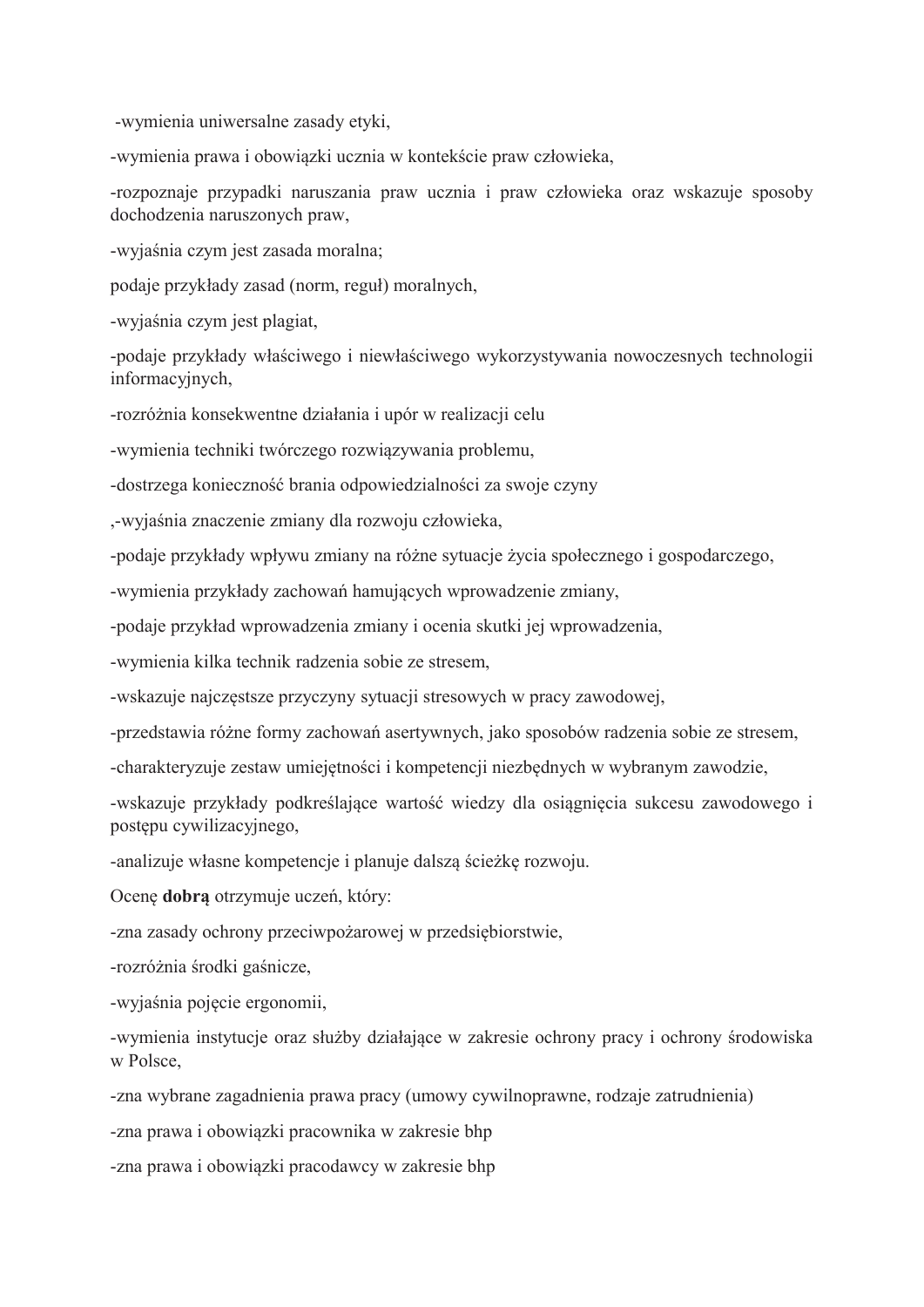-rozumie i stosuje procedurę postępowania w zakresie bezpieczeństwa i higieny pracy w przedsiębiorstwie,

-określa sposoby przeciwdziałania zagrożeniom przy wykonywaniu zadań zawodowych,

-określa typowe choroby zawodowe występujące przy wykonywaniu zadań zawodowych,

-rozpoznaje źródła i czynniki szkodliwe w środowisku pracy,

-określa sposoby zabezpieczenia się przed czynnikami szkodliwymi w pracy,

-ustala sposoby zapobiegania zagrożeniom życia i zdrowia w miejscu pracy

-rozpoznaje źródła zagrożenia pożarowego

-rozpoznaje źródła zagrożenia dla środowiska,

-organizuje stanowisko do pracy zgodnie z zasadami ergonomii i przepisami bhp, ochrony przeciwpożarowej i ochrony środowiska,

-stosuje środki ochrony indywidualnej przed substancjami drażniacymi,

-rozpoznaje środki ochrony indywidualnej przed substanciami parzącymi.

-potrafi zastosować przepisy prawa dotyczące ochrony przeciwpożarowej (procedura ewakuacyjna),

-potrafi zastosować przepisy prawa dotyczące ochrony środowiska,

-zna pojęcie wypadku przy pracy

-potrafi udzielić pierwszej pomocy poszkodowanemu w wypadku przy pracy

-wymienia uniwersalne zasady etyki,

-wymienia prawa i obowiązki ucznia,-rozpoznaje przypadki naruszania praw ucznia i praw człowieka oraz wskazuje sposoby dochodzenia naruszonych praw,

-wyjaśnia czym jest zasada moralna; podaje przykłady zasad (norm, reguł) moralnych,

-wviaśnia czym jest plagiat.

-podaje przykłady właściwego i niewłaściwego wykorzystywania nowoczesnych technologii informacyjnych

-wymienia techniki twórczego rozwiązywania problemu,

-dostrzega konieczność brania odpowiedzialności za swoje czyny,

-podaje przykład wprowadzenia zmiany i ocenia skutki jej wprowadzenia,

-wymienia kilka technik radzenia sobie ze stresem,

-przedstawia różne formy zachowań asertywnych, jako sposobów radzenia sobie ze stresem,

-charakteryzuje zestaw umiejętności i kompetencji niezbędnych w wybranym zawodzie

,-analizuje własne kompetencje i planuje dalszą ścieżkę rozwoju.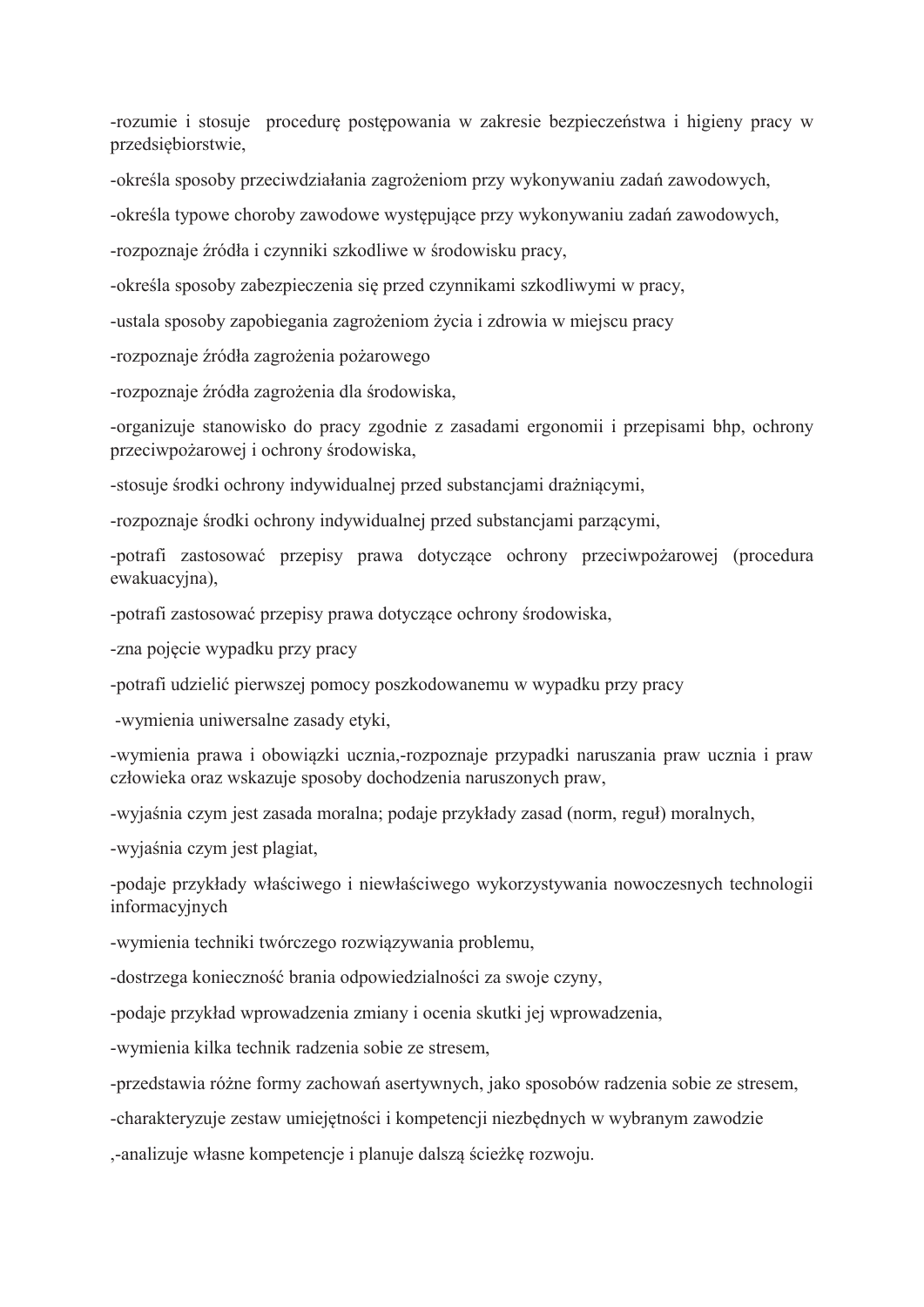Ocenę dostateczną otrzymuje uczeń, który:

-rozróżnia środki gaśnicze, wyjaśnia pojęcie ergonomii,

-zna wybrane zagadnienia prawa pracy (umowy cywilnoprawne, rodzaje zatrudnienia)

-zna prawa i obowiązki pracownika w zakresie bhp,

-określa sposoby przeciwdziałania zagrożeniom przy wykonywaniu zadań zawodowych,

-określa typowe choroby zawodowe występujące przy wykonywaniu zadań zawodowych,

-określa sposoby zabezpieczenia się przed czynnikami szkodliwymi w pracy,

-rozpoznaje czynniki szkodliwe,

-rozpoznaje źródła zagrożenia pożarowego

-organizuje stanowisko do pracy zgodnie z zasadami ergonomii i przepisami bhp, ochrony przeciwpożarowej i ochrony środowiska,

-stosuje środki ochrony indywidualnej przed substancjami drażniącymi,

-potrafi zastosować przepisy prawa dotyczące ochrony przeciwpożarowej (procedura ewakuacyjna),

-zna pojęcie wypadku przy pracy

-potrafi udzielić pierwszej pomocy poszkodowanemu w wypadku przy pracy

-wymienia kilka zasad etyki,

-wymienia prawa i obowiązki ucznia,

-rozpoznaje przypadki naruszania praw ucznia i praw człowieka oraz wskazuje sposoby dochodzenia naruszonych praw,

-wyjaśnia czym jest zasada moralna; podaje przykłady zasad (norm, reguł) moralnych,

-wyjaśnia czym jest plagiat,

-podaje przykłady właściwego i niewłaściwego wykorzystywania nowoczesnych technologii informacyjnych,

-dostrzega konieczność brania odpowiedzialności za swoje czyny,

-podaje przykład wprowadzenia zmiany i omawia jej skutki,

-wymienia kilka technik radzenia sobie ze stresem,

-przedstawia różne formy zachowań asertywnych, jako sposobów radzenia sobie ze stresem,

-charakteryzuje zestaw umiejętności i kompetencji niezbędnych w swoim zawodzie,

-analizuje własne kompetencje i planuje dalszą ścieżkę rozwoju.

Ocene dopuszczająca otrzymuje uczeń, który:

-rozróżnia środki gaśnicze.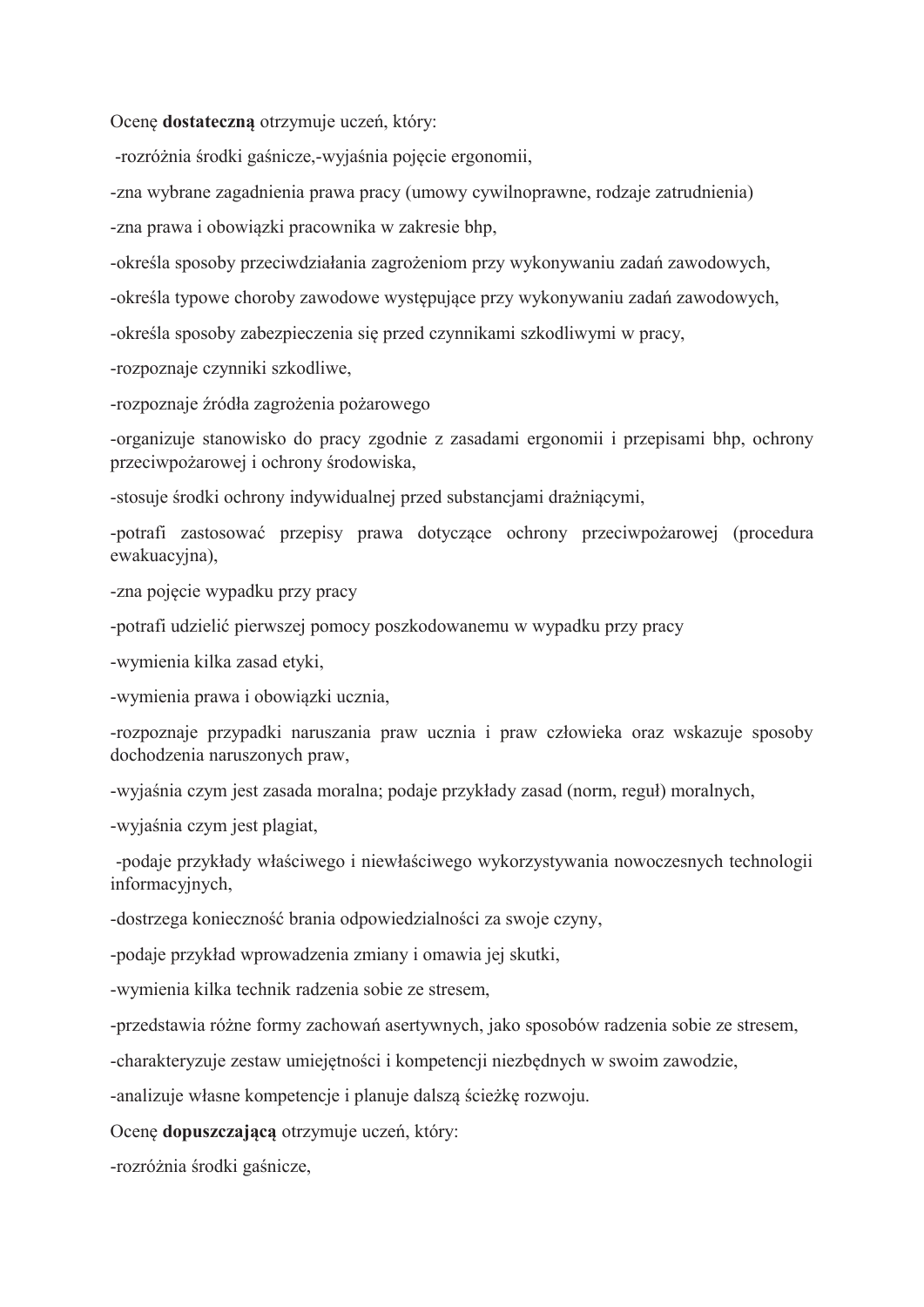-zna wybrane zagadnienia prawa pracy (umowy cywilnoprawne, rodzaje zatrudnienia) -zna prawa i obowiązki pracownika w zakresie bhp,

-określa sposoby przeciwdziałania zagrożeniom przy wykonywaniu zadań zawodowych,

-rozumie pojęcie choroby zawodowej,

-określa sposoby zabezpieczenia się przed czynnikami szkodliwymi w pracy,

-rozpoznaje źródła zagrożenia pożarowego

-organizuje stanowisko do pracy zgodnie z zasadami ergonomii i przepisami bhp, ochrony przeciwpożarowej i ochrony środowiska,

-stosuje środki ochrony indywidualnej przed substancjami drażniącymi,

-potrafi zastosować przepisy prawa dotyczące ochrony przeciwpożarowej (procedura ewakuacyjna),

-zna pojęcie wypadku przy pracy,

-potrafi wezwać pomoc i udzielić pierwszej pomocy poszkodowanemu w wypadku przy pracy

-wymienia prawa i obowiązki ucznia,

-rozpoznaje przypadki naruszania praw ucznia i praw człowieka oraz wskazuje sposoby dochodzenia naruszonych praw,

-podaje przykłady zasad (norm, reguł) moralnych,

-wyjaśnia czym jest plagiat,

-podaje przykłady właściwego i niewłaściwego wykorzystywania nowoczesnych technologii informacyjnych,

-dostrzega konieczność brania odpowiedzialności za swoje czyny,

-wymienia kilka technik radzenia sobie ze stresem,

-przedstawia różne formy zachowań asertywnych, jako sposobów radzenia sobie ze stresem,

-charakteryzuje zestaw umiejętności i kompetencji niezbędnych w swoim zawodzie,

-analizuje własne kompetencje i planuje dalszą ścieżkę rozwoju.

Ocenę niedostateczną otrzymuje uczeń, który:

-nie opracował wiadomości i umiejętności wymaganych na ocenę dopuszczającą.

### Sposoby sprawdzania osiągnięć uczniów:

Uczniowie mogą uzyskać oceny z następujących form sprawdzania ich wiedzy i umiejętności:

-pisemna praca kontrolna sprawdzająca wiedzę i umiejętności nabyte na zajęciach obejmująca jeden temat, cały dział lub kilka działów,

-praca domowa.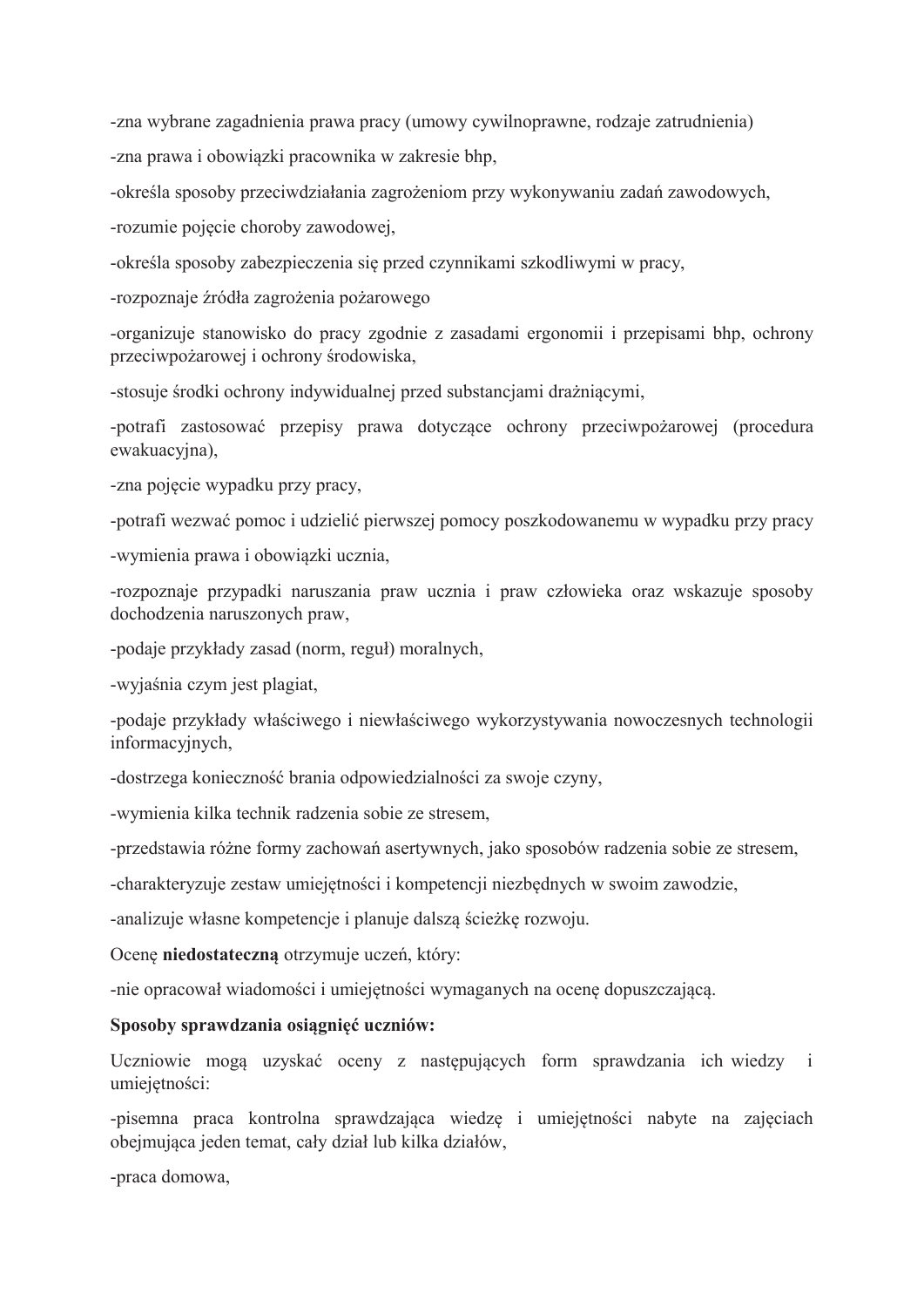-praca na lekcji,

-prace długoterminowe,

-referowanie zagadnienia na podstawie dokumentacji i źródeł prawa,

-odpowiedź ustna,

-aktywność,

-ćwiczenia polegające na wykonaniu zadania według podanej instrukcji i jego prezentacji.

### Sposób oceniania:

Punktacja w procentach:

0-39% -niedostateczny 40-49% -dopuszczający 50-55% --dostateczny 56-65% -dostateczny 66-70%-+dostateczny 71-75%-dobry 76-84%-dobry 85-89%-+dobry

90-100%-bardzo dobry

100%+ treści wykraczające poza podstawę programową –celujący

### 2. Materiałoznawstwo poligraficzne

### Cele edukacyjne:

- pogłębianie wiedzy o procesach w otaczającym nas świecie

- rozwijanie zainteresowań poznawczych i postaw twórczych

- wykształcenie umiejętności samokształcenia poprzez zdobywanie informacji z różnych źródeł

#### Cele kształcenia:

- przygotowanie uczących się do życia w warunkach współczesnego świata

- przygotowanie do wykonywania pracy zawodowej

– aktywnego funkcjonowania na zmieniającym się rynku pracy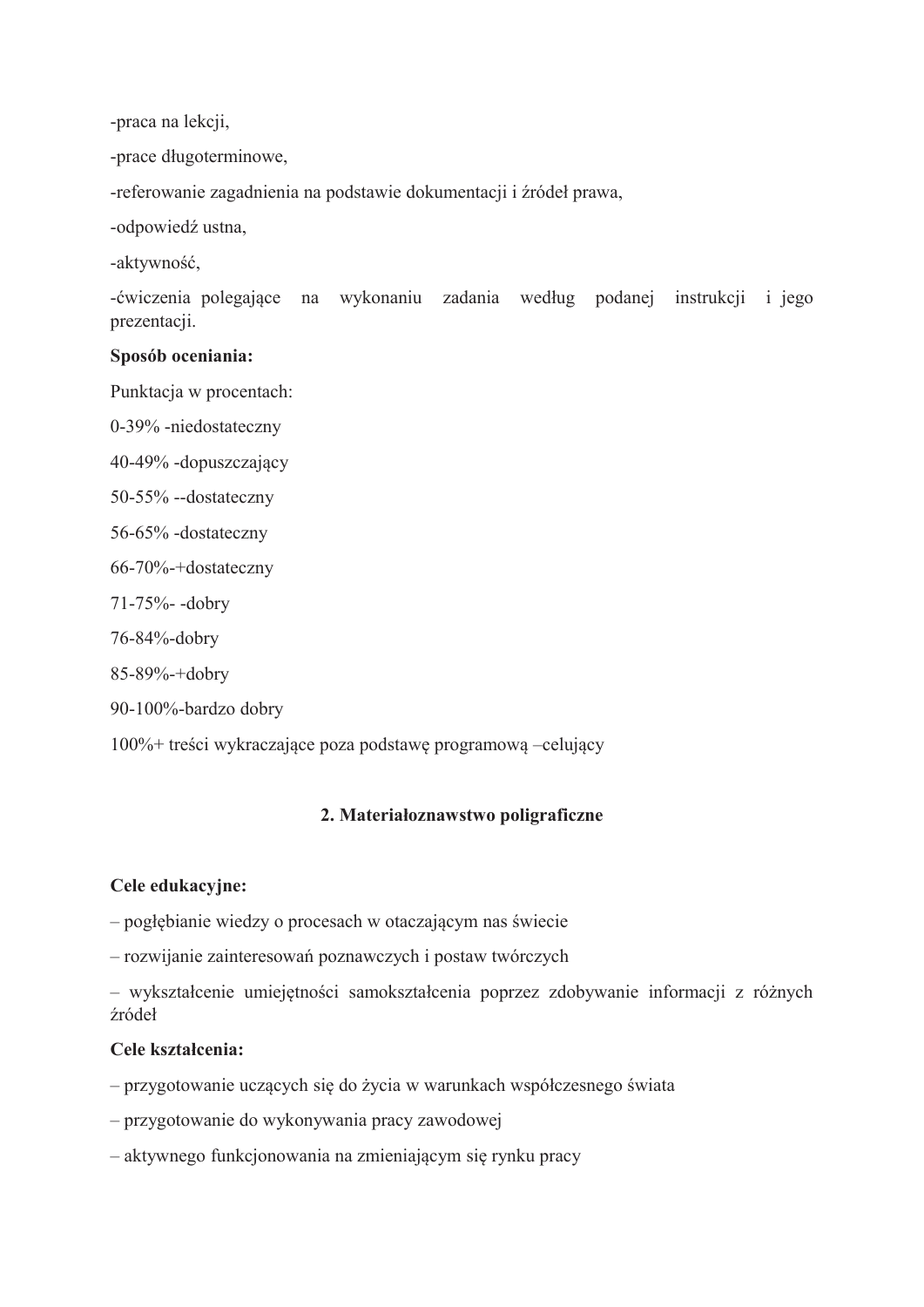- kształcenie umiejętności myślenia prowadzącego do rozumienia przez ucznia poznawanej wiedzy i posługiwania się nią

### Stopnie wymagań edukacyjnych:

konieczne – uczeń definiuje, wymienia, nazywa, opisuje, wylicza

podstawowe – uczeń wyjaśnia, streszcza, rozróżnia, odtwarza działania, ilustruje

rozszerzające – uczeń rozwiązuje, porównuje, rysuje, projektuje, klasyfikuje, charakteryzuje, wybiera, określa

dopełniające – uczeń dowodzi, przewiduje, ocenia, udowadnia, analizuje, planuje, proponuje.

Kryteria oceniania:

Ocene dopuszczającą (wymagania konieczne) otrzymuje uczeń, który:

- ma pewne braki w wiadomościach i umiejętnościach określonych w wymaganiach podstawy programowej, ale nie przekraczają one możliwości dalszego kształcenia

- z pomocą nauczyciela rozwiązuje typowe zadania teoretyczne i praktyczne o niewielkim stopniu trudności

– wie, jaką rolę odgrywa wiedza i umiejętności w pracy zawodowej

- prowadzi zeszyt, ma komplet notatek, ma wykonane zadania domowe.

Ocenę dostateczną (wymagania konieczne i podstawowe) otrzymuje uczeń, który:

- opanował w zakresie podstawowym te wiadomości i umiejętności określone

w wymaganiach podstawy programowej, które są konieczne do dalszego kształcenia

- z pomocą nauczyciela poprawnie stosuje wiadomości i umiejętności do rozwiązywania typowych zadań i problemów

– wykazuje podstawowy stopień zrozumienia większości zagadnień zawodowych

- z pomocą nauczyciela korzysta ze źródeł wiedzy.

Ocene dobra (wymagania konieczne, podstawowe i dopełniające) otrzymuje uczeń, który:

- opanował w dużym zakresie wiadomości i umiejętności określone w wymaganiach podstawy programowej

- poprawnie stosuje wiadomości i umiejętności do samodzielnego rozwiązywania typowych zadań i problemów

- prawidłowo rozumie sytuacje, zasady stosowane w zawodzie

- prawidłowo posługuje się słownictwem zawodowym

- korzysta z różnych źródeł wiedzy.

Ocenę bardzo dobrą (wymagania konieczne, podstawowe, rozszerzające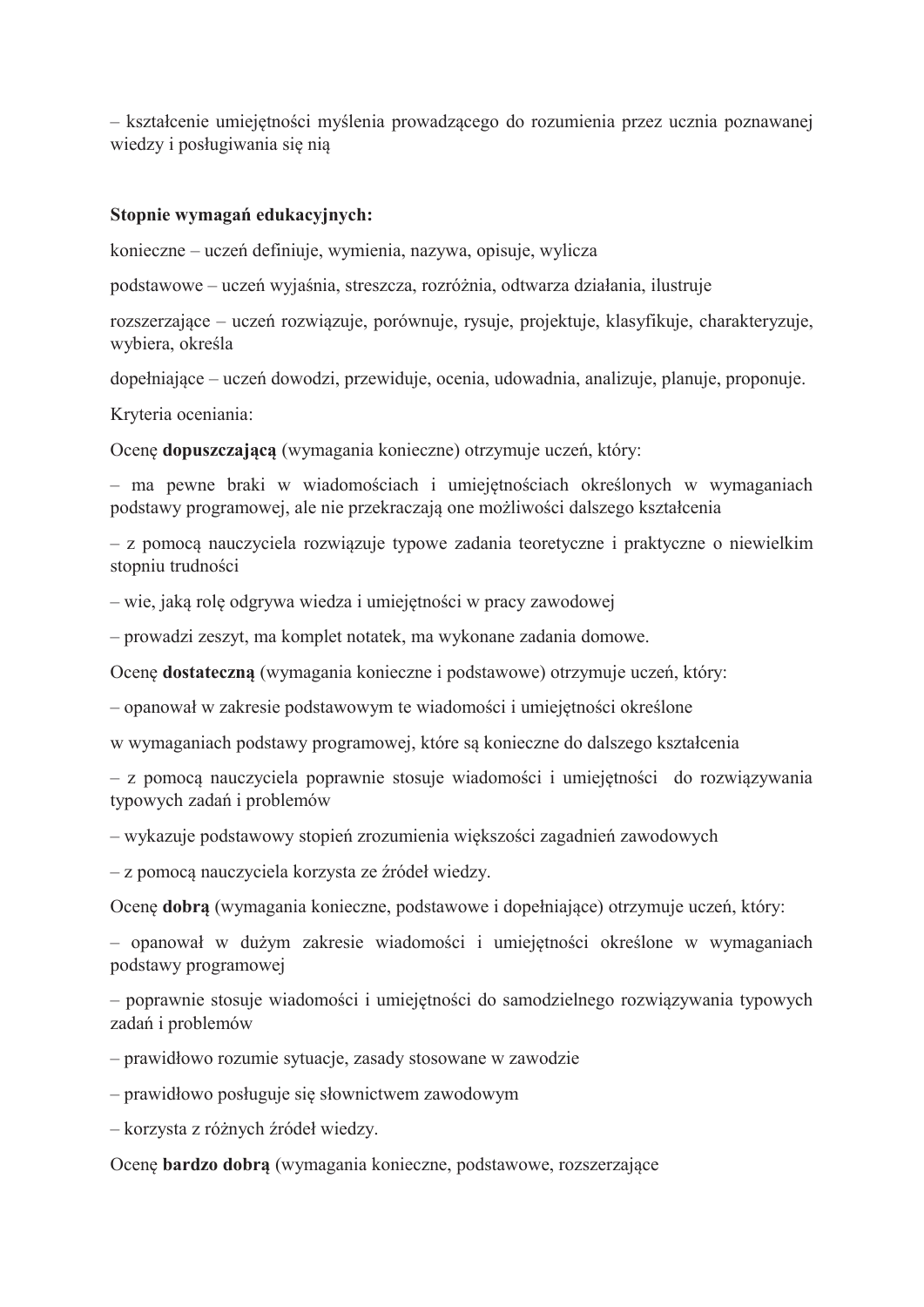i dopełniające) otrzymuje uczeń, który:

- opanował w pełnym zakresie wiadomości i umiejętności określone w wymaganiach podstawy programowej

- stosuje zdobyta wiedze i umiejętności do rozwiązywania problemów oraz nowych zadań problemowych

- umie wykorzystać wiadomości z różnych dziedzin podczas rozwiązywania problemów teoretycznych i praktycznych z zawodzie

– wykazuje duża samodzielność i potrafi bez pomocy nauczyciela korzystać z różnych źródeł wiedzy.

Ocenę celującą (wymagania wykraczające poza program nauczania) otrzymuje uczeń, który:

- ma i stosuje wiedzę i umiejętności wykraczające poza zakres wymagań podstawy programowej

- ma i stosuje wiedzę i umiejętności do rozwiązywania zadań problemowych o wysokim stopniu trudności

- formułuje problemy oraz dokonuje analizy i syntezy nowych zjawisk

- proponuje nowatorskie i twórcze podejście do zagadnień zawodowych.

- bierze udział w konkursach, olimpiadach, turniejach poligraficznych.

### Formy sprawdzania wiedzy i umiejętności:

Ocenie podlegają:

- kartkówki zapowiadane z co najmniej 1 tygodniowym wyprzedzeniem
- sprawdziany zapowiadane z co najmniej 2 tygodniowym wyprzedzeniem
- prace domowe,
- odpowiedzi ustne,
- $-$  testy.
- $-$  zeszyt,

- praca samodzielna na lekcji,

- $-$  praca w grupach na lekcji,
- aktywność na zajęciach szkolnych i pozaszkolnych.

Uczeń jest zobowiązany do posiadania na bieżąco uzupełnianego zeszytu przedmiotowego.

W przypadku prac pisemnych stosuje się następującą skalę punktową przeliczaną na oceny:

 $0 - 39$  % niedostateczny

40 - 49 % dopuszczający

50 - 55  $\%$  - dostateczny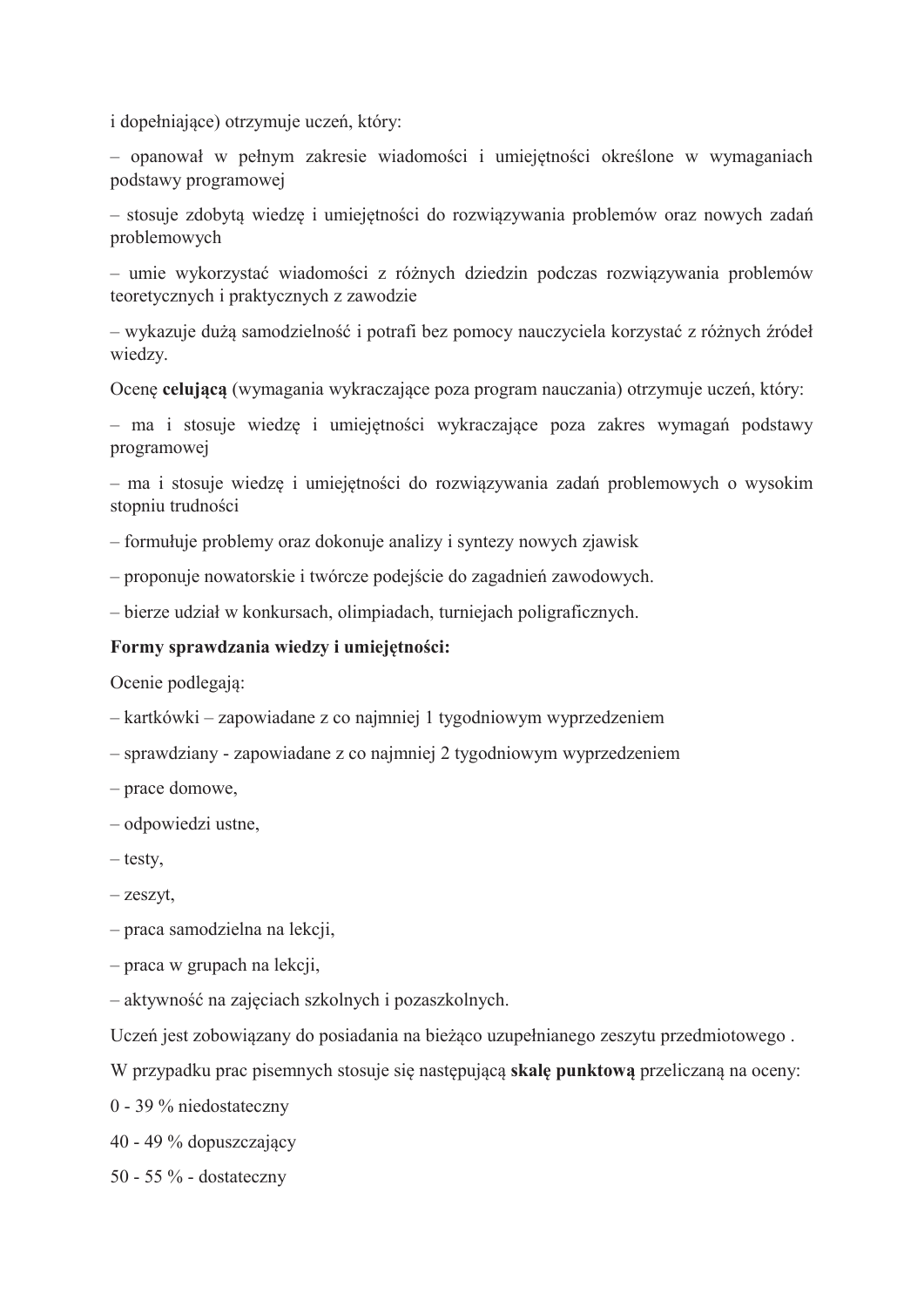56 - 65% dostateczny

- $66 70\% + \text{dostateczny}$
- 71 75% dobry
- 76 84 % dobry
- 85 89 % + dobry
- 90 100% bardzo dobry

100% oraz poprawnie rozwiązane zadanie dodatkowe - celujący

### Formy poprawy oceny:

Uczeń ma prawo poprawy oceny niedostatecznej i dopuszczającej w formie i terminie ustalonym z nauczycielem

Do dziennika obok oceny uzyskanej wcześniej wpisuje się ocenę uzyskaną z poprawy.

Przy wystawianiu oceny końcowej uwzględnia się:

- $-$  wiedze,
- umiejętności,
- aktywność,
- samodzielność,
- zaangażowanie.
- systematyczność.

## 3. Podstawy procesów poligraficznych

### Cele edukacyjne:

- pogłębianie wiedzy o procesach w otaczającym nas świecie
- rozwijanie zainteresowań poznawczych i postaw twórczych,

- wykształcenie umiejętności samokształcenia poprzez zdobywanie informacji z różnych źródeł,

### Cele kształcenia:

- przygotowanie uczących się do życia w warunkach współczesnego świata,

- przygotowanie do wykonywania pracy zawodowej,
- aktywnego funkcjonowania na zmieniającym się rynku pracy,

- kształcenie umiejętności myślenia prowadzącego do rozumienia przez ucznia poznawanej wiedzy i posługiwania się nią.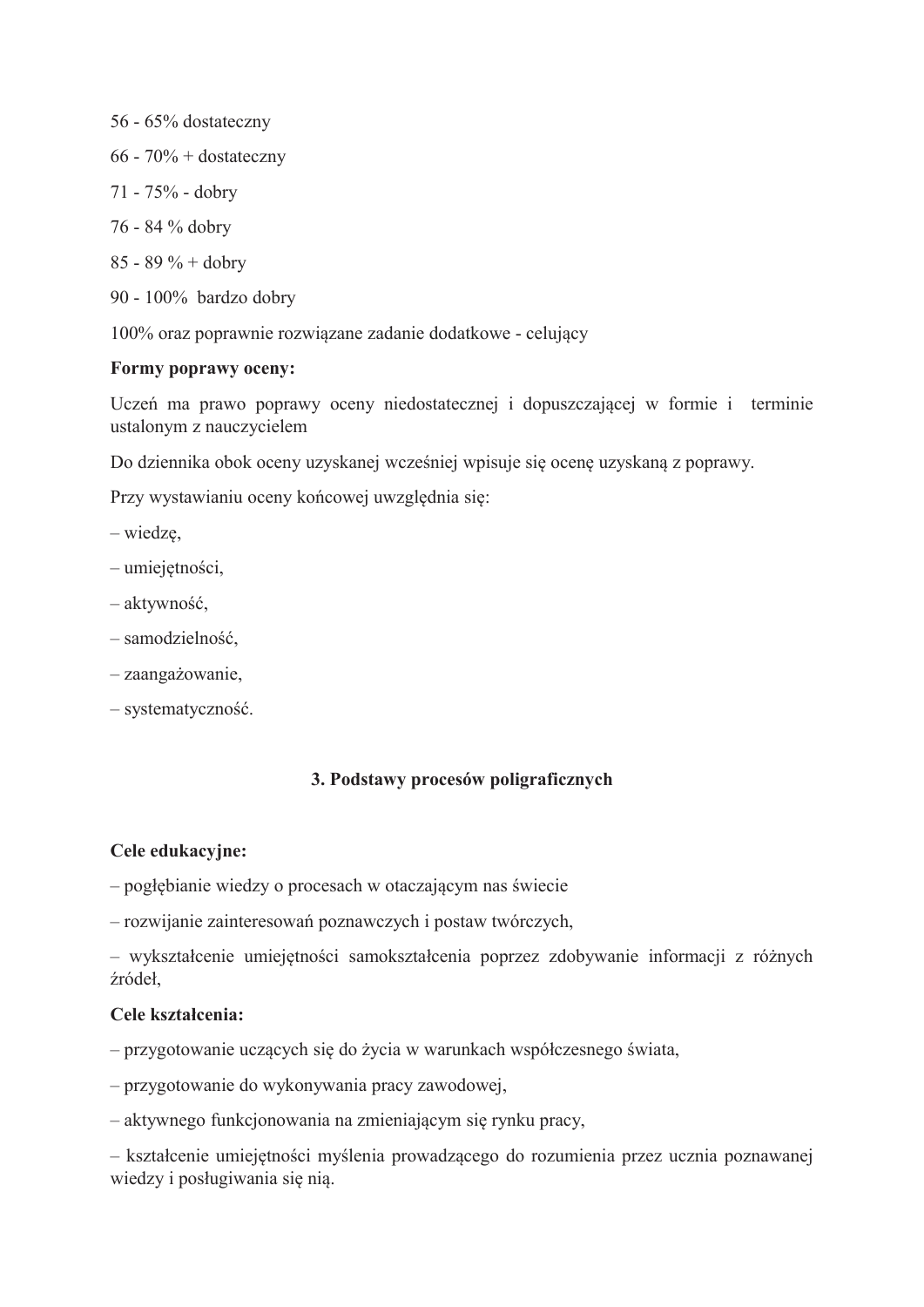#### Stopnie wymagań edukacyjnych:

- konieczne: uczeń definiuje, wymienia, nazywa, opisuje, wylicza,

- podstawowe: uczeń wyjaśnia, streszcza, rozróżnia, odtwarza działania, ilustruje,

- rozszerzające: uczeń rozwiązuje, porównuje, rysuje, projektuje, klasyfikuje, charakteryzuje, wybiera, określa,

- dopełniające: uczeń dowodzi, przewiduje, ocenia, udowadnia, analizuje, planuje, proponuje.

#### Kryteria oceniania:

Ocenę dopuszczającą (wymagania konieczne) otrzymuje uczeń, który:

- ma pewne braki w wiadomościach i umiejętnościach określonych w wymaganiach podstawy programowej, ale nie przekraczają one możliwości dalszego kształcenia,

- z pomocą nauczyciela rozwiązuje typowe zadania teoretyczne i praktyczne o niewielkim stopniu trudności,

– wie, jaką rolę odgrywa wiedza i umiejętności w pracy zawodowej,

- prowadzi zeszyt, ma komplet notatek, ma wykonane zadania domowe.

Ocenę dostateczną (wymagania konieczne i podstawowe) otrzymuje uczeń, który:

- opanował w zakresie podstawowym te wiadomości i umiejętności określone w wymaganiach podstawy programowej, które są konieczne do dalszego kształcenia,

- z pomocą nauczyciela poprawnie stosuje wiadomości i umiejętności do rozwiązywania typowych zadań i problemów,

– wykazuje podstawowy stopień zrozumienia większości zagadnień zawodowych,

- z pomocą nauczyciela korzysta ze źródeł wiedzy.

Ocene dobra (wymagania konieczne, podstawowe i dopełniające) otrzymuje uczeń, który:

- opanował w dużym zakresie wiadomości i umiejetności określone w wymaganiach podstawy programowej

- poprawnie stosuje wiadomości i umiejętności do samodzielnego rozwiązywania typowych zadań i problemów.

- prawidłowo rozumie sytuacje, zasady stosowane w zawodzie,

- prawidłowo posługuje się słownictwem zawodowym,

- korzysta z różnych źródeł wiedzy.

Ocene **bardzo dobra** (wymagania konieczne, podstawowe, rozszerzające i dopełniające) otrzymuje uczeń, który:

- opanował w pełnym zakresie wiadomości i umiejętności określone w wymaganiach podstawy programowej,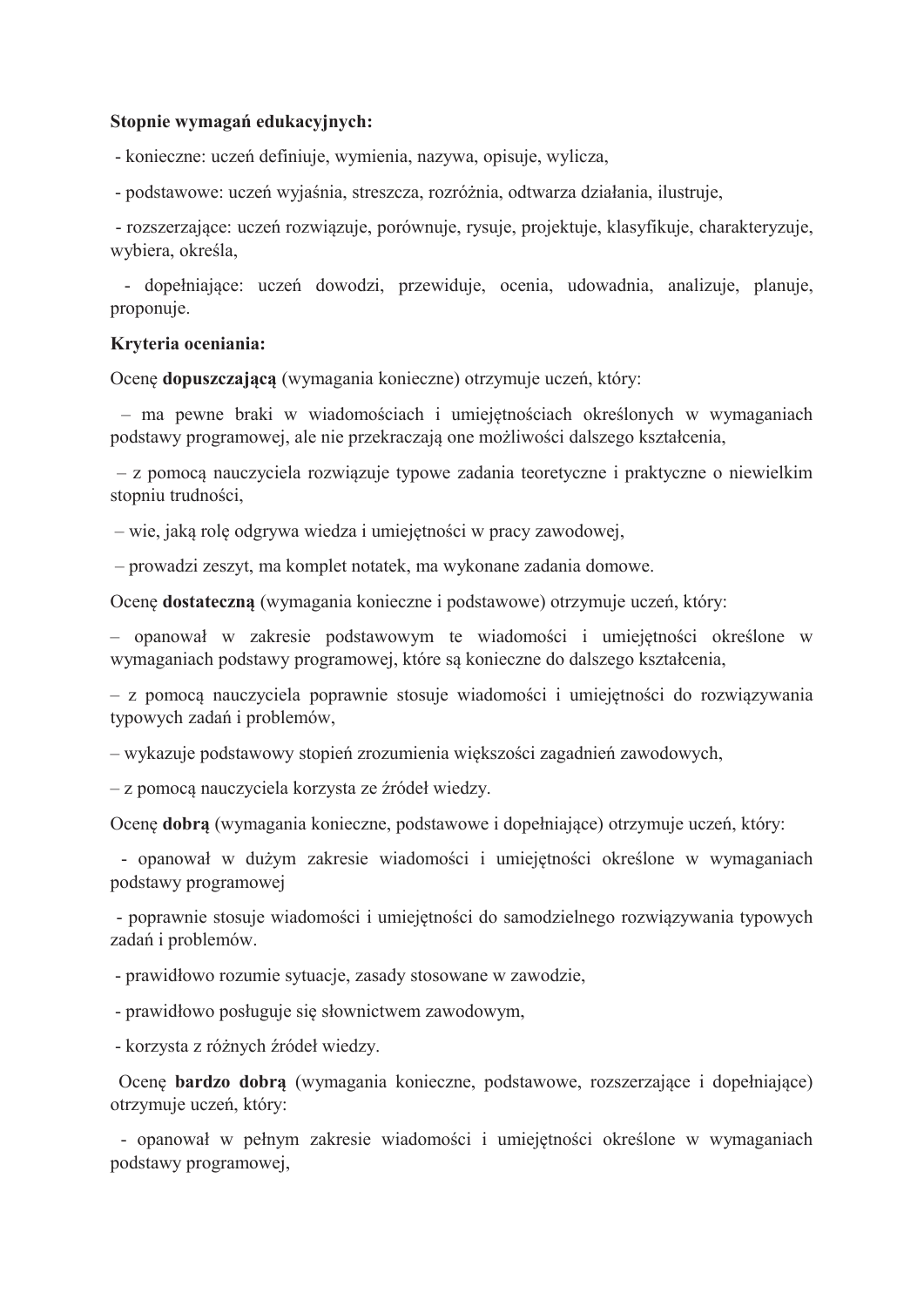- stosuje zdobyta wiedzę i umiejętności do rozwiązywania problemów oraz nowych zadań problemowych,

- umie wykorzystać wiadomości z różnych dziedzin podczas rozwiązywania problemów teoretycznych i praktycznych z zawodzie,

- wykazuje dużą samodzielność i potrafi bez pomocy nauczyciela korzystać z różnych źródeł wiedzy.

Ocenę celującą (wymagania wykraczające poza program nauczania) otrzymuje uczeń, który:

- ma i stosuje wiedzę i umiejętności wykraczające poza zakres wymagań podstawy programowej,

- ma i stosuje wiedzę i umiejętności do rozwiązywania zadań problemowych o wysokim stopniu trudności

- formułuje problemy oraz dokonuje analizy i syntezy nowych zjawisk,

- proponuje nowatorskie i twórcze podejście do zagadnień zawodowych.

### Formy sprawdzania wiedzy i umiejętności:

Ocenie podlegaja:

– kartkówki –zapowiadane z co najmniej tygodniowym wyprzedzeniem

- testy,
- prace domowe,
- odpowiedzi ustne,
- udział w dyskusji,
- $-z$ eszyt,
- praca samodzielna na lekcji,
- praca w grupach na lekcji,
- udział w projektach,
- aktywność na zajęciach szkolnych i pozaszkolnych.

W przypadku prac pisemnych stosuje się następującą skalę punktową przeliczaną na oceny:

0-39% -niedostateczny

- 40-49% -dopuszczający
- 50-55% --dostateczny
- 56-65% -dostateczny
- 66-70%-+dostateczny
- 71-75%--dobry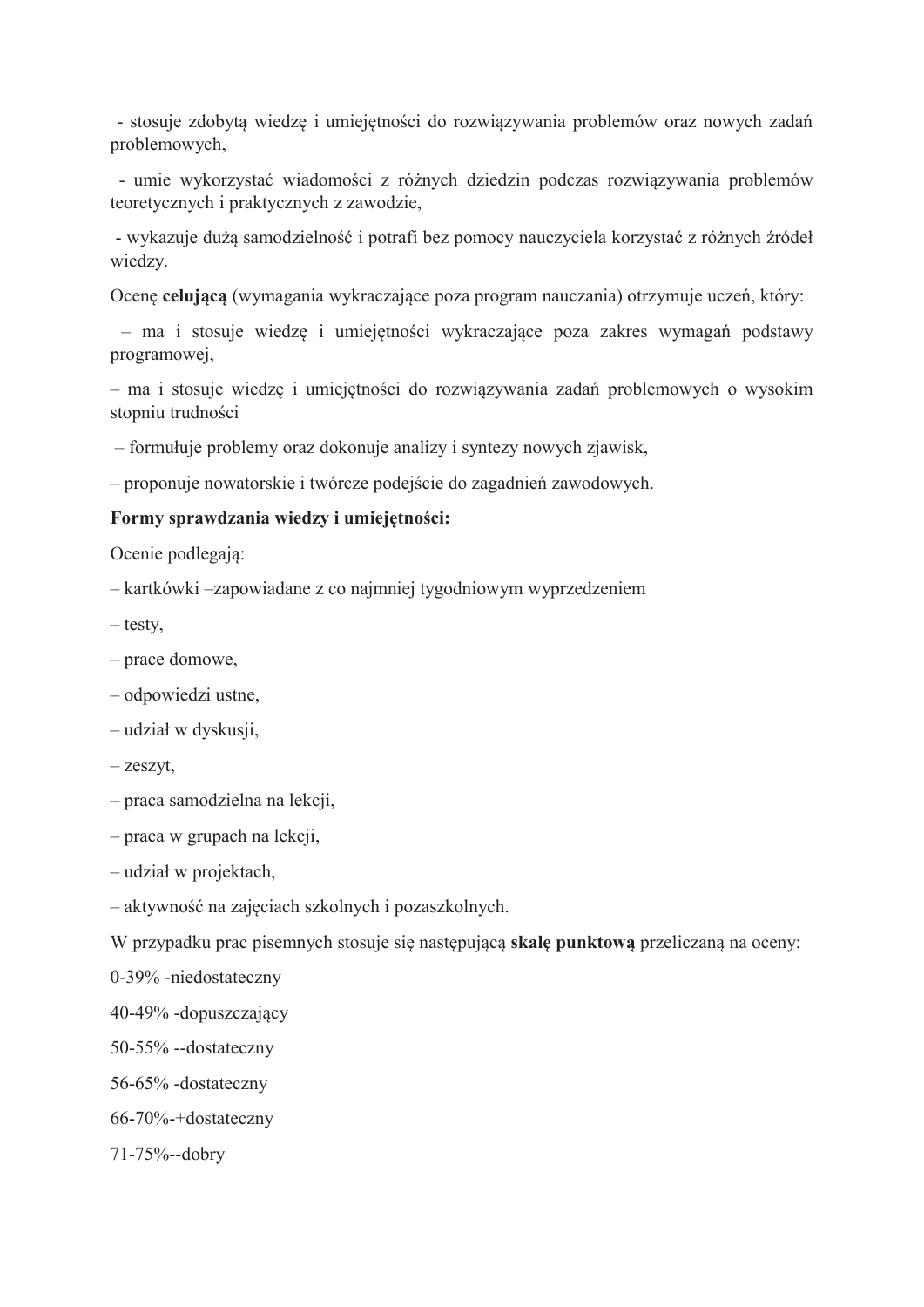76-84%-dobry

85-89%-+dobry

90-100%-bardzo dobry

100%+ treści wykraczające poza podstawę programową -celujący

## Formy poprawy oceny:

Uczeń ma prawo poprawy oceny niedostatecznej i dopuszczającej w formie i terminie ustalonym z nauczycielem Do dziennika obok oceny uzyskanej wcześniej wpisuje się ocenę uzyskaną z poprawy.

# 4. Technologia wykonywania druków luźnych i łączonych

# Cele edukacvine:

- pogłebianie wiedzy o procesach w otaczającym nas świecie

- rozwijanie zainteresowań poznawczych i postaw twórczych

- wykształcenie umiejętności samokształcenia poprzez zdobywanie informacji z różnych źródeł

# Cele kształcenia:

- przygotowanie uczących się do życia w warunkach współczesnego świata

- przygotowanie do wykonywania pracy zawodowej

- aktywnego funkcjonowania na zmieniającym się rynku pracy

- kształcenie umiejetności myślenia prowadzacego do rozumienia przez ucznia poznawanej wiedzy i posługiwania się nią

## Stopnie wymagań edukacyjnych:

konieczne – uczeń definiuje, wymienia, nazywa, opisuje, wylicza

podstawowe – uczeń wyjaśnia, streszcza, rozróżnia, odtwarza działania, ilustruje

rozszerzające – uczeń rozwiązuje, porównuje, rysuje, projektuje, klasyfikuje, charakteryzuje, wybiera, określa,

dopełniające – uczeń dowodzi, przewiduje, ocenia, udowadnia, analizuje, planuje, proponuje.

# Kryteria oceniania:

Ocenę dopuszczającą (wymagania konieczne) otrzymuje uczeń, który:

- ma pewne braki w wiadomościach i umiejetnościach określonych w wymaganiach podstawy programowej, ale nie przekraczają one możliwości dalszego kształcenia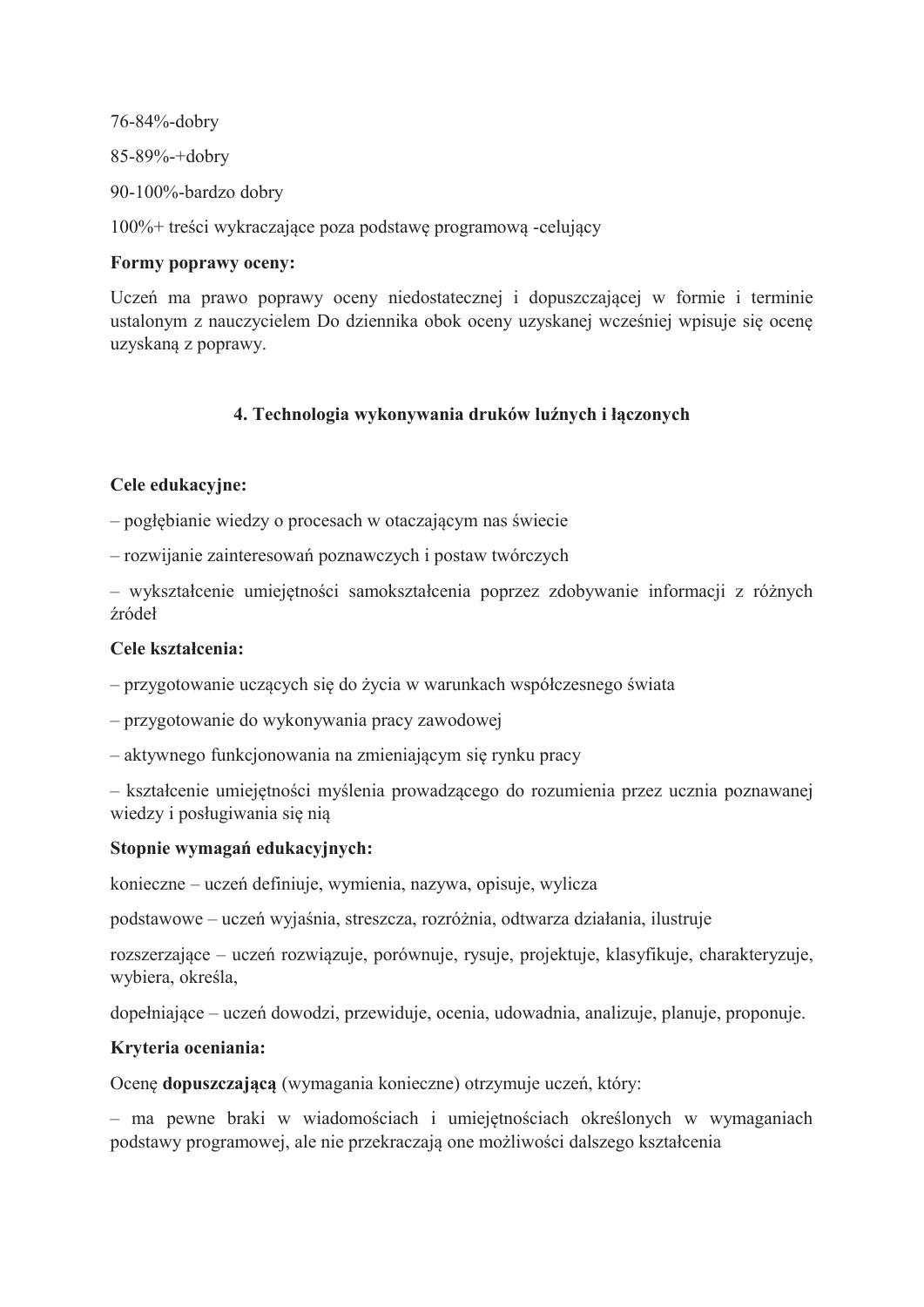- z pomocą nauczyciela rozwiązuje typowe zadania teoretyczne i praktyczne o niewielkim stopniu trudności

– wie, jaką rolę odgrywa wiedza i umiejętności w pracy zawodowej

- prowadzi zeszyt, ma komplet notatek, ma wykonane zadania domowe.

Ocenę dostateczną (wymagania konieczne i podstawowe) otrzymuje uczeń, który:

- opanował w zakresie podstawowym te wiadomości i umiejętności określone

w wymaganiach podstawy programowej, które są konieczne do dalszego kształcenia

- z pomocą nauczyciela poprawnie stosuje wiadomości i umiejętności do rozwiązywania typowych zadań i problemów

– wykazuje podstawowy stopień zrozumienia większości zagadnień zawodowych

- z pomocą nauczyciela korzysta ze źródeł wiedzy.

Ocene dobra (wymagania konieczne, podstawowe i dopełniające) otrzymuje uczeń, który:

- opanował w dużym zakresie wiadomości i umiejętności określone w wymaganiach podstawy programowej

- poprawnie stosuje wiadomości i umiejętności do samodzielnego rozwiązywania typowych zadań i problemów

- prawidłowo rozumie sytuacje, zasady stosowane w zawodzie

- prawidłowo posługuje się słownictwem zawodowym

- korzysta z różnych źródeł wiedzy.

Ocenę bardzo dobrą (wymagania konieczne, podstawowe, rozszerzające

i dopełniające) otrzymuje uczeń, który:

- opanował w pełnym zakresie wiadomości i umiejętności określone w wymaganiach podstawy programowej

- stosuje zdobytą wiedzę i umiejętności do rozwiązywania problemów oraz nowych zadań problemowych

- umie wykorzystać wiadomości z różnych dziedzin podczas rozwiązywania problemów teoretycznych i praktycznych z zawodzie

– wykazuje dużą samodzielność i potrafi bez pomocy nauczyciela korzystać z różnych źródeł wiedzy.

Ocene celujaca (wymagania wykraczające poza program nauczania) otrzymuje uczeń, który:

- ma i stosuje wiedzę i umiejętności wykraczające poza zakres wymagań podstawy programowej

- ma i stosuje wiedzę i umiejętności do rozwiązywania zadań problemowych o wysokim stopniu trudności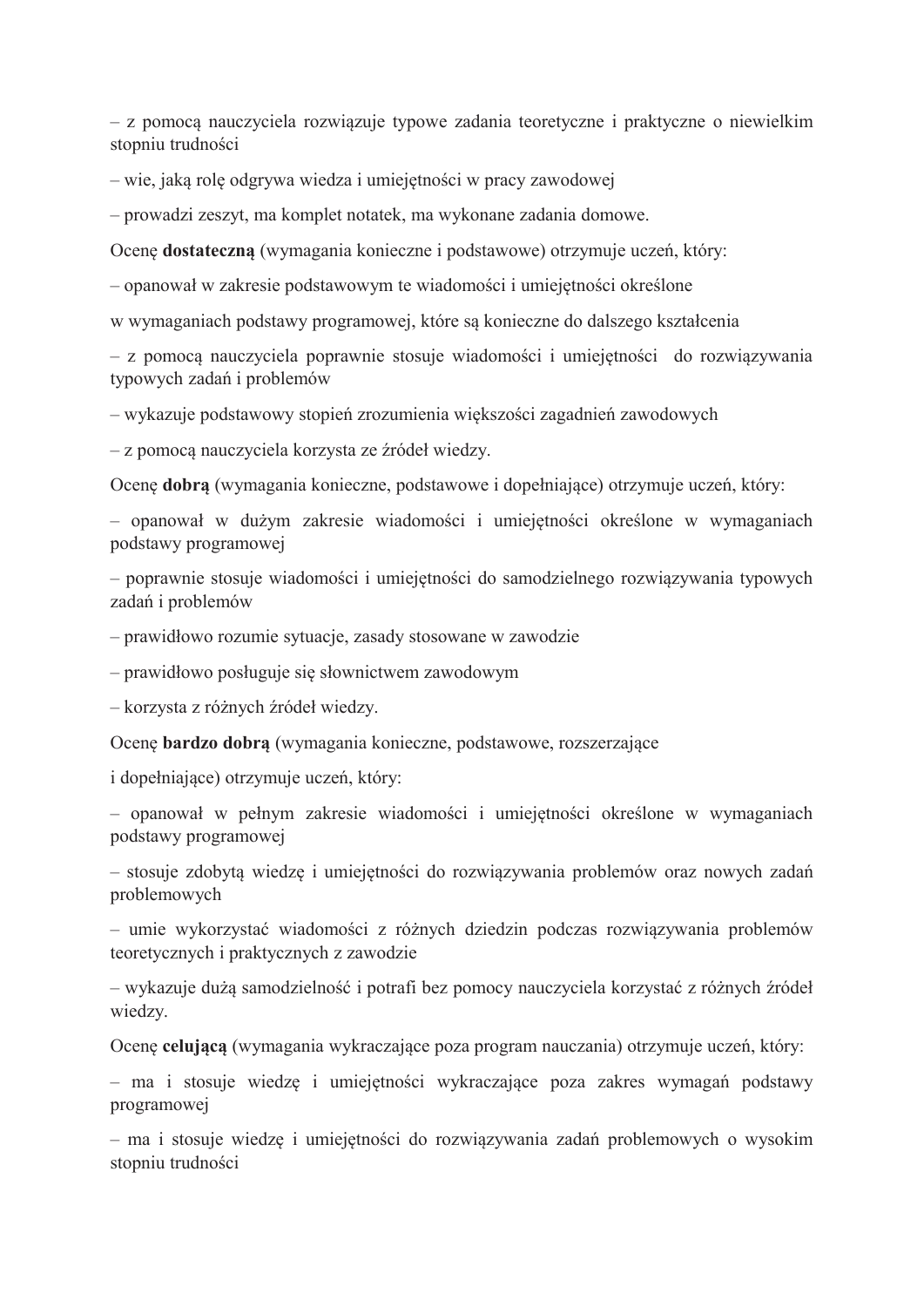- formułuje problemy oraz dokonuje analizy i syntezy nowych zjawisk
- proponuje nowatorskie i twórcze podejście do zagadnień zawodowych.
- bierze udział w konkursach, olimpiadach, turniejach poligraficznych.

#### Formy sprawdzania wiedzy i umiejętności:

Ocenie podlegają:

- kartkówki zapowiadane z co najmniej 1 tygodniowym wyprzedzeniem
- sprawdziany zapowiadane z co najmniej 2 tygodniowym wyprzedzeniem
- prace domowe,
- odpowiedzi ustne,
- $-$  testy,
- $-$  zeszyt,
- praca samodzielna na lekcji,
- $-$  praca w grupach na lekcji,
- aktywność na zajęciach szkolnych i pozaszkolnych.
- Uczeń jest zobowiązany do posiadania na bieżąco uzupełnianego zeszytu przedmiotowego.
- W przypadku prac pisemnych stosuje się następującą skalę punktową przeliczaną na oceny:
- 0 39 % niedostateczny
- 40 49 % dopuszczający
- 50 55 % dostateczny
- 56 65% dostateczny
- $66 70\% + \text{dostateczny}$
- $71 75\%$  dobry
- 76 84 % dobry
- 85 89 % + dobry
- 90 100% bardzo dobry

100% oraz poprawnie rozwiązane zadanie dodatkowe - celujący

#### Formy poprawy oceny:

Uczeń ma prawo poprawy oceny niedostatecznej i dopuszczającej w formie i terminie ustalonym z nauczycielem

Do dziennika obok oceny uzyskanej wcześniej wpisuje się ocenę uzyskaną z poprawy.

Przy wystawianiu oceny końcowej uwzględnia się: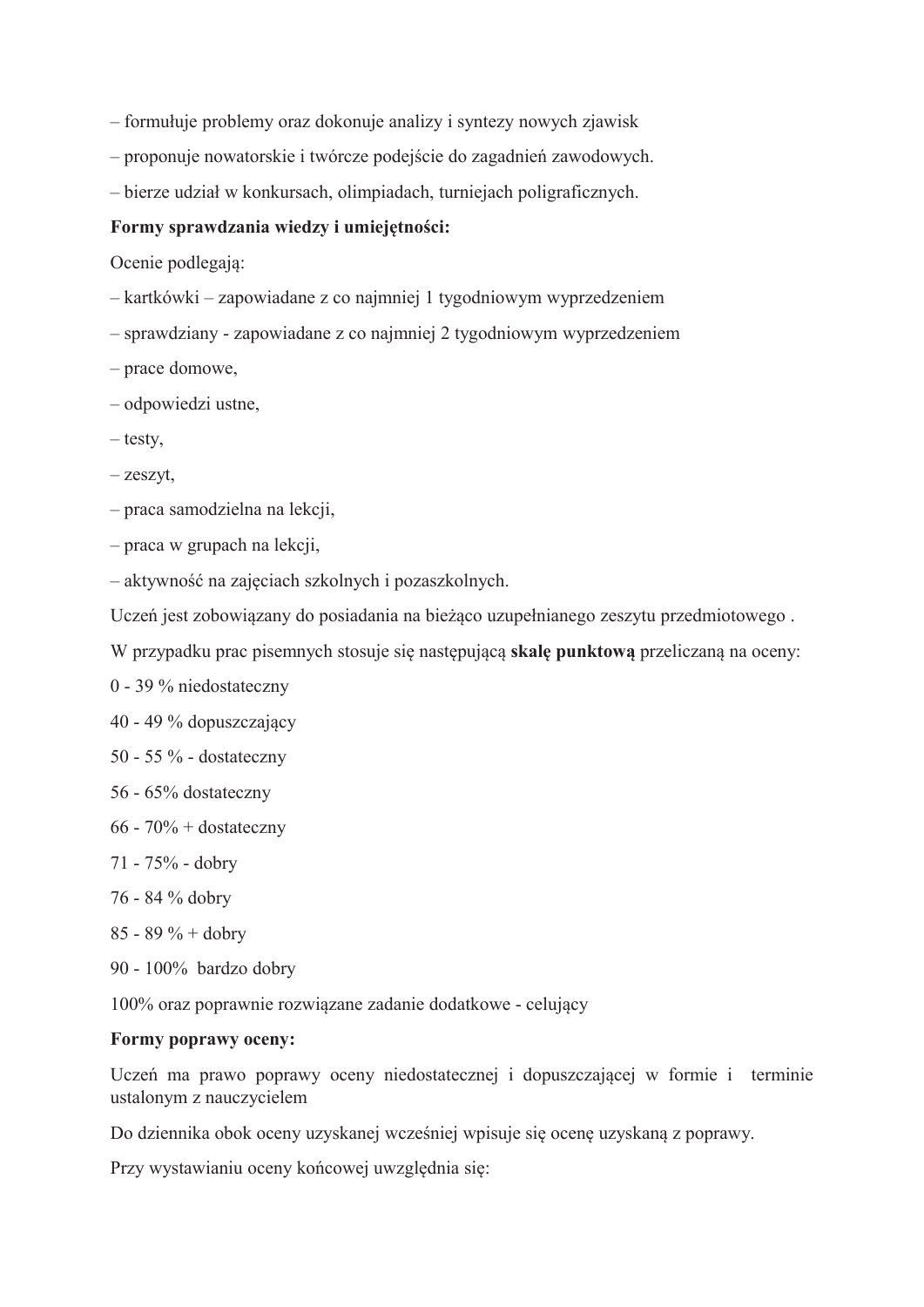$-$  wiedze,

- $-$ umiejętności,
- aktywność,
- samodzielność,
- zaangażowanie,

### 5. Technologia wykonywania opraw introligatorskich

### Cele edukacvine:

- pogłębianie wiedzy o procesach w otaczającym nas świecie

- rozwijanie zainteresowań poznawczych i postaw twórczych

- wykształcenie umiejętności samokształcenia poprzez zdobywanie informacji z różnych źródeł

#### Cele kształcenia:

- przygotowanie uczących się do życia w warunkach współczesnego świata

- przygotowanie do wykonywania pracy zawodowej

- aktywnego funkcionowania na zmieniającym się rynku pracy

- kształcenie umiejętności myślenia prowadzącego do rozumienia przez ucznia poznawanej wiedzy i posługiwania się nia

### Stopnie wymagań edukacyjnych:

konieczne – uczeń definiuje, wymienia, nazywa, opisuje, wylicza

podstawowe – uczeń wyjaśnia, streszcza, rozróżnia, odtwarza działania, ilustruje

rozszerzające – uczeń rozwiązuje, porównuje, rysuje, projektuje, klasyfikuje, charakteryzuje, wybiera, określa,

dopełniające – uczeń dowodzi, przewiduje, ocenia, udowadnia, analizuje, planuje, proponuje.

### Kryteria oceniania:

Ocene dopuszczającą (wymagania konieczne) otrzymuje uczeń, który:

- ma pewne braki w wiadomościach i umiejętnościach określonych w wymaganiach podstawy programowej, ale nie przekraczają one możliwości dalszego kształcenia

- z pomocą nauczyciela rozwiązuje typowe zadania teoretyczne i praktyczne o niewielkim stopniu trudności

– wie, jaką rolę odgrywa wiedza i umiejętności w pracy zawodowej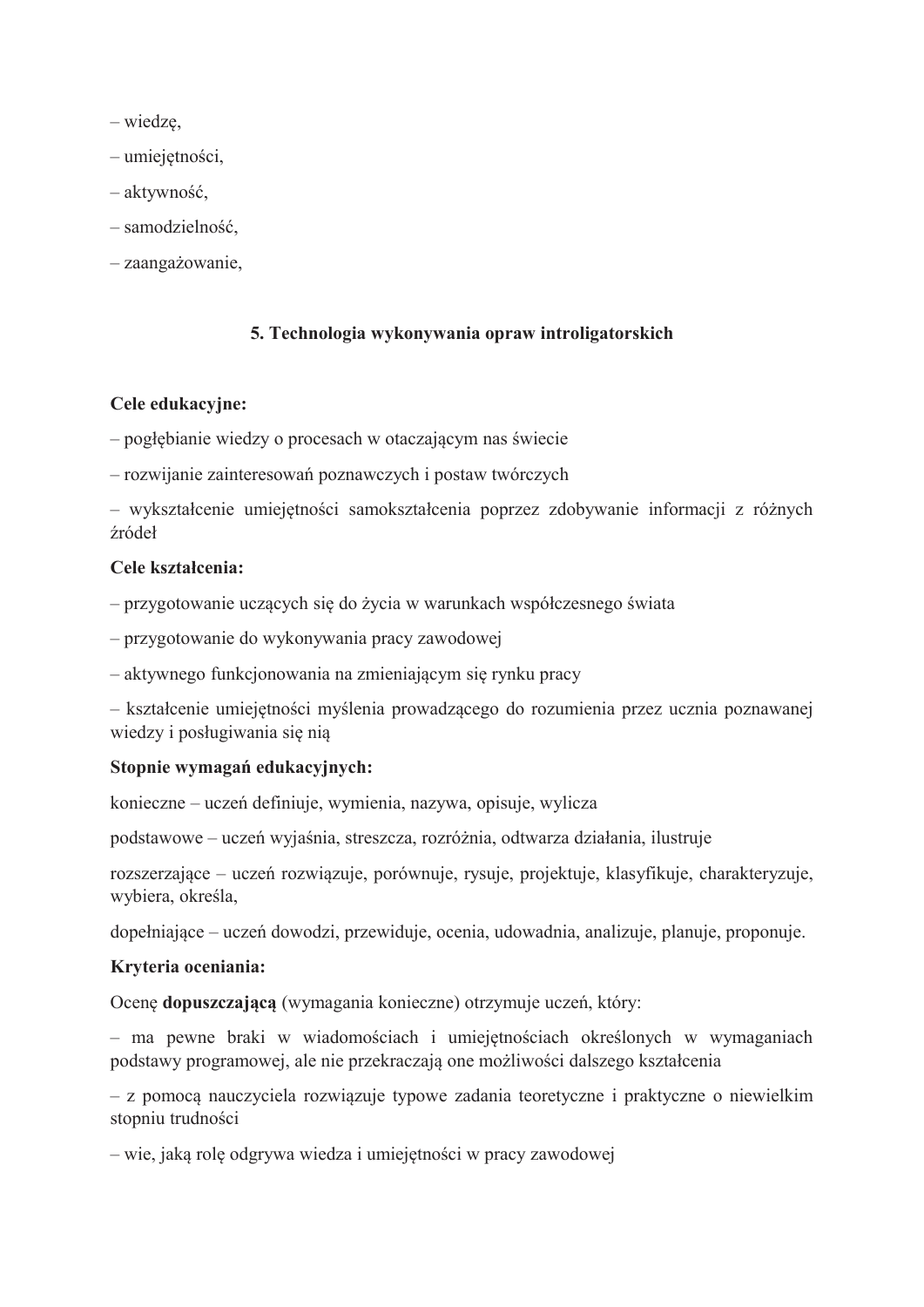- prowadzi zeszyt, ma komplet notatek, ma wykonane zadania domowe.

Ocenę dostateczną (wymagania konieczne i podstawowe) otrzymuje uczeń, który:

- opanował w zakresie podstawowym te wiadomości i umiejętności określone

w wymaganiach podstawy programowej, które są konieczne do dalszego kształcenia

- z pomocą nauczyciela poprawnie stosuje wiadomości i umiejętności do rozwiązywania typowych zadań i problemów

– wykazuje podstawowy stopień zrozumienia większości zagadnień zawodowych

- z pomocą nauczyciela korzysta ze źródeł wiedzy.

Ocene dobra (wymagania konieczne, podstawowe i dopełniające) otrzymuje uczeń, który:

- opanował w dużym zakresie wiadomości i umiejętności określone w wymaganiach podstawy programowej

- poprawnie stosuje wiadomości i umiejetności do samodzielnego rozwiazywania typowych zadań i problemów

- prawidłowo rozumie sytuacje, zasady stosowane w zawodzie

- prawidłowo posługuje się słownictwem zawodowym

- korzysta z różnych źródeł wiedzy.

Ocenę bardzo dobrą (wymagania konieczne, podstawowe, rozszerzające

i dopełniające) otrzymuje uczeń, który:

- opanował w pełnym zakresie wiadomości i umiejętności określone w wymaganiach podstawy programowej

- stosuje zdobytą wiedzę i umiejętności do rozwiązywania problemów oraz nowych zadań problemowych

- umie wykorzystać wiadomości z różnych dziedzin podczas rozwiązywania problemów teoretycznych i praktycznych z zawodzie

– wykazuje dużą samodzielność i potrafi bez pomocy nauczyciela korzystać z różnych źródeł wiedzy.

Ocenę celującą (wymagania wykraczające poza program nauczania) otrzymuje uczeń, który:

- ma i stosuje wiedzę i umiejętności wykraczające poza zakres wymagań podstawy programowej

- ma i stosuje wiedze i umiejetności do rozwiązywania zadań problemowych o wysokim stopniu trudności

- formułuje problemy oraz dokonuje analizy i syntezy nowych zjawisk

- proponuje nowatorskie i twórcze podejście do zagadnień zawodowych.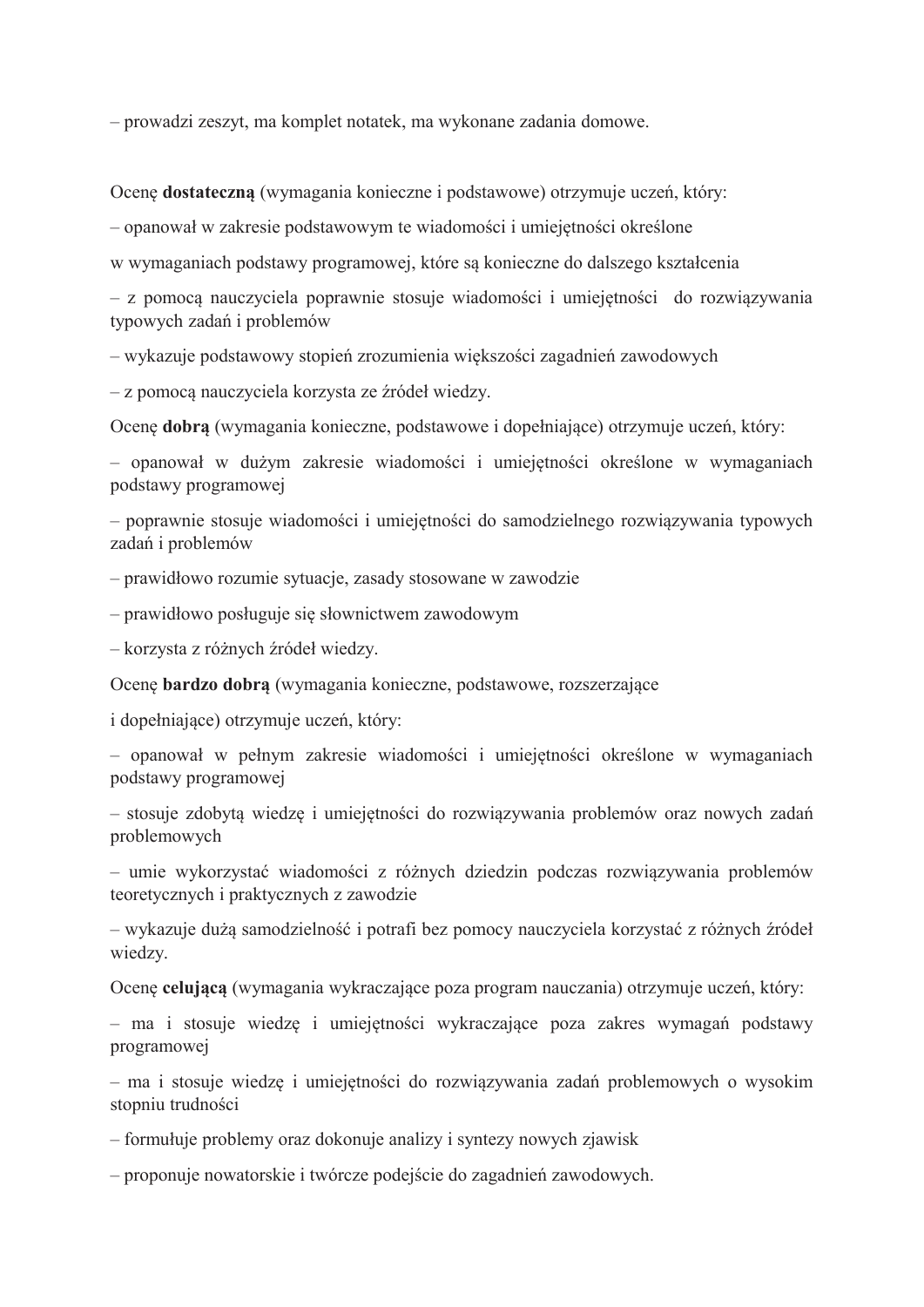- bierze udział w konkursach, olimpiadach, turniejach poligraficznych.

### Formy sprawdzania wiedzy i umiejętności:

Ocenie podlegają:

- kartkówki zapowiadane z co najmniej 1 tygodniowym wyprzedzeniem
- sprawdziany zapowiadane z co najmniej 2 tygodniowym wyprzedzeniem
- prace domowe,
- odpowiedzi ustne,
- $-$  testy,
- $-z$ eszyt,
- praca samodzielna na lekcji,
- $-$  praca w grupach na lekcji,
- aktywność na zajęciach szkolnych i pozaszkolnych.
- Uczeń jest zobowiązany do posiadania na bieżąco uzupełnianego zeszytu przedmiotowego.
- W przypadku prac pisemnych stosuje się następującą skalę punktową przeliczaną na oceny:
- 0 39 % niedostateczny
- 40 49 % dopuszczający
- 50 55 % dostateczny
- 56 65% dostateczny
- $66 70\% + \text{dostateczny}$
- 71 75% dobry
- 76 84 % dobry
- $85 89 \% +$  dobry
- 90 100% bardzo dobry

100% oraz poprawnie rozwiązane zadanie dodatkowe - celujący

### Formy poprawy oceny:

Uczeń ma prawo poprawy oceny niedostatecznej i dopuszczającej w formie i terminie ustalonym z nauczycielem

Do dziennika obok oceny uzyskanej wcześniej wpisuje się ocene uzyskana z poprawy.

Przy wystawianiu oceny końcowej uwzględnia się:

 $-$  wiedzę,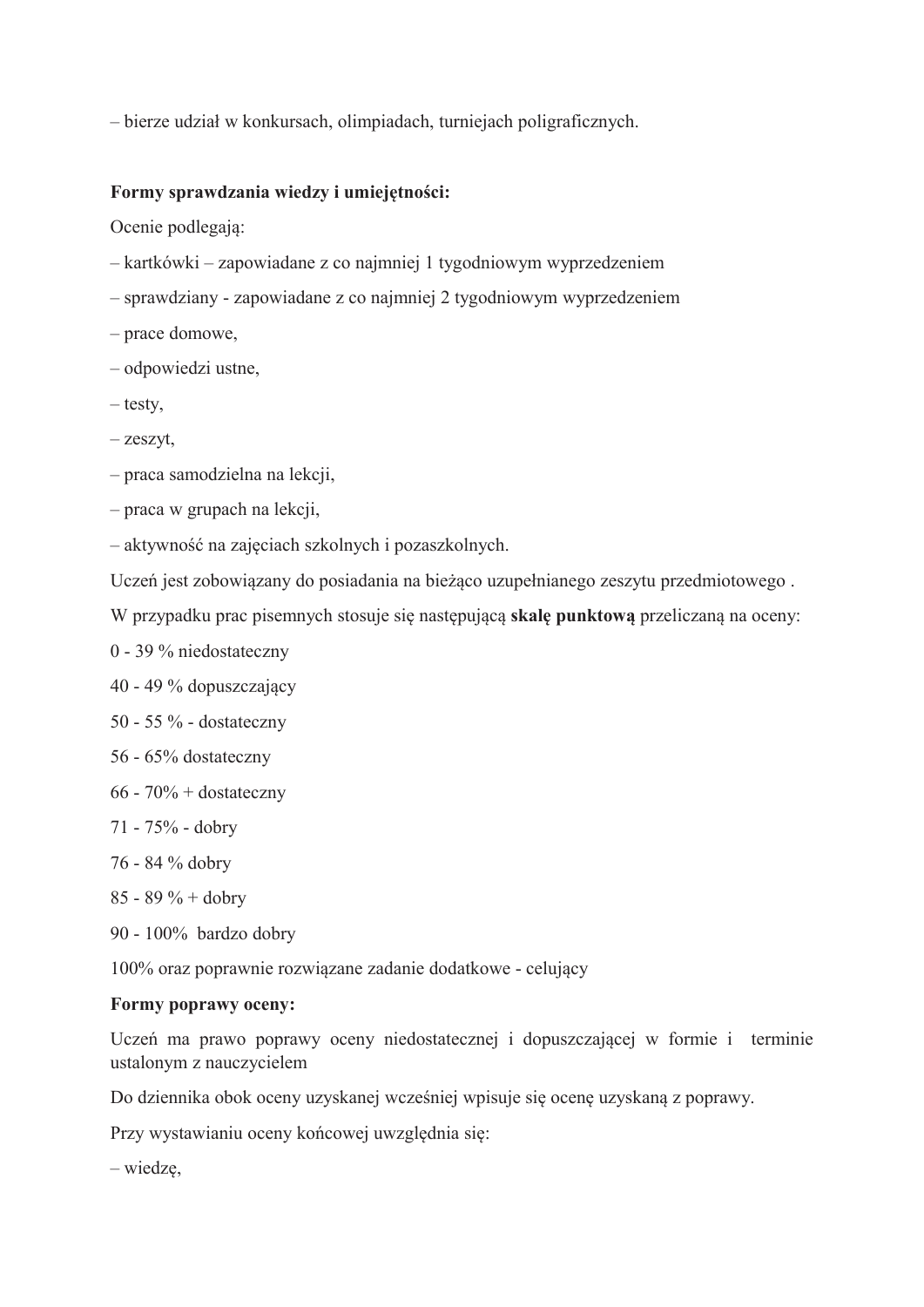- umiejętności,
- aktywność,
- samodzielność,
- zaangażowanie,

### 6. Maszyny i urządzenia introligatorskie oraz wykończeniowe

Wymagania konieczne K (ocena dopuszczająca)

Uczeń:

-określa podstawowe pojęcia związane z rysunkiem technicznym,

-szkicuje proste przedmioty,

-zna zasady wymiarowania,

-określa zasadę wykonywania rzutów prostokątnych,

-wymienia podstawowe rodzaje przekrojów,

-definiuje pojęcia: oś, wał, łożysko, przekładnia mechaniczna, sprzęgło, hamulec,

-wymienia podstawowe maszyny introligatorskie,

-określa ogólna zasadę działania podstawowych maszyn introligatorskich.

Wymagania podstawowe P (ocena dostateczna)

Uczeń:

-rozpoznaje rodzaje rysunków technicznych,

-dobiera odpowiednie podziałki rysunkowe,

-charakteryzuje rodzaje linii rysunkowych stosowanych w rysunku technicznym,

-wymiaruje zgodnie z zasadami wymiarowania proste przedmioty i figury płaskie,

-rysuje proste przedmioty za pomocą rzutów prostokątnych,

-rozpoznaje zastosowane na rysunkach przekroje,

-określa podstawowe parametry osi, wałów i łożysk,

-wymienia rodzaje sprzęgieł i hamulców,

-określa zasadę działania podstawowych mechanizmów maszyn introligatorskich.

Wymagania rozszerzające R (ocena dobra)

Uczeń:

-rysuje i wymiaruje przedmioty rysowane za pomocą rzutów prostokatnych,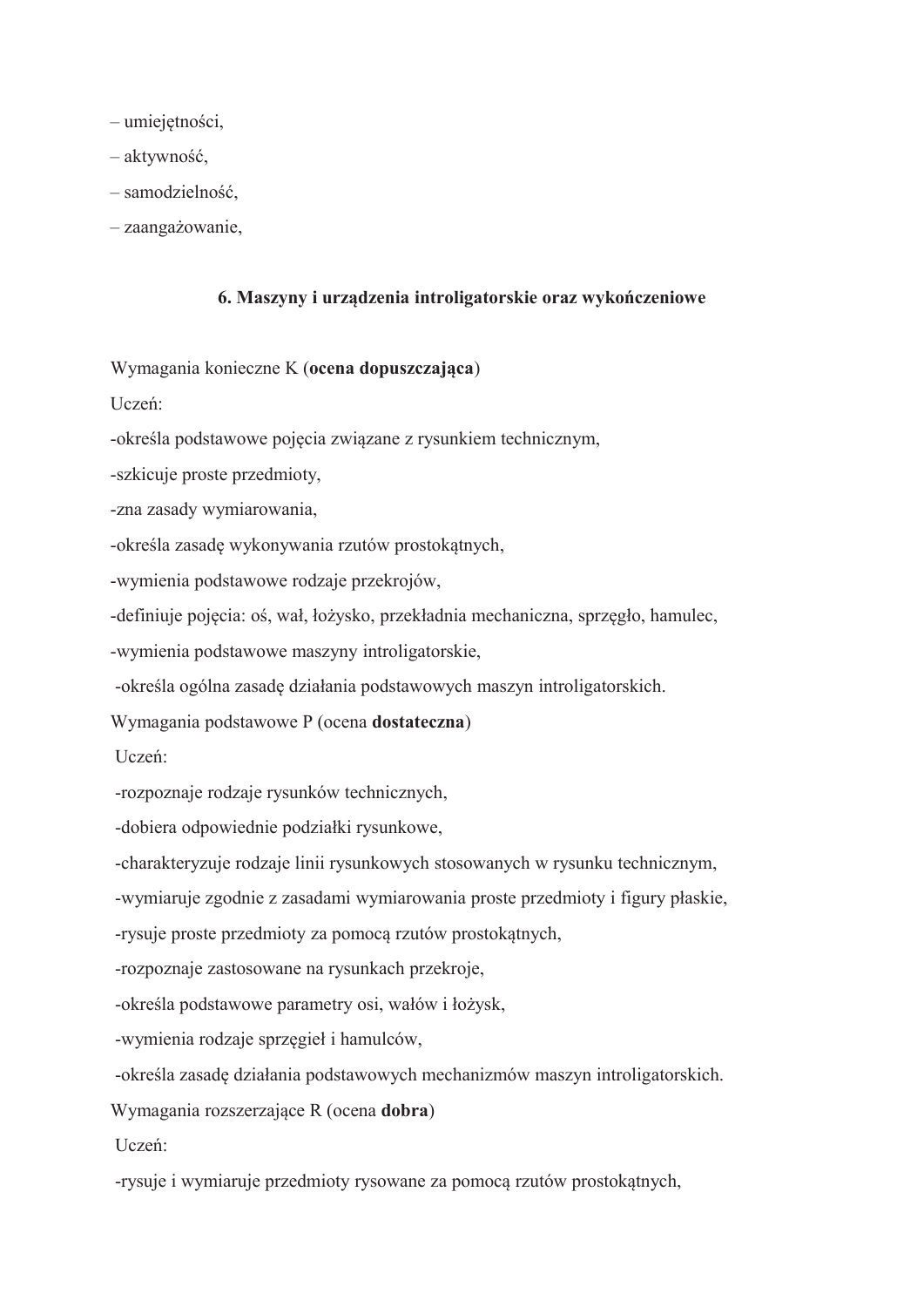-rysuje i wymiaruje przedmioty rysowane za pomocą przekrojów,

-określa szczegółowa budowe osi, wałów, łożysk,

-określa szczegółową budowę przekładni mechanicznych,

-określa szczegółową budowę sprzegieł i hamulców,

-określa zasadę działania wszystkich mechanizmów maszyn introligatorskich.

Wymagania dopełniające D (ocena bardzo dobra)

Uczeń:

-samodzielnie rysuje i wymiaruje dowolny przedmiot wykorzystując odpowiedni rzut, widok lub przekrój

-oblicza parametry przekładni i hamulców,

-wyjaśnia pełny cykl technologiczny występujący w maszynach introligatorskich, określa funkcje jaka spełniają poszczególne elementy i części maszyn, zna zasady bhp przy obsłudze tych maszyn.

Wymagania wykraczające W (ocena celująca)

Uczeń:

-przygotowuje prezentacje multimedialne dotyczące maszyn drukujących,

-referuje na forum klasy przygotowane prezentacje.

## Formy sprawdzania wiedzy i umiejętności:

Podstawowymi formami oceny wiedzy i umiejętności ucznia są odpowiedzi ustne, sprawdziany pisemne, kartkówki i wykonywane samodzielnie ćwiczenia.

Odpowiedzi ustne:

-ocenie podlega rzeczowość, poprawność merytoryczna i językowa wypowiedzi, umiejętność logicznego myślenia i argumentowania,

-odpowiedź ustna dotyczy przerabianego zakresu działu programowego, dodatkowe pytania naprowadzające formułowane przez nauczyciela wpływają na obniżenie oceny całości wypowiedzi ucznia,

Formy pisemne:

-sprawdziany pisemne przeprowadzane zazwyczaj jako podsumowanie przerobionych działów programowych, zapowiadane są z co najmniej tygodniowym wyprzedzeniem, są obowiazkowe dla wszystkich.

-uczeń nieobecny musi zaliczyć ten sprawdzian w terminie ustalonym z nauczycielem najpóźniej do 2 tygodni od dnia przeprowadzenia sprawdzianu.

-sprawdzian pisemny może mieć formę testu, opisową lub zadań praktycznych,

-poprawa oceny ze sprawdzianu jest dobrowolna i powinna się odbyć w ciągu 2 tygodni od momentu wpisania oceny do dziennika, formę poprawy ustala nauczyciel.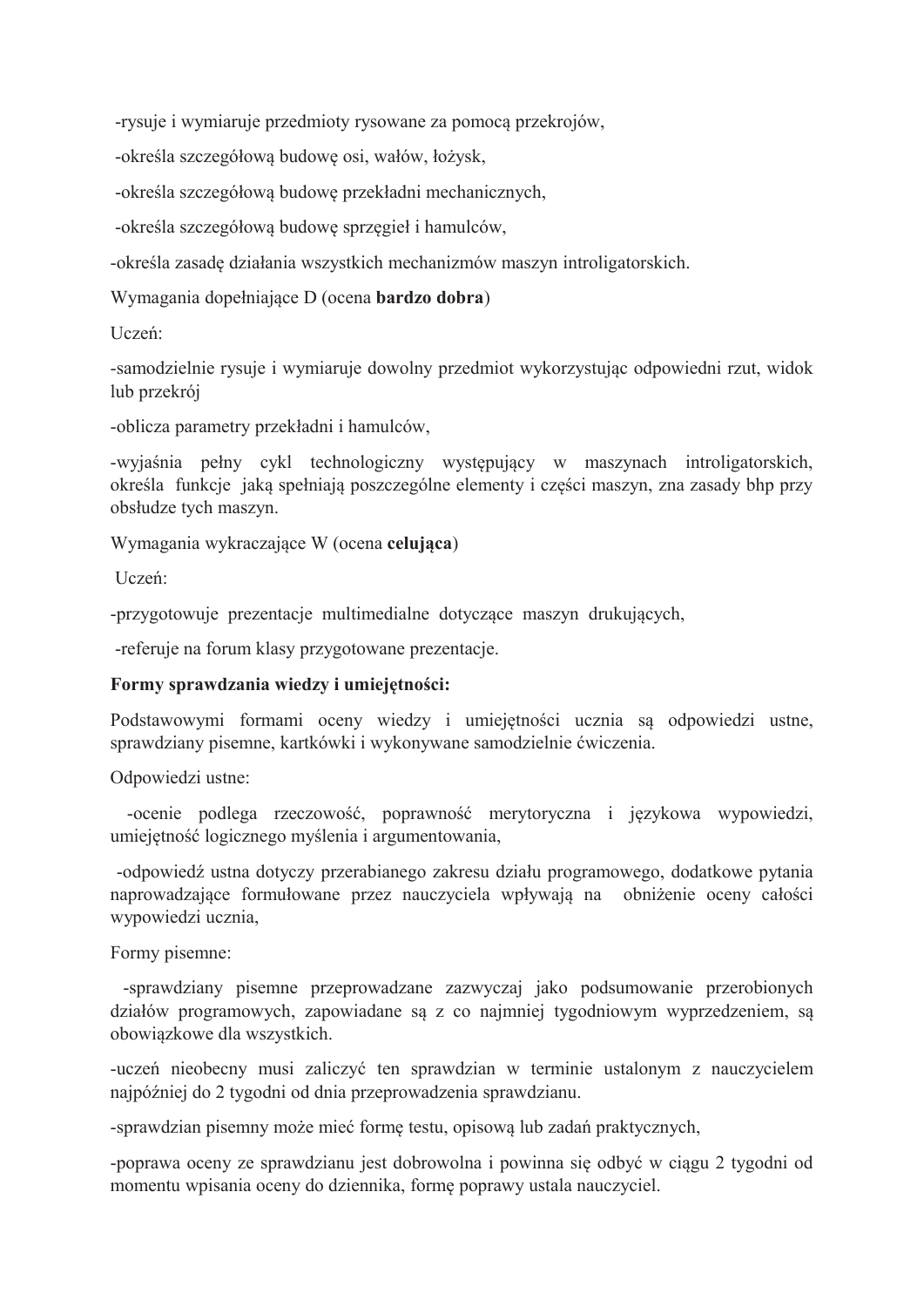-niesamodzielna praca ucznia podczas prac pisemnych jest równoznaczna z odebraniem pracy i wpisaniem oceny niedostatecznej bez możliwości poprawy.

Kartkówki:

-krótka, pisemna forma sprawdzenia wiedzy i umiejętności z materiału bieżącego(ostatnie 2 lekcje)

# Skala przeliczania uzyskanych punktów ze sprawdzianów i kartkówek:

0-39% -niedostateczny

40-49% -dopuszczający

 $0-55%$  --dostateczny

56-65% -dostateczny

66-70%-+dostateczny

71-75%--dobry

76-84%-dobry

85-89%-+dobry

90-100%-bardzo dobry

100%+ treści wykraczające poza podstawę programową –celujący

Praca ucznia na lekcji:

-ocenia się stopień zaangażowania, aktywność, umiejętność pracy w zespole, sposób prezentacji pracy własnej i zespołowej.

Prace domowe:

-ocenia się samodzielność, zrozumienie problemu, umiejętność z różnych źródeł wiedzy.

Inne prace dodatkowe:

-opracowanie i wykonanie pomocy dydaktycznych, udział w konkursach i olimpiadach, prace projektowe.

## 7. Technologia wykonywania opakowań

## Cele edukacyjne:

- pogłębianie wiedzy o procesach w otaczającym nas świecie

- rozwijanie zainteresowań poznawczych i postaw twórczych

- wykształcenie umiejętności samokształcenia poprzez zdobywanie informacji z różnych źródeł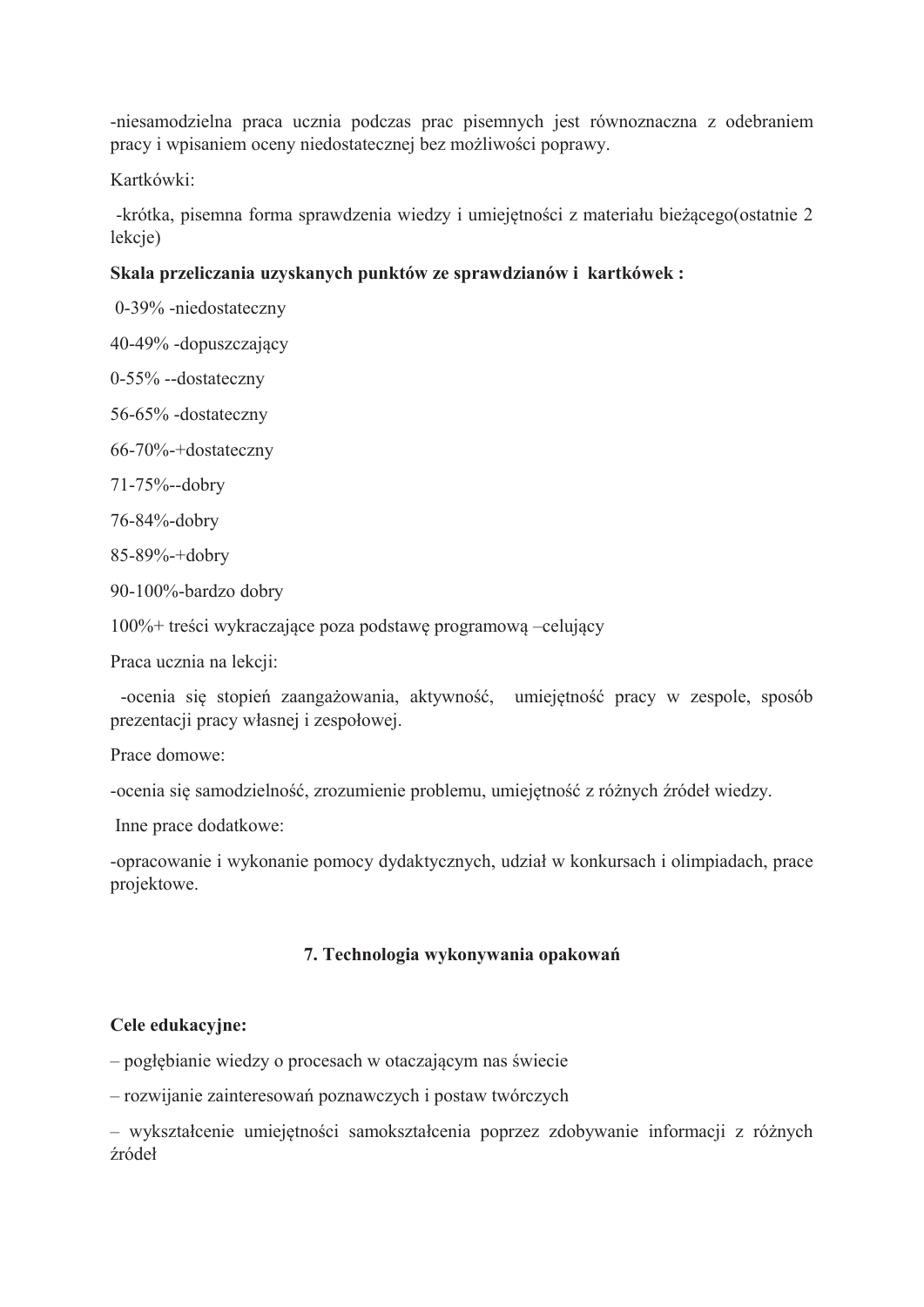### Cele kształcenia:

- przygotowanie uczących się do życia w warunkach współczesnego świata

- przygotowanie do wykonywania pracy zawodowej

– aktywnego funkcjonowania na zmieniającym się rynku pracy

- kształcenie umiejętności myślenia prowadzącego do rozumienia przez ucznia poznawanej wiedzy i posługiwania się nia

### Stopnie wymagań edukacyjnych:

konieczne – uczeń definiuje, wymienia, nazywa, opisuje, wylicza

podstawowe – uczeń wyjaśnia, streszcza, rozróżnia, odtwarza działania, ilustruje

rozszerzające – uczeń rozwiązuje, porównuje, rysuje, projektuje, klasyfikuje, charakteryzuje, wybiera, określa,

dopełniające – uczeń dowodzi, przewiduje, ocenia, udowadnia, analizuje, planuje, proponuje.

### Krvteria oceniania:

Ocenę dopuszczającą (wymagania konieczne) otrzymuje uczeń, który:

- ma pewne braki w wiadomościach i umiejętnościach określonych w wymaganiach podstawy programowej, ale nie przekraczają one możliwości dalszego kształcenia

- z pomocą nauczyciela rozwiązuje typowe zadania teoretyczne i praktyczne o niewielkim stopniu trudności

– wie, jaka rolę odgrywa wiedza i umiejętności w pracy zawodowej

- prowadzi zeszyt, ma komplet notatek, ma wykonane zadania domowe.

Ocenę dostateczną (wymagania konieczne i podstawowe) otrzymuje uczeń, który:

- opanował w zakresie podstawowym te wiadomości i umiejętności określone

w wymaganiach podstawy programowej, które są konieczne do dalszego kształcenia

- z pomocą nauczyciela poprawnie stosuje wiadomości i umiejętności do rozwiązywania typowych zadań i problemów

– wykazuje podstawowy stopień zrozumienia większości zagadnień zawodowych

- z pomoca nauczyciela korzysta ze źródeł wiedzy.

Ocene dobra (wymagania konieczne, podstawowe i dopełniające) otrzymuje uczeń, który:

- opanował w dużym zakresie wiadomości i umiejętności określone w wymaganiach podstawy programowej

- poprawnie stosuje wiadomości i umiejętności do samodzielnego rozwiązywania typowych zadań i problemów

- prawidłowo rozumie sytuacje, zasady stosowane w zawodzie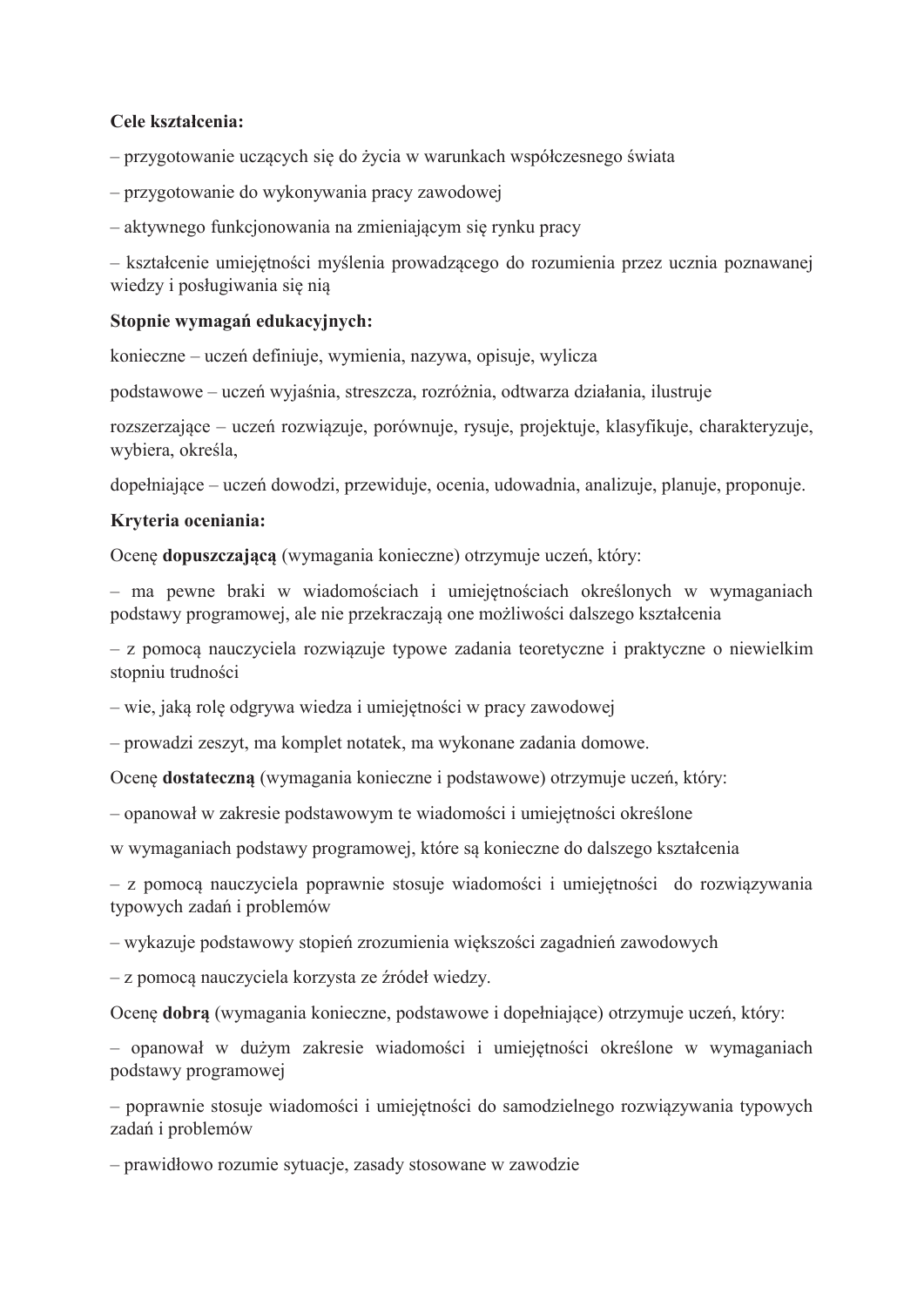- prawidłowo posługuje się słownictwem zawodowym

- korzysta z różnych źródeł wiedzy.

Ocenę bardzo dobrą (wymagania konieczne, podstawowe, rozszerzające

i dopełniające) otrzymuje uczeń, który:

- opanował w pełnym zakresie wiadomości i umiejętności określone w wymaganiach podstawy programowei

- stosuje zdobytą wiedzę i umiejętności do rozwiązywania problemów oraz nowych zadań problemowych

- umie wykorzystać wiadomości z różnych dziedzin podczas rozwiązywania problemów teoretycznych i praktycznych z zawodzie

- wykazuje dużą samodzielność i potrafi bez pomocy nauczyciela korzystać z różnych źródeł wiedzy.

Ocenę celującą (wymagania wykraczające poza program nauczania) otrzymuje uczeń, który:

- ma i stosuje wiedzę i umiejętności wykraczające poza zakres wymagań podstawy programowej

- ma i stosuje wiedzę i umiejętności do rozwiązywania zadań problemowych o wysokim stopniu trudności

- formułuje problemy oraz dokonuje analizy i syntezy nowych zjawisk

- proponuje nowatorskie i twórcze podejście do zagadnień zawodowych.

- bierze udział w konkursach, olimpiadach, turniejach poligraficznych.

#### Formy sprawdzania wiedzy i umiejętności:

Ocenie podlegają:

– kartkówki – zapowiadane z co najmniej 1 tygodniowym wyprzedzeniem

- sprawdziany - zapowiadane z co najmniej 2 tygodniowym wyprzedzeniem

- prace domowe,
- odpowiedzi ustne,
- $-$  testy.
- $-z$ eszyt,
- praca samodzielna na lekcji,
- $-$  praca w grupach na lekcji,

– aktywność na zajęciach szkolnych i pozaszkolnych.

Uczeń jest zobowiązany do posiadania na bieżąco uzupełnianego zeszytu przedmiotowego.

W przypadku prac pisemnych stosuje się następującą skalę punktową przeliczaną na oceny: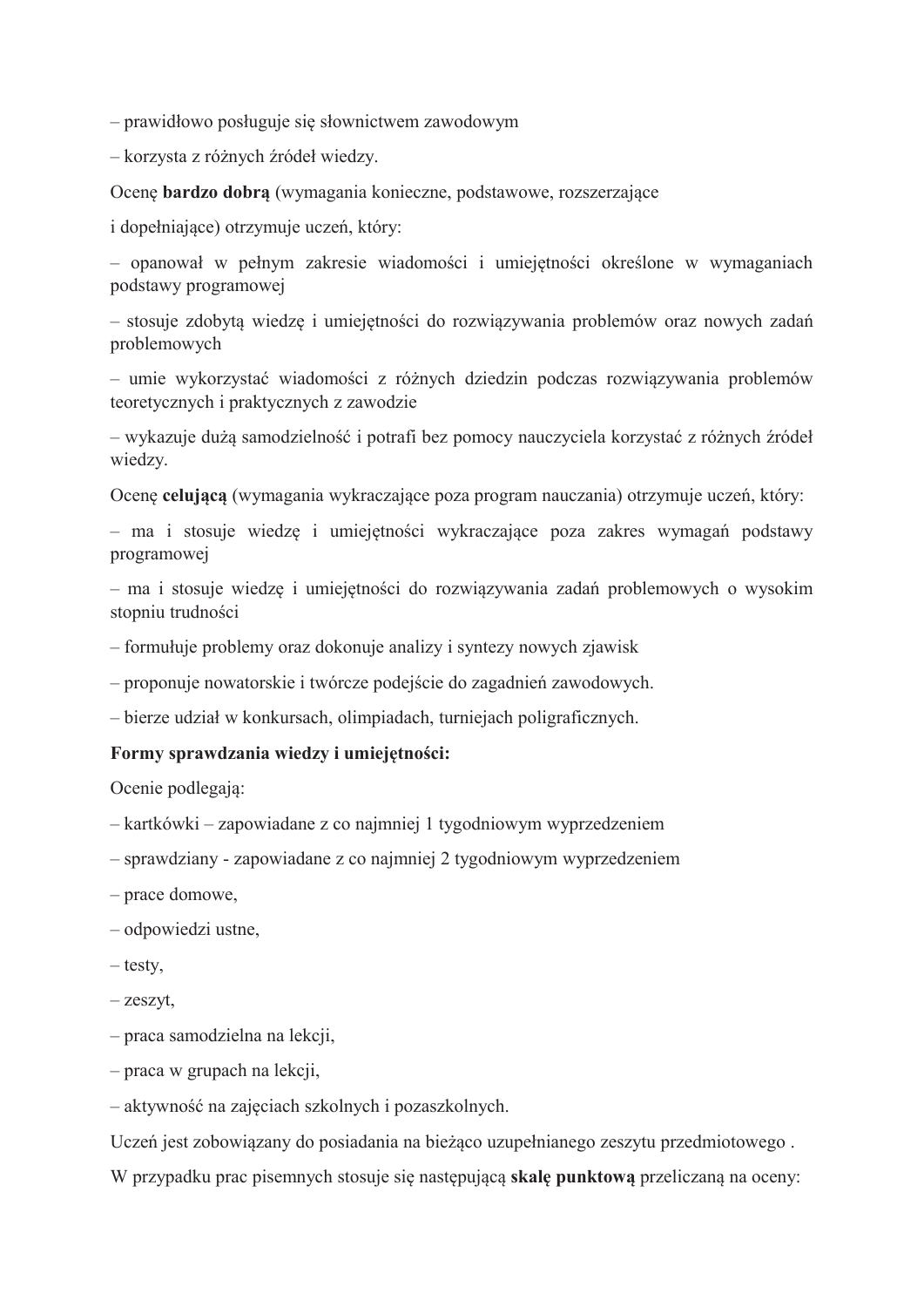0 - 39 % niedostateczny 40 - 49 % dopuszczający 50 - 55  $\%$  - dostateczny 56 - 65% dostateczny  $66 - 70\% + \text{dostateczny}$ 71 - 75% - dobry 76 - 84 % dobry  $85 - 89 \% +$  dobry 90 - 100% bardzo dobry

100% oraz poprawnie rozwiązane zadanie dodatkowe - celujący

### 8. Język angielski zawodowy

### Ocena celujaca

Kryteria jak na ocenę bardzo dobrą, a ponadto zakres wiedzy i umiejętności wykraczające poza program nauczania

### Ocena bardzo dobra

Sprawność słuchania:

-efektywne rozumienie słownictwa i terminologii zawodowej,

 $-o$ gólne  $i$ szczegółowe rozumienie tekstów słuchanych. tłumaczenie tekstów specjalistycznych z niewielką pomocą słownika

-uczeń z łatwością rozumie ze słuchu wypowiedzi dotyczące wykonywania typowych czynności zawodowych artykułowanych powoli i wyraźnie, w standardowej odmianie języka (np. komunikaty, instrukcje, rozmowy) oraz proste wypowiedzi pisemne (np. napisy informacyjne)

Sprawność czytania:

-płynne czytanie ze zrozumieniem tekstów specjalistycznych,

-ogólne i szczegółowe rozumienie tekstów czytanych

-bezbłędnie znajduje określone informacje, określa kontekst sytuacyjny, określa myśl główną tekstu oraz jego poszczególnych części, rozumie konstrukcję tekstu i z łatwością rozpoznaje związki pomiędzy jego poszczególnymi fragmentami,

-rozróżnia formalny i nieformalny styl wypowiedzi, określa intencje nadawcy; zna, stosownie do sytuacji dobiera i zawsze skutecznie stosuje rożne strategie egzaminacyjne adekwatne dla danego zadania.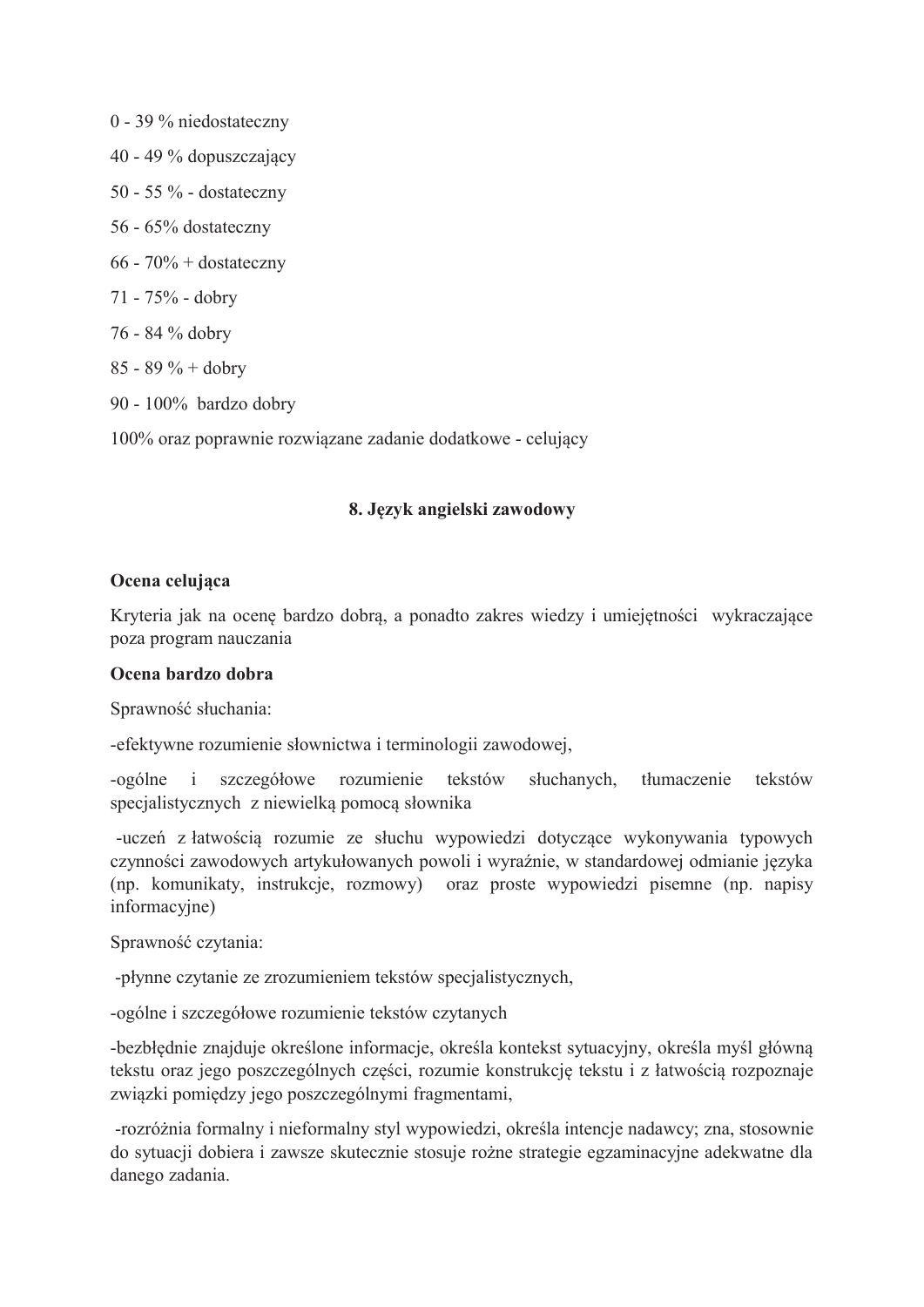Sprawność mówienia:

-płynne komunikowanie swoich myśli, swobodne prowadzenie dialogu z uwzględnieniem zarówno terminologii zawodowej jak i poprawności gramatyczne,.

-uczeń bezbłędnie, z dużą łatwością i swobodą reaguje ustnie w typowych sytuacjach związanych z komunikowaniem się w środowisku pracy.

Sprawność pisania:

-uczeń swobodnie wypowiada się w formie pisemnej bez bazowania na podanym wzorcu, odpowiada na postawione pytania pełnymi zdaniami, używając terminologii zawodowej i zachowując poprawność leksykalno-gramatyczną.

### Ocena dobra

Sprawność słuchania:

-uczeń potrafi określać główną myśl słuchanego tekstu i z niewielkimi błędami wyodrębniać informacje szczegółowe,

-uczeń poprawnie rozumie ze słuchu wypowiedzi dotyczące wykonywania typowych czynności zawodowych artykułowanych powoli i wyraźnie, w standardowej odmianie języka

Sprawność czytania:

-poprawne czytanie ze zrozumieniem tekstów specjalistycznych,

-ogólne i szczegółowe rozumienie tekstów czytanych z niewielkimi uchybieniami

-niemal bezbłędnie znajduje określone informacje, określa kontekst sytuacyjny, określa myśl

główną tekstu oraz jego poszczególnych części, rozumie konstrukcję tekstu i rozpoznaje

związki pomiędzy jego poszczególnymi fragmentami, rozróżnia formalny i nieformalny styl

wypowiedzi, określa intencje nadawcy; zna i stosuje rożne strategie egzaminacyjne

adekwatne dla danego zadania.

Sprawność mówienia:

-komunikowanie swoich myśli z niewielkimi błędami językowymi i drobnymi brakami w słownictwie nie zakłócającymi komunikatu, swobodne prowadzenie dialogu z uwzględnieniem zarówno terminologii zawodowej jak i poprawności gramatycznej, z niewielkimi uchybieniami, które jednak nie wpływają na efektywność przekazu.

-uczeń z powodzeniem tworzy płynne wypowiedzi ustne oraz z łatwością tworzy krótkie, proste i zrozumiałe, spójne i logiczne, zgodne z tematem wypowiedzi

Sprawność pisania:

-uczeń w miarę swobodnie wypowiada się w formie pisemnej korzystając z podanego wzorca, odpowiadana postawione pytania pełnymi zdaniami, używając terminologii zawodowej i zachowując w większości poprawność leksykalno-gramatyczną.

### Ocena dostateczna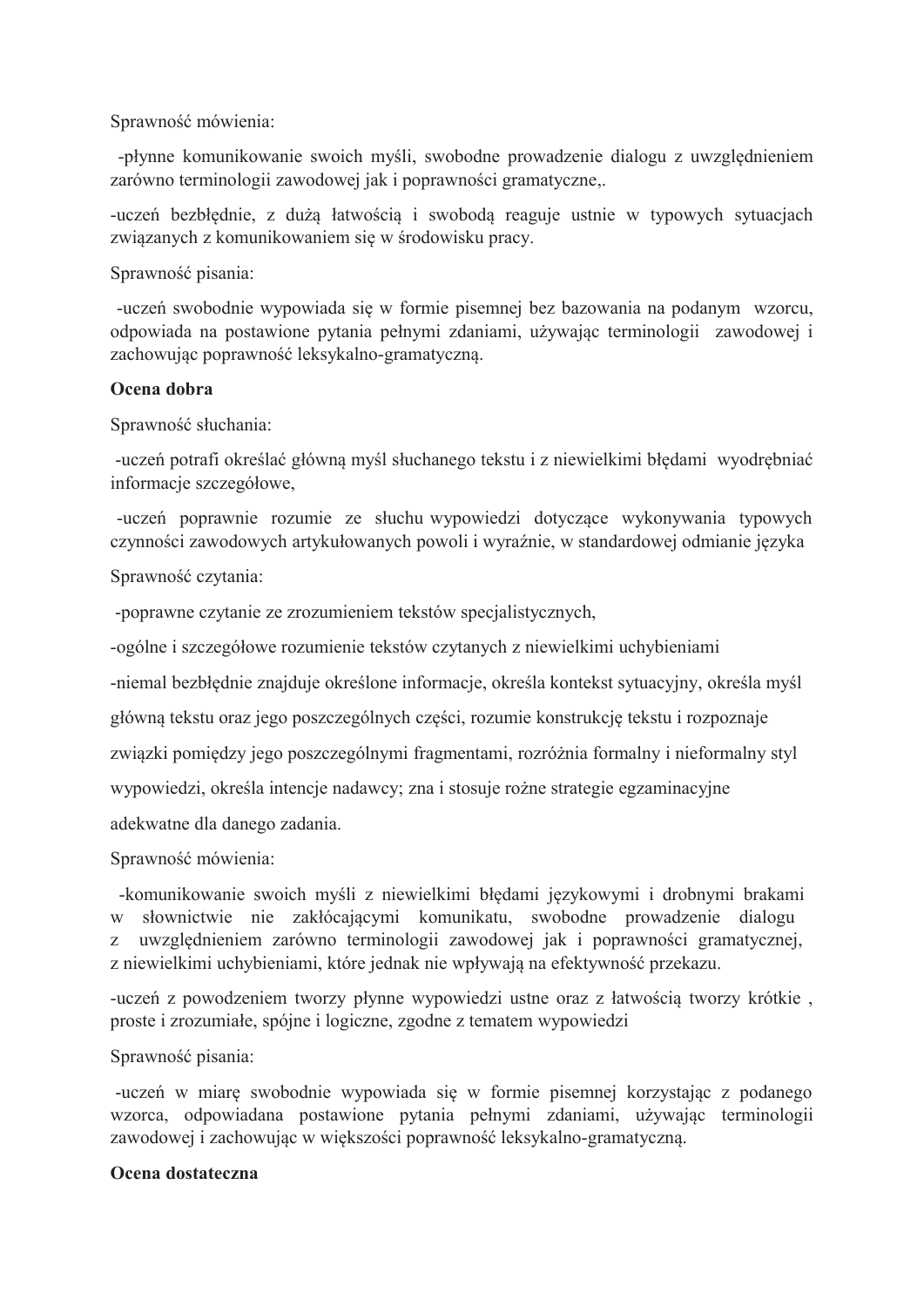Sprawność słuchania:

-uczeń zazwyczaj potrafi określać główną myśl słuchanego tekstu i wyodrębniać niektóre informacje szczegółowe,.

-uczeń zazwyczaj poprawnie rozumie ze słuchu wypowiedzi dotyczące wykonywania typowych czynności zawodowych artykułowanych powoli i wyraźnie, w standardowej odmianie języka.

### Sprawność czytania:

-poprawne czytanie ze zrozumieniem tekstów specjalistycznych z pomoca nauczyciela, badź też tekstów o zmniejszonym stopniu trudności, ogólne rozumienie tekstów czytanych, wynajdywanie niektórych informacji szczegółowych,

-na ogół poprawnie znajduje określone informacje, określa kontekst sytuacyjny, określa myśl główną tekstu oraz jego poszczególnych części, rozumie konstrukcję tekstu i zazwyczaj rozpoznaje związki pomiędzy jego poszczególnymi fragmentami, rozróżnia formalny i nieformalny styl wypowiedzi, określa intencje nadawcy; zna i zazwyczaj skutecznie stosuje najważniejsze strategie egzaminacyjne adekwatne dla danego zadania.

### Sprawność mówienia:

-uczeń komunikuje swoje myśli z błędami językowymi i brakami w słownictwie, mogącymi nieco zakłócać komunikat, mówi równoważnikami zdań z uchybieniami, które jednak czasami wpływają na efektywność przekazu.

Sprawność pisania:

-uczeń wypowiada się w formie pisemnej bazując na podanym wzorcu, odpowiada na postawione pytania niepełnymi zdaniami, używając ubogiej terminologii zawodowej i zachowując znacznie obniżoną poprawność leksykalno-gramatyczną.

## Ocena dopuszczająca

Sprawność słuchania:

-uczeń zazwyczaj potrafi określać główną myśl słuchanego tekstu, wyodrębnia pojedyncze, nieliczne informacje szczegółowe

-uczeń przeważnie rozumie ze słuchu proste wypowiedzi dotyczące wykonywania typowych czynności zawodowych artykułowanych powoli i wyraźnie, w standardowej odmianie języka

## Sprawność czytania:

-ma trudności z czytaniem ze zrozumieniem, rozumie ogólną myśl, niekiedy znajduje informacje szczegółowe -czasem znajduje określone informacje, w niektórych przypadkach określa kontekst sytuacyjny, myśl główną tekstu oraz jego poszczególnych części, częściowo rozumie konstrukcję niektórych tekstów i czasami rozpoznaje związki pomiędzy jego poszczególnymi fragmentami, rozróżnia formalny i nieformalny styl wypowiedzi, nazywa niektóre intencje nadawcy; zna i częściowo skutecznie stosuje najważniejsze strategie egzaminacyjne adekwatne dla danego zadania.

Sprawność mówienia: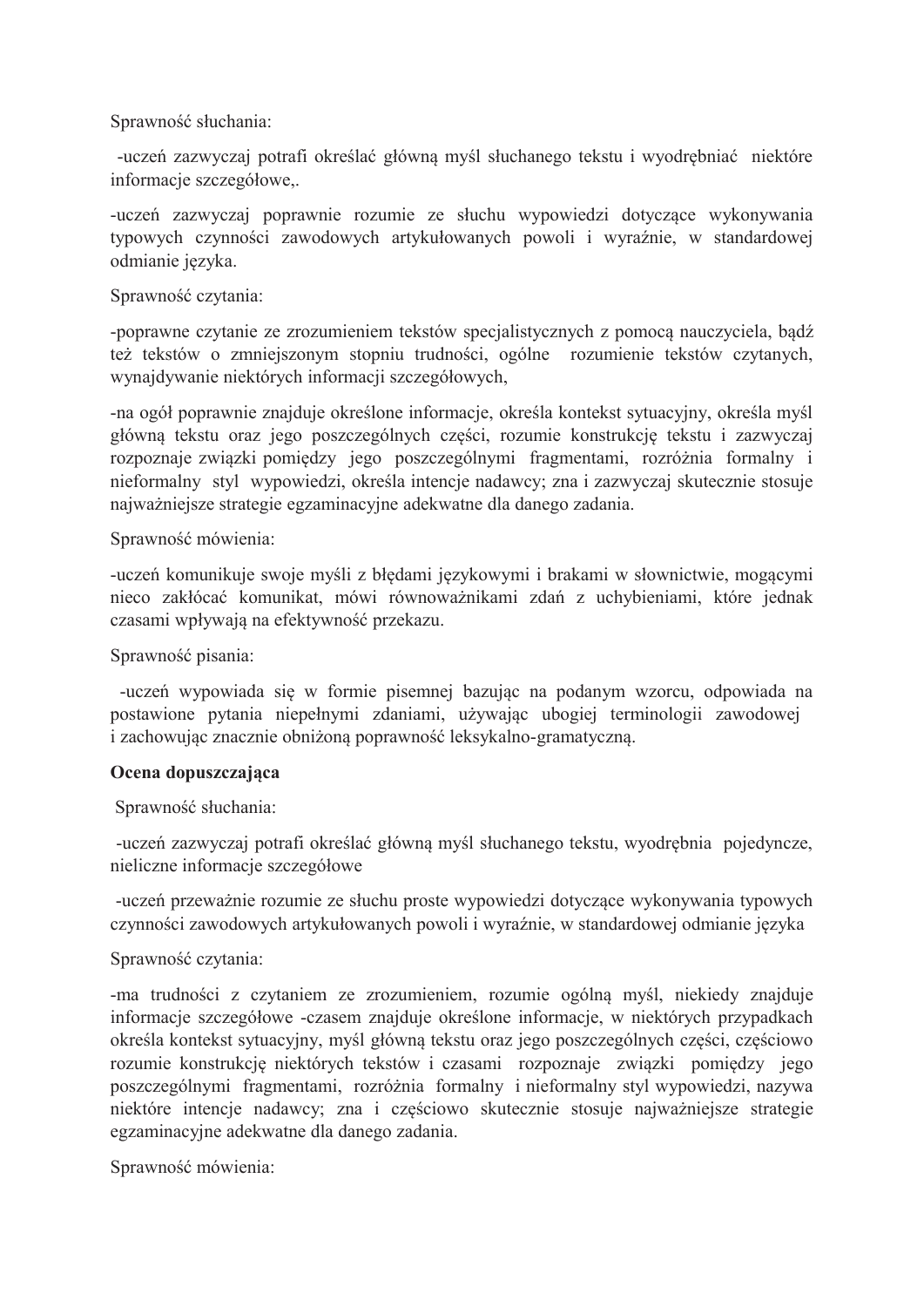-uczeń komunikuje swoje myśli z licznymi błedami językowymi i brakami w słownictwie, które zakłócają komunikat. Mówi równoważnikami zdań i pojedynczymi słowami,  $\mathbf{z}$ uchybieniami, które znacznie obniżają efektywność przekazu,

-uczeń czasami poprawnie reaguje ustnie w typowych sytuacjach związanych Z komunikowaniem się w środowisku pracy. W prosty sposób komunikuje swoje niektóre potrzeby i reaguje na niektóre potrzeby innych Sprawność pisania uczeń ma duże trudności z wypowiedzią w formie pisemnej, bazuje na podanym wzorcu nieomalże go kopiując, odpowiada na postawione pytania niepełnymi zdaniami i pojedynczymi wyrazami, używając ubogiej terminologii zawodowej i zachowując niewielką poprawność leksykalno-gramatyczna.

### Ocena niedostateczna

-uczeń nie spełnia kryteriów na ocenę dopuszczającą.

-lekceważy obowiązki ucznia, terminowość i systematyczność poprawiania ocen,

-jest niesumienny i niesystematyczny w swoich działaniach,

-uzyskał poniżej 60% punktów z testu sprawdzającego wiedzę i treści programowe przeprowadzonego najczęściej w czerwcu

Procentowe kryteria oceniania prac uczniów:

0-39% -niedostateczny

40-49% -dopuszczający

50-55% --dostateczny

56-65% -dostateczny

66-70%-+dostateczny

71-75%--dobry

76-84%-dobry

85-89%-+dobry

90-100%-bardzo dobry

 $100\%$  + treści wykraczające poza podstawe programowa –celujący

## 9. Kompetencie personalne i społeczne

## Cele edukacvine:

- pogłębienie wiedzy o otaczającej nas rzeczywistości,
- zrozumienie znaczenia nauk ekonomicznych we współczesnym świecie,
- rozwijanie zdolności poznawczych, kreatywnych, twórczych,
- analiza, tworzenie, interpretacja zjawisk ekonomicznych,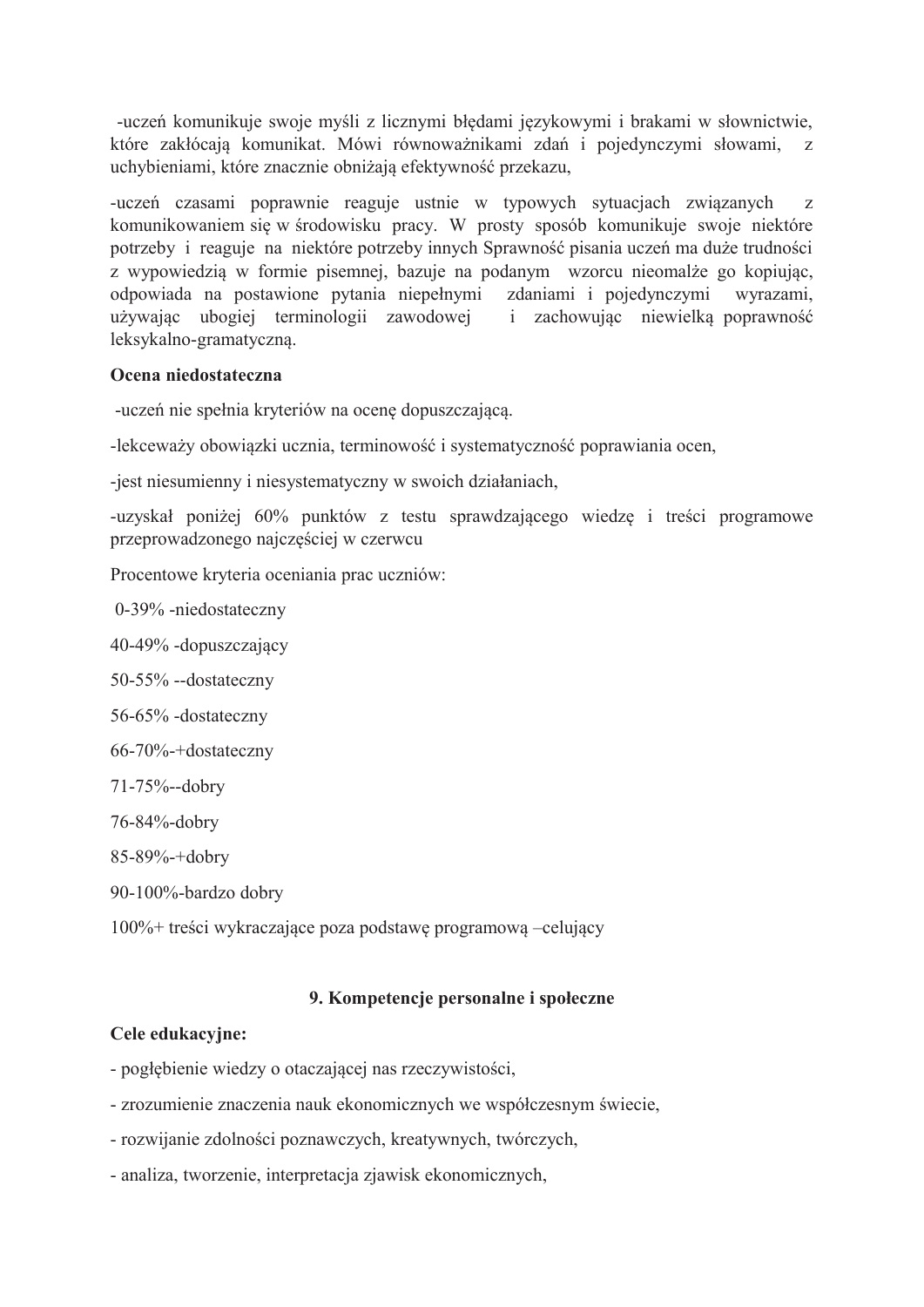- wyszukiwanie informacji z różnych nośników danych,

- posługiwanie się wiedzą ekonomiczną w zawodzie i w życiu.

### Cele kształcenia:

- kształtowanie zdolności myślenia analitycznego służącego do rozumienia wiedzy w teorii i praktyce,

- określenie przydatności wiedzy z zakresu nauk ekonomicznych w otaczającej na rzeczywistości, jej korelacji z innymi naukami,

### Kryteria ocen:

Ocenę celującą otrzymuje uczeń, który:

- wskazuje się wiedzą i umiejętnościami wykraczającymi poza wymagania na ocenę bardzo dobra.

Ocenę bardzo dobrą otrzymuje uczeń, który:

-Potrafi powiązać kompetencje społeczne z funkcjonowaniem w środowisku pracy.

-Uzasadnia kiedy grupa staje się zespołem.

-Wymienia i charakteryzuje warunki prawidłowego rozwoju moralnego.

-Uczeń w podanej sytuacji problemowej wskazuje fazy i czynności prowadzące do jej rozwiazania.

-Wybiera metodę optymalizacji stresu odpowiednią dla swojej osoby, swój wybór uzasadnia.

-Wyjaśnia teorie zmian wewnętrznych i zewnętrznych w organizacji wg Petera Druckera.

-Wymienia korzyści wynikające z kreatywności – wskazuje przykład z otoczenia na jej poparcie.

-Charakteryzuje poszczególne formy doskonalenia zawodowego, wskazuje ich mocne i słabe strony.

- Wskazuje te elementy rozwojowe, nad którymi powinien popracować. Swój wybór uzasadnia.

- Czyta ze zrozumieniem kodeks etyczny w branży zgodnej z kierunkiem kształcenia.

-Wyjaśnia na czym polega społeczna odpowiedzialność biznesu.

- Uczeń charakteryzuje cechy osoby dobrze wychowanej. Uzasadnia tezę, że wysoka kultura osobista ma duży wpływ na życie osobiste, zawodowe i społeczne.

- Podaje przykłady własnej efektywności osobistej, uzasadnia swój wybór.

- Selekcjonuje zadania zgodnie z macierzą Eisenhowera. Uczeń podaje przykłady funkcjonowania zasady Pareto 20/80

-Tworzy plan działania zgodnie z jego etapami, ustala zasoby, odpowiedzialnych i harmonogram jego realizacji.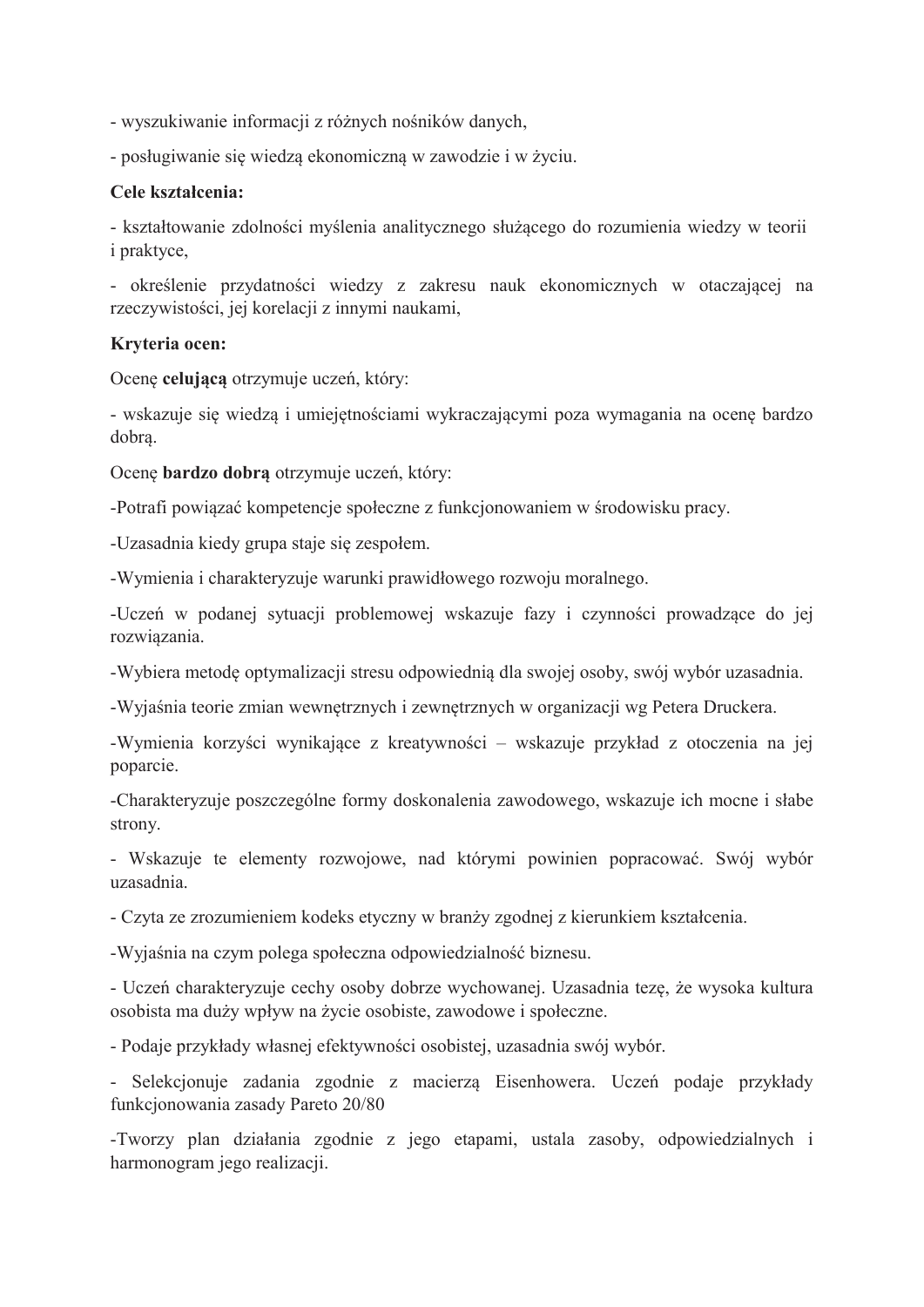-Podaje przykłady jak nieprzestrzeganie Ustawy o ochronie sytuacji niejawnych może wpłynąć na bezpieczeństwo państwa. Uczeń podaje przykłady tajemnicy zawodowej w wybranych zawodach.

- Na podstawie schematu charakteryzuje poszczególne etapy procesu kształtowania wizerunku firmy.

- Uzasadnia szkodliwość fake newsów.

- Uzasadnia potrzebę zajmowania się problemami komunikacji interpersonalnej.

- Wyjaśnia, dlaczego w procesie komunikacji ważne jest słuchanie.

- Inicjuje działania komunikacji niewerbalnej w trakcie ćwiczeń grupowych, przestrzega ustalonych reguł.

- Charakteryzuje trzy style negocjacyjne: Miękki, twardy, zasadniczy.

- Diagnozuje przyczyny barier w komunikacji na podstawie przedstawionego przypadku, proponuje sposoby rozwiązania.

- Analizuje sytuację konfliktową, dokonuje diagnozy i proponuje rozwiązanie do konkretnej sytuacii konfliktowej.

-Uczeń uzasadnia funkcjonowanie triady skuteczności.

-Wskazuje podstawy prawne świadczenia pracy.

-Analizuje pracę grupy, wskazuje jej możne i słabe strony,

-wskazuje cechy przywódcze.

-Definiuje zbiór zadań cząstkowych dla podanego zadania jakie ma wykonać zespół oraz określa kolejność i terminy ich wykonania.

-Sporządza mapę procesu dla podanego zadania, jakie ma wykonać zespół.

-Sporządza harmonogram realizacji podanego zadania, jakie ma wykonać zespół.

- Dokonuje grupowania zadań cząstkowych dla podanego zadania, jakie ma wykonać zespół.

- Sporządza profil kompetencyjny osoby odpowiedzialnej za wykonanie podanej grupy zadań cząstkowych.

-Opisuje przebieg procesu zatrudniania nowych pracowników przez organizację.

-Podaje wady i zalety rekrutacji wewnętrznej i rekrutacji zewnętrznej.

- Na podstawie przed-stawionego opisu sytuacji ustala cele dla pracownika zgodnie z zasadą

SMART.

- Wybiera najlepszy kanał komunikacji do przedstawionego opisu sytuacji. Proponuje zastosowanie konkretnych sposobów usunięcia przeszkód w komunikacji do przedstawionego opisu sytuacji.

-Podaje przykłady usprawnień technicznych i usprawnień organizacyjnych dla swojej branży.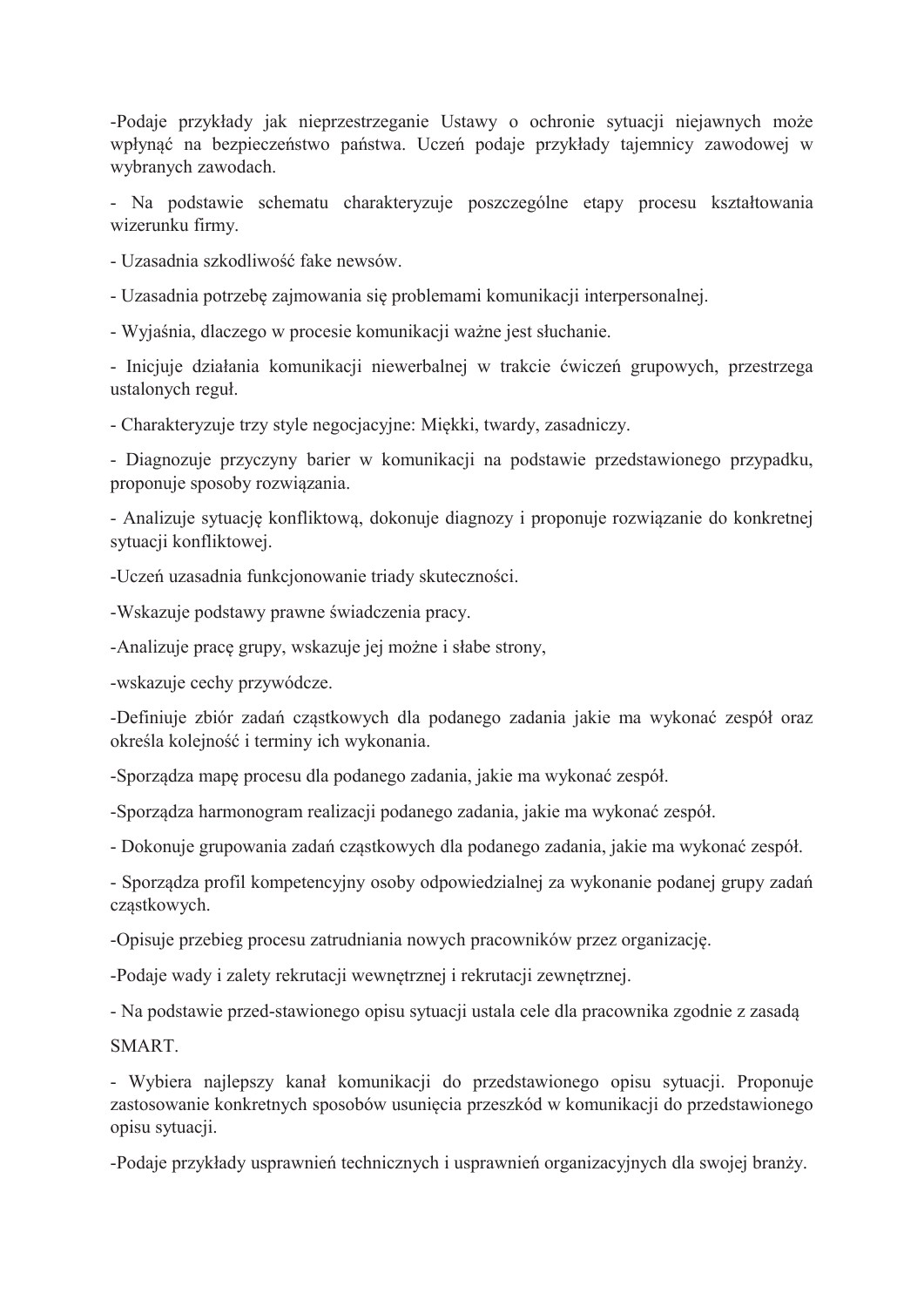Formułuje stan pożadany dla podanych przykładów zadań

Ocene dobra otrzymuje uczeń, który:

-Uzasadnia, dlaczego kompetencje społeczne wpływają na wizerunek człowieka?

-Uczeń wyjaśnia terminy:

socjalizacja, empatia, kształcenie. ustawiczne.

-Uczeń wskazuje korzyści wynikające z rozwoju poszczególnych KPS.

- Wymienia przykłady instytucji zajmujących się prawami człowieka.

- Charakteryzuje czym zajmuje się rzecznik praw ucznia w naszej szkole.

-Charakteryzuje cechy dobrze zdefiniowanego problemu.

- Analizuje utrudnienia w rozwiązywaniu problemu.

- Definiuje czym jest eustres i dystres.

-Wymienia sposoby "walki ze stresem".

- Charakteryzuje czynniki mogące wywołać zmiany.

- Uczeń wymienia etapy wprowadzania zmian.

- Wskazuje korzyści wynikające z inwestycji pracodawcy w pracownika.

- Uczeń wymienia formy rozwoju wiedzy i umiejętności pracowników.

- Dokonuje samooceny wpływu tych czynników na własny rozwój. Współpracuje w grupie.

- Wymienia skutki etycznych i nieetycznych działań firmy.

-Wymienia cechy osoby dobrze wychowanej.

-Prawidłowo ocenia przedstawioną lub zaobserwowaną sytuację.

- Charakteryzuje korzyści wynikające ze stawiania celów.

-Uczeń wymienia zasady formułowania celów SMARTER

-Uczeń definiuje efektywność osobistą.

-Charakteryzuje zarządzanie sobą w czasie reaktywne i proaktywne.

-Uczeń charakteryzuje czynniki utrudniające i ułatwiające zarządzanie czasem.

- Kategoryzuje planowanie bieżace, krótkoterminowe, średnioterminowe, długoterminowe, strategiczne. Uczeń charakteryzuje poszczególne cechy dobrego planu

- Wyjaśnia zapisy art.100 kodeksu pracy dotyczącego obowiazków pracowników.

-Uczeń ogólnie charakteryzuje zakres Ustawa o ochronie informacji niejawnych.

-Uczeń charakteryzuje dane osobowe zwykłe i wrażliwe.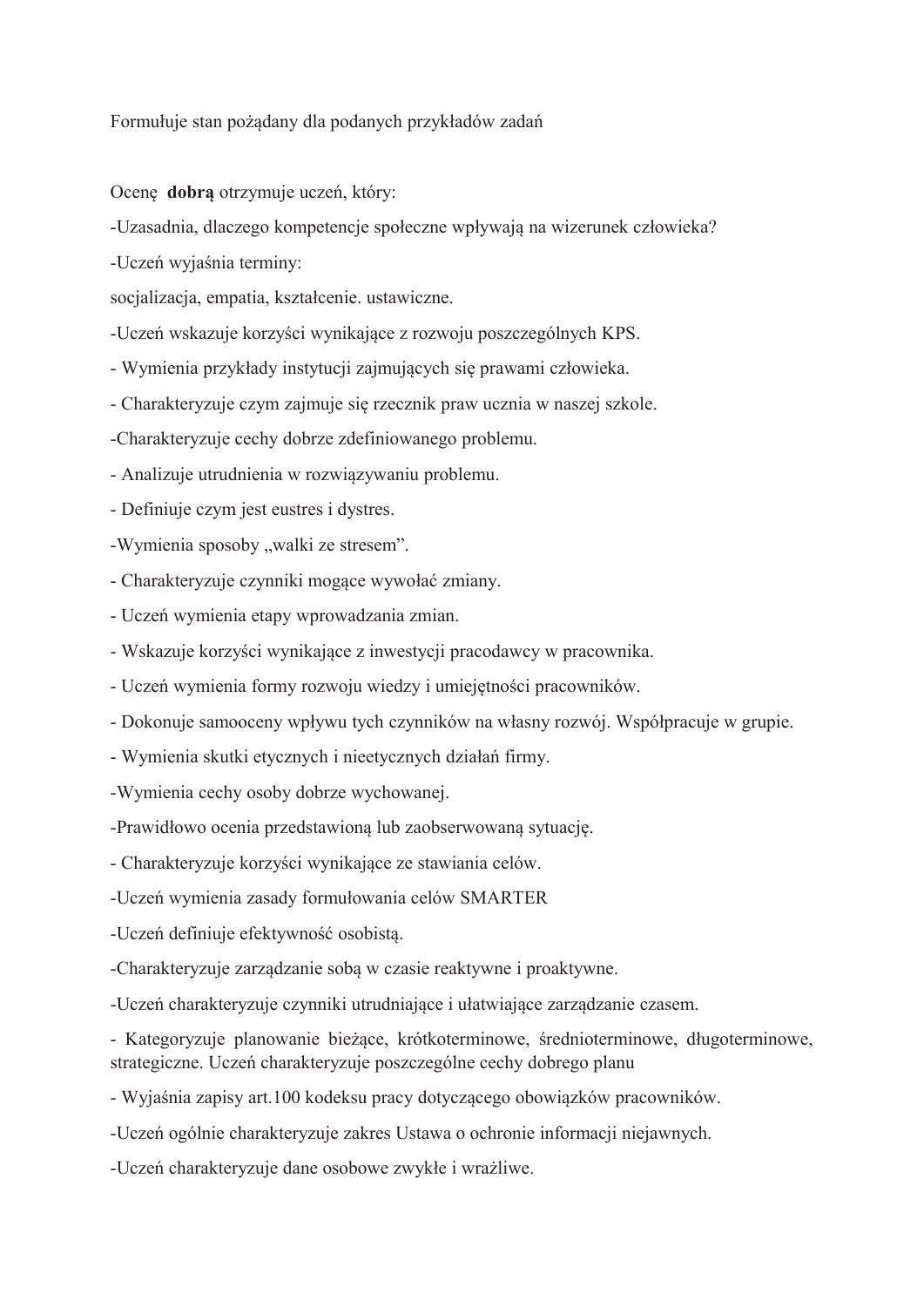-Uzasadnia znaczenie budowania wizerunku firmy.

-Uczeń dopasowuje charakterystyke wizerunków czastkowych do grup docelowych.

- komunikacji werbalnej i pozawerbalnej.

-Wyjaśnia schemat komunikacji.

-Podaje przykłady zachowań niewerbalnych związanych z: mimiką, kontaktem wzrokowym, gestykulacją, ruchami głową, dystansem, pozycją ciała, dotykiem, ubiorem, przestrzenią zewnętrzna

- Wymienia etapy negocjacji, uzasadnia, dlaczego każdy z nich jest ważny dla ostatecznego efektu.

- Uzasadnia w jaki sposób blokady w komunikacji utrudniają osiągniecie sukcesu w zespole.

- Podaje przykłady konfliktu ze względu na przyczyny po-wstania, dokonuje oceny z którym rodzajem się najczęściej spotyka.

-Uczeń wymienia 5 stylów rozwiązywania sytuacji konfliktowej: współpraca, kompromis, walka, unikanie, uleganie.

- Odróżnia pojęcia: produkcja, świadczenie usługi rzeczowej, świadczenie usługi nierzeczowej.

Wymienia jaką postać mogą mieć dokonania dające satysfakcję z pracy.

- Opisuje własny profil kompetencyjny.

-Wyjaśnia pojęcia "rekrutacja", "aplikacja", "opis

stanowiska", "profil kandydata" i "harmonogram

realizacji przydzielonego zadania".

-Opisuje proces wyboru osób do wykonania poszczególnych grup zadań cząstkowych.

-Opisuje przebieg procesu oddelegowania osób do wykonania poszczególnych grup zadań cząstkowych.

- Wyjaśnia pojęcia "kierowanie", "motywacja", "motywowanie", "motywatory"

Opisuje zasady skutecznego motywowania.

-Wymienia i charakteryzuje trzy podstawowe sposoby rozwiązywania konfliktów: negocjacje, mediacje i arbitraż.

- Przedstawia kierunki komunikacji w organizacji.

-Wyjaśnia jak wielkie kwantyfikatory wpływają na komunikację.

-Wyjaśnia dlaczego plotka może negatywnie wpływać na organizacje.

-Definiuje pojęcia "usprawnienia techniczne", "usprawnienia organizacyjne, i "organizacja ucząca się".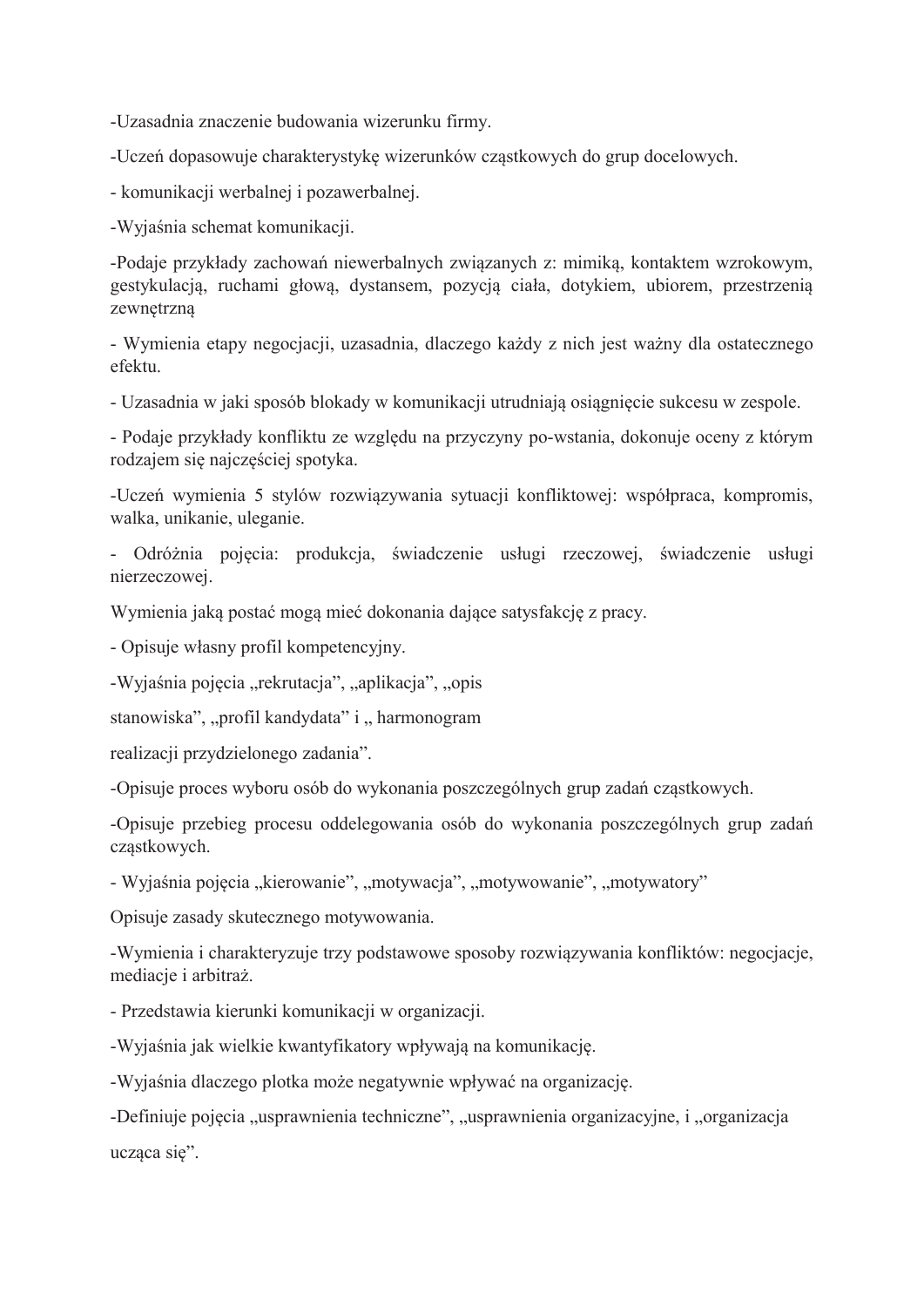Ocenę dostateczną otrzymuje uczeń, który:

- Podaje definicję kompetencji kluczowych. Wymienia cechy grupy.

Wymienia KPS.

- Podaje definicję etyki. Wyjaśnia czym jest moralność, kultura, kultura osobista, norma.

- Podaje definicję problemu. Wymienia fazy rozwiązywania problemu.

- Wymienia objawy stresu: psychologiczne, biologiczne, emocjonalne, behawioralne.

- Wymienia czynniki wywołujące zmiany: właściciele, klienci, dostawcy, odbiorcy, konkurenci, gospodarka, prawo, polityka.

- Wyjaśnia jak zmienność i dynamiczny rozwój wpływają na konieczność podnoszenie kwalifikacji zawodowych.

- Podają dowolny przykład podnoszenia kwalifikacji zawodowych.

- Charakteryzuje te czynniki, wskazuje przykłady z życia świadczące o ich wpływie na rozwój.

- Wymienia etyczne i nieetyczne przykłady działania firm.

- Rozpoznaje definicie savoir – vivre. Potrafi ogólnie opisać osobe dobrze wychowana. Podaje przykład jednej zasady zachowania, z którą inni wg niego mają kłopot.

- Wymienia korzyści wynikające z formułowania celów. Dzieli cele na ogólne i szczegółowe.

Wymienia etapy planowania.

- Podaje definicje zarządzania czasem.

-Wyjaśnia, co to znaczy efektywnie wykorzystać czas.

- Uczeń wymienia czynniki utrudniające zarządzanie czasem.

- Uczeń wymienia znane zasady i metody zarządzania czasem.
- Podaje definicję decyzji.
- Uczeń wymienia cechy dobrego planu.
- Wymienia etapy planowania.
- Uczeń wymienia skutki wybranej decyzji, którą musiał podjąć
- Podaje definicje tajemnicy.
- Uczeń wymienia akty prawne związane z tematem lekcji.
- Podaje definicję wizerunku firmy.

Wyjaśnia Skrót PR.

- Podaje przykłady wykorzystania mediów społecznościowych do budowania wizerunku firmy.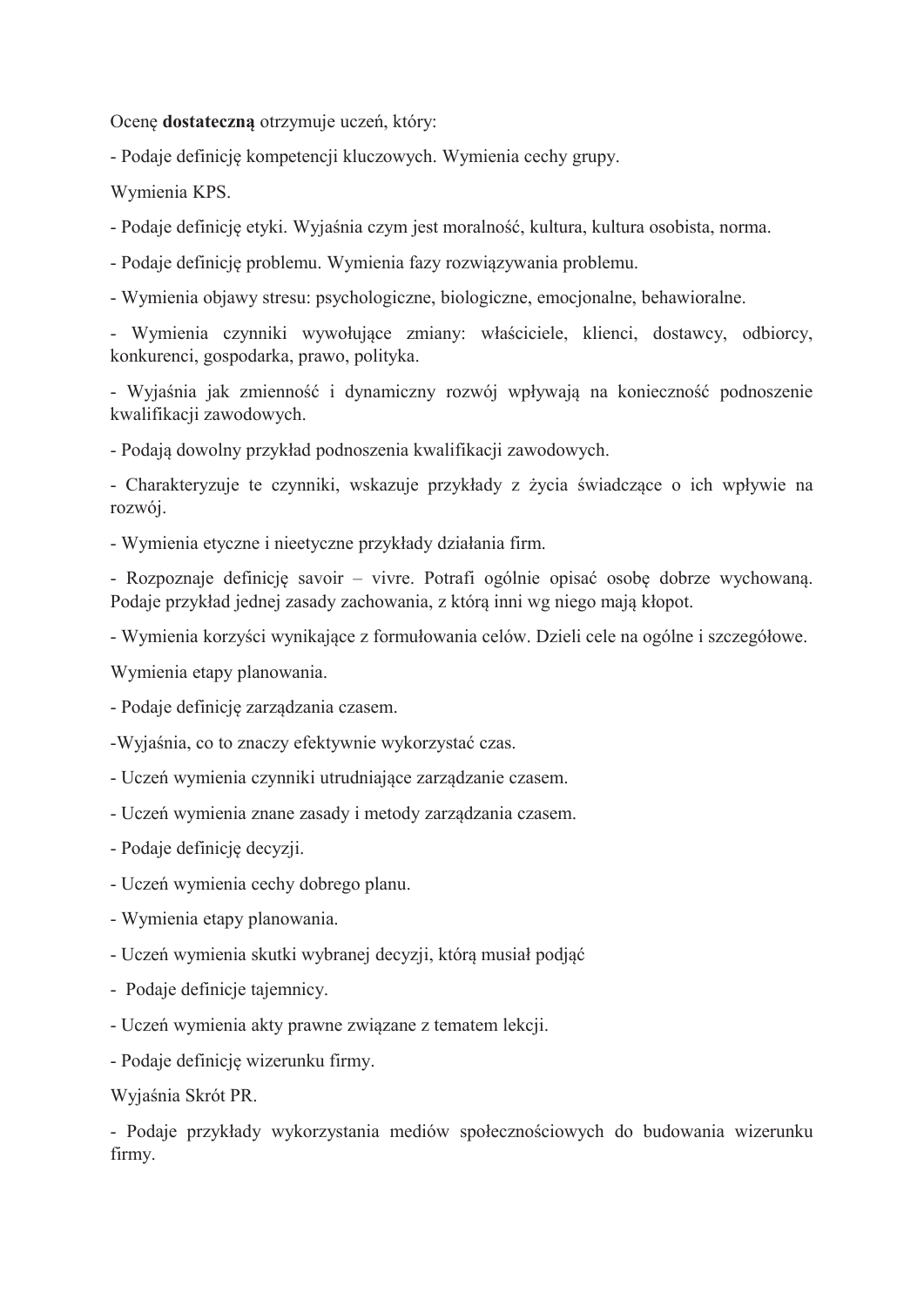- Charakteryzuje poszczególne elementy komunikacji niewerbalnej.

- Podaje przykłady sytuacji negocjacyjnych i barier
- Podaje definicję konfliktu

-Uczeń wymienia, dokonuje podziału konfliktu w organizacji ze względu na przyczyny

-Wyjaśnia pojęcie praca.

-Wyjaśnia pojęcie "dochód" i "satysfakcja".

-Wymienia formy świadczenia pracy (prawne podstawy świadczenia pracy).

- Wyjaśnia pojęcie "zadanie cząstkowe" i podaje przykłady zadań cząstkowych dla opisanego zadania jakie ma wykonać zespół

-Wyjaśnia pojęcia "proces" i "mapa procesu".

-Wyjaśnia pojęcie "harmonogram".

-Wymienia różne narzędzia motywowania i charakteryzuje je.

- Klasyfikuje narzędzia motywowania na płacowe i pozapłacowe narzędzia motywowania.

- Charakteryzuje czynniki decydujące o wyborze kanału komunikacji.

- Definiuje pojęcia "jakość", "wymagania dotyczące wykonania zadania", "raport", "kanał raportowania"

-Wyjaśnia na czym polega ocena jakości wykonania przydzielonego zadania.

-Wymienia etapy, przez które należy przejść w celu przeprowadzenia oceny jakości wykonania przydzielonego zadania.

Ocenę dopuszczająca otrzymuje uczeń, który:

-Współpracuje w zespole.

-Wymienia mocne i słabe strony swojej osobowości.

-Podaje przykład zachowania ważnego w pracy zespołu.

- Wymienia przykłady dobrego i złego zachowania.

- Podaje przykład problemu, który udało mu się rozwiązać.

- Wymienia sytuacje stresujące na podstawie własnego doświadczenia.

- Wymienia przykłady zmian zachodzących w jego życiu, zmian zachodzące w jego otoczeniu.

- Podaje przykład urządzenia, którego obsługa wymaga aktualizacji wiedzy i umiejętności.

- Podaje przykład umiejętności, którą rozwijał na przestrzeni lat.

- Wymienia czynniki, które mają wpływ na rozwój wiedzy, umiejętności i kompetencji społecznych.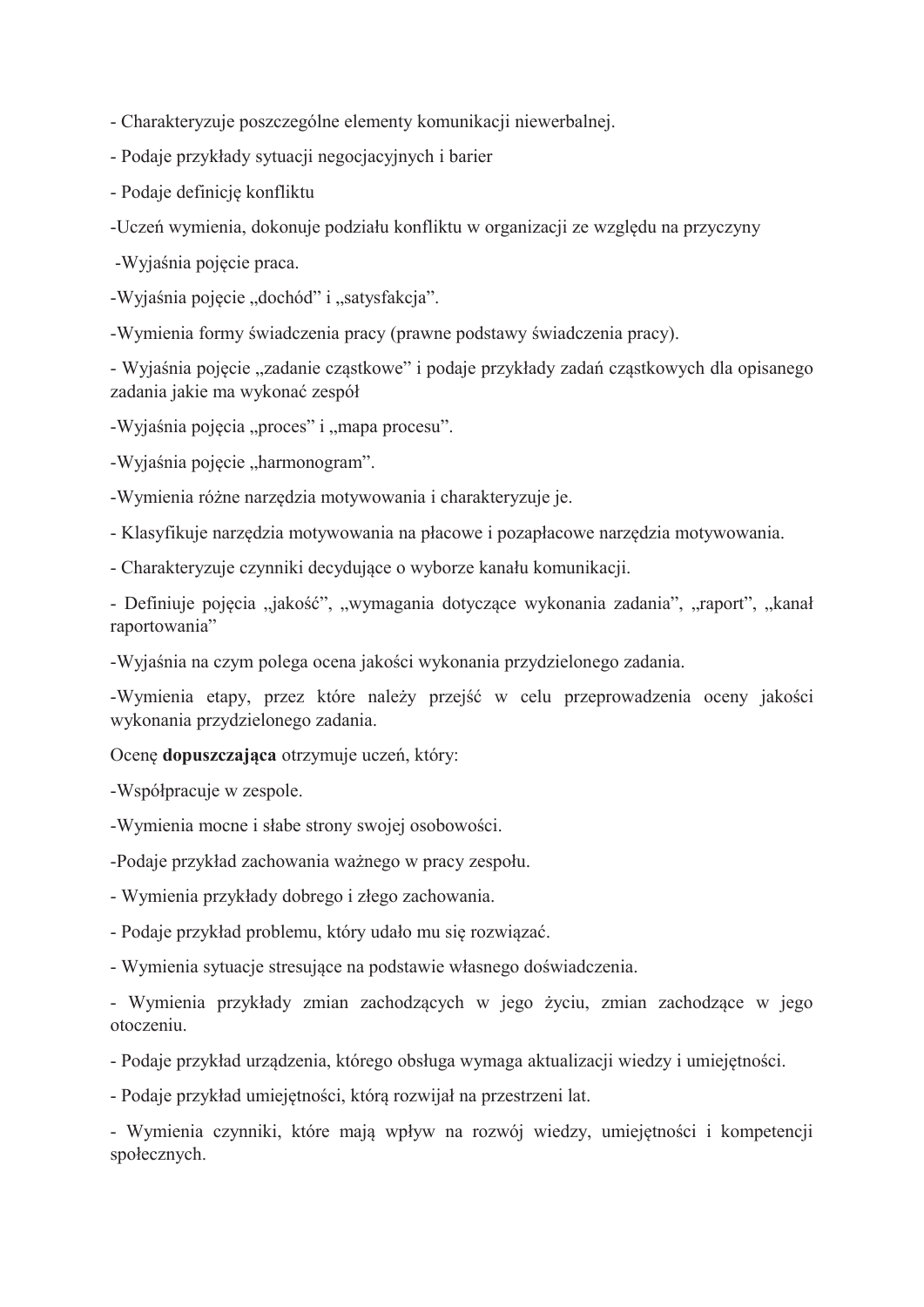- Podaje przykłady etycznego i nieetycznego zachowania.
- współpracuje w grupie, podaje przykłady kulturalnego zachowania się na co dzień.
- Podaje definicję zarządzania czasem.
- -Wyjaśnia, co to znaczy efektywnie wykorzystać czas.
- -Uczeń wymienia czynniki utrudniające zarządzanie czasem.
- -Uczeń wymienia znane zasady i metody zarządzania czasem
- Podaje definicję decyzji.
- Uczeń wymienia cechy dobrego planu.
- -Podaje definicje tajemnicy.
- Uczeń wymienia akty prawne związane z tematem lekcji.
- Podaje definicje wizerunku firmy.
- -Wyjaśnia Skrót PR.

-Podaje przykłady wykorzystania mediów społecznościowych do budowania wizerunku firmy.

- Wymienia elementy komunikacji
- Aktywnie uczestniczy w ćwiczeniach,
- Wymienia elementy komunikacji niewerbalnej.
- Wyjaśnia czym są negocjacje.
- Wymienia czynniki, które utrudniają komunikację w zespole.
- Podaje przykłady konfliktów z którymi spotyka się na co dzień.
- Wymienia etapy rozwiązania sytuacji konfliktowej:
- etap diagnozy
- etap rozwiązania.
- Podaje przykłady pracy ze swojego otoczenia
- Wyjaśnia podstawowe powody, dla których ludzie pracują.
- Podaje korzyści wynikające z pracy grupowej.
- Odróżnia zadania indywidualne od zadań zespołowych.
- Wymienia etapy planowania pracy zespołu w celu wykonania przydzielonego zadania.
- Podaje przykłady predyspozycji do wykonania zadania.
- Wymienia przykłady dobrze wykonanych zadań, które realizował wspólnie z grupą.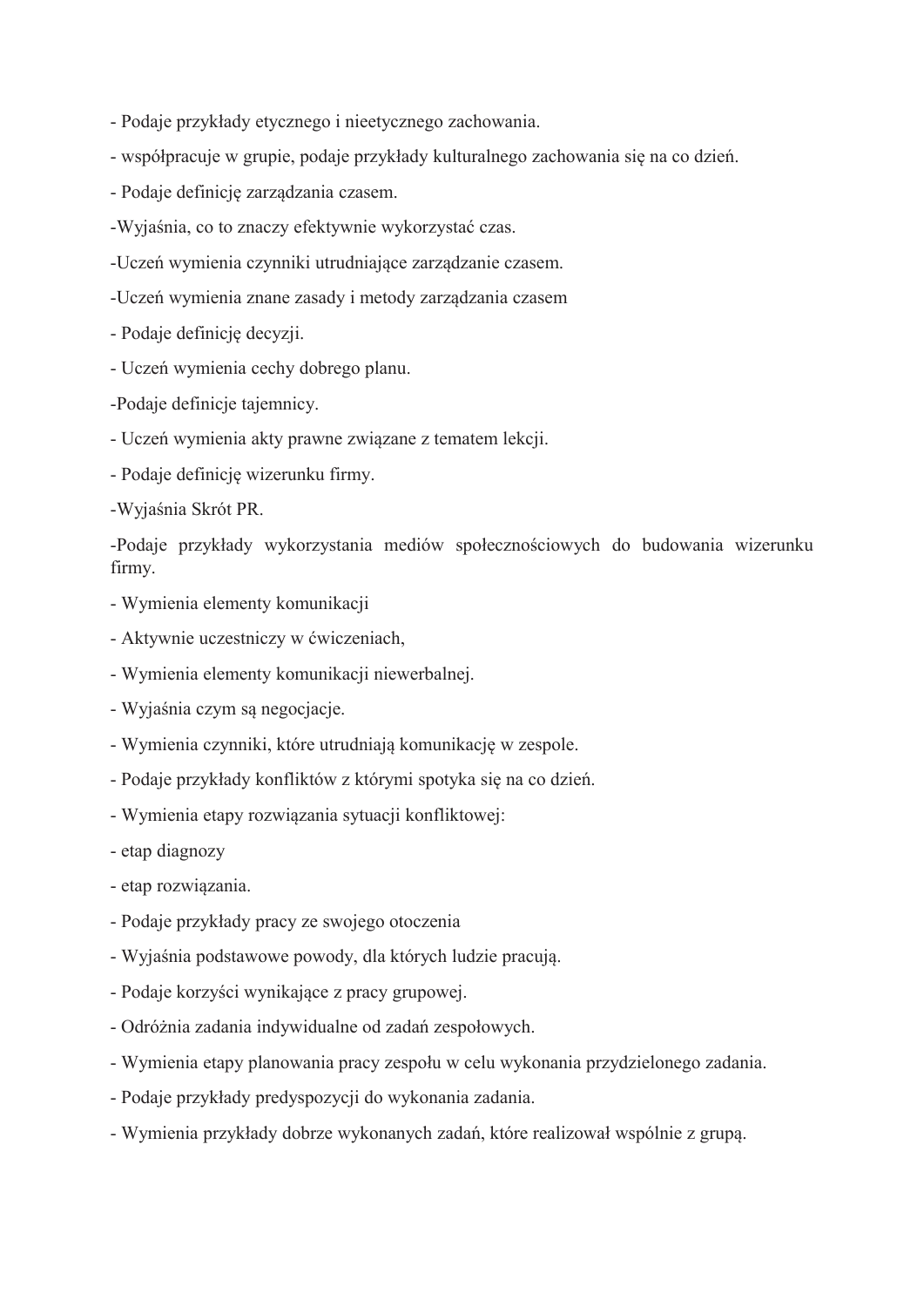- Wymienia przykłady szybko zmieniających się rozwiązań technicznych z własnego otoczenia.

Ocenę niedostateczną otrzymuje uczeń, który:

- nie opracował wiadomości i umiejetności wymaganych na ocene dopuszczająca.

### Sposoby sprawdzania osiągnięć uczniów:

Uczniowie mogą uzyskać oceny z następujących form sprawdzania ich wiedzy i umiejętności:

1. Pisemna praca kontrolna sprawdzająca wiedzę i umiejętności nabyte na zajęciach obejmująca cały dział lub kilka działów,

2. Praca kontrolna w formie próbnego zadania egzaminacyjnego,

3. Pisemna praca kontrolna sprawdzająca wiedzę i umiejętności nabyte na ostatnich 3 zajęciach,

4. Praca pisemna domowa,

5. Wypowiedz ustna będąca odpowiedzią na pytania nauczyciela, prezentacją rozwiązania zadania lub wykonaniem innego polecenia,

6. Wypowiedź ustna będąca prezentacją lub odczytaniem obszernego materiału przygotowanego przez ucznia na dany temat,

7. Ćwiczenie praktyczne polegające na wykonaniu zadania według podanej instrukcji prezentacji jego wyników w formie ustnej lub pisemnej,

8. Praca projektowa zlecona do wykonania samodzielnie lub w zespole,

9. Wypowiedzi ustne i pisemne w czasie danych zajęć edukacyjnych,

10. Uzyskane wyniki w olimpiadach przedmiotowych, konkursach, zawodach, turniejach na szczeblu szkolnym.

### Sposób oceniania:

Punktacja w procentach%:

0-39% -niedostateczny

40-49% -dopuszczający

50-55% --dostateczny

56-65% -dostateczny

 $66-70\% + \text{dostateczny}$ 

 $71 - 75% -$ -dobry

76-84%-dobry

85-89%-+dobry

90-100%-bardzo dobry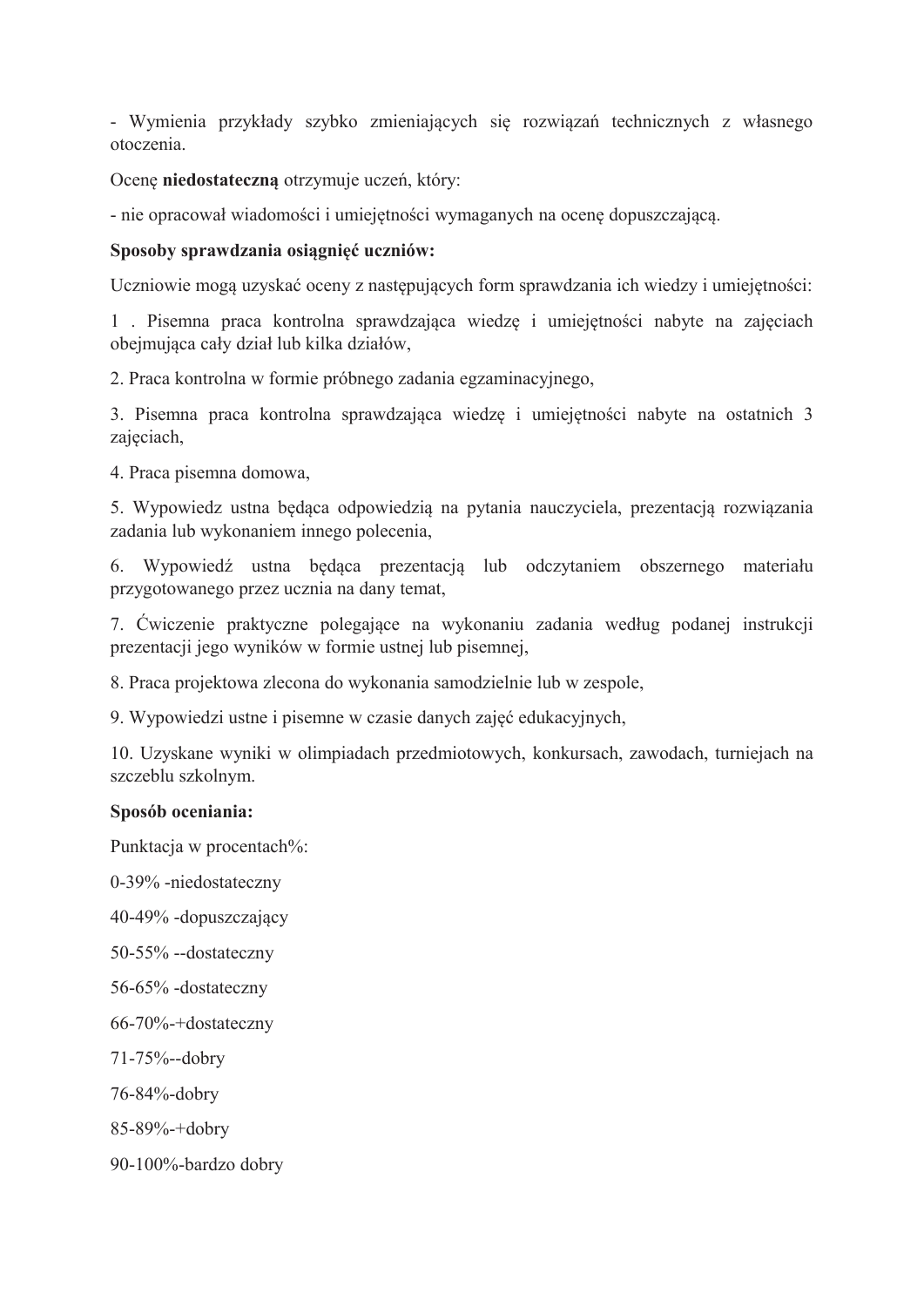$100\%$  + treści wykraczające poza podstawę programową –celujący

## 10. Wykonywanie druków luźnych i łączonych

## Cele edukacyjne.

Celem kształcenia zawodowego jest przygotowanie uczniów do wykonywania pracy zawodowej i aktywnego funkcjonowania na zmieniającym się rynku pracy. W procesie kształcenia zawodowego ważne jest integrowanie i korelowanie kształcenia ogólnego i zawodowego praktycznego, w tym doskonalenie kompetencji kluczowych. Odpowiedni poziom wiedzy ogólnej powiązanej z wiedzą zawodową przyczyni się do podniesienia poziomu umiejętności zawodowych absolwentów.

### Cele kształcenia w zawodzie.

Absolwent szkoły powinien być przygotowany do wykonywania następujących zadań zawodowych:

- przygotowywania materiałów, maszyn i urządzeń do wykonywania druków luźnych i łączonych,

- wykonywania druków luźnych i łączonych,

- planowania poligraficznych procesów produkcyjnych,

- kontrolowania przebiegu produkcji poligraficznej

## Wymagania edukacyjne na poszczególne oceny:

Do obszarów oceny w praktycznej nauce zawodu należą:

-poziom osiągnieć edukacyjnych ucznia w stosunku do wymagań programowych

-stan wiedzy zawodowej (wiadomości teoretyczne).

-poziom opanowania umiejętności praktycznych,

-jakość wykonanych ćwiczeń,

-zachowanie wymagań technicznych, organizacyjnych i technologicznych w wykonaniu prac szkoleniowo-produkcyjnych,

-wykonanie zadań w określonym czasie.

### Ocena niedostateczna:

-niedostateczny poziom podstawowych wiadomości teoretycznych, które uniemożliwia wykonanie pracy o niewielkim stopniu trudności,

-wykonuje ćwiczenia z licznymi błędami,

-brak umiejętności organizacji stanowiska pracy,

-lekceważenie obowiązków i poleceń nauczyciela,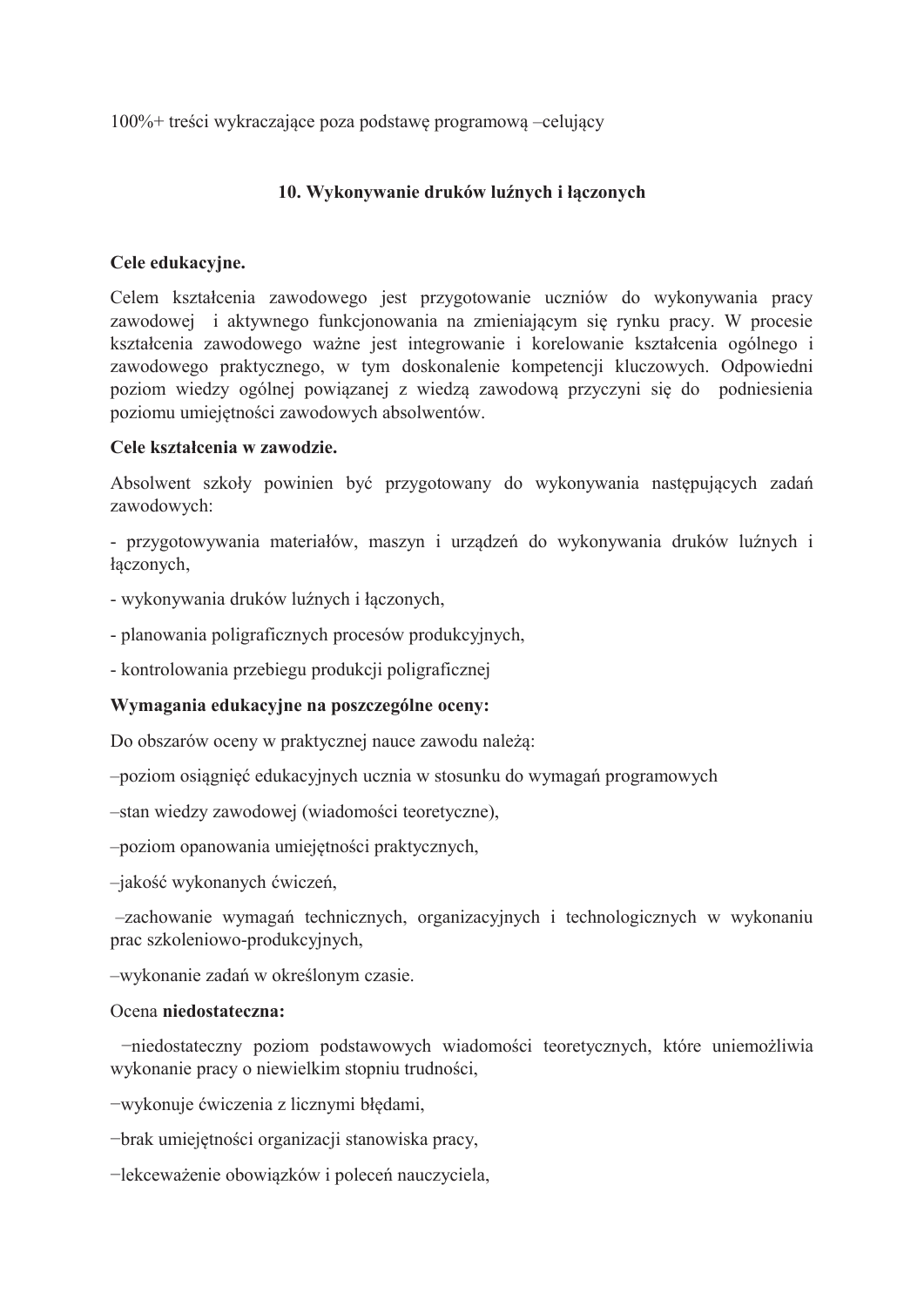-niewłaściwe metody pracy, brak reakcji na wskazówki udzielone w instruktażu bieżącym,

-brak zeszytu zajęć,

-lekceważenie przepisów BHP.

### Ocena dopuszczająca:

-uczeń ma braki w opanowaniu podstawowych wiadomości, których uzupełnienie umożliwia wykonanie zadań o niewielkim stopniu trudności,

-wykonywanie pracy z dużymi błedami,

-wyraźne braki w organizacji stanowiska pracy,

-duże błędy w wykonaniu czynności, a nawet przy częstej pomocy nauczyciela, niestaranne i z wieloma brakami prowadzenie zeszytu zajęć,

-przestrzega przepisy BHP bez większych uchybień.

### Ocena dostateczna:

-dostateczne opanowanie podstawowych wiadomości,

-wykonywanie zadań o średnim stopniu trudności, z błędami, które po udzieleniu wskazówek nauczyciela zostaną poprawione,

-niewielkie braki w organizacji pracy,

-brak umiejętności samodzielnej pracy,

-konieczność częstego instruktażu i kontroli nauczyciela,

-niestaranne i z brakami tematycznymi prowadzenie zeszytu zajęć,

-przestrzeganie przepisów BHP.

### Ocena dobra:

-poprawne stosowanie wiadomości teoretycznych w praktyce,

-poprawne wykonywanie ćwiczeń,

-niewielkie usterki w organizacji stanowiska pracy,

-prawidłowe metody pracy,

-praca samodzielna, czynności wykonywanie poprawnie,

-staranne ale z brakami tematycznymi prowadzenie zeszytu zajęć,

-dobre przestrzeganie przepisów BHP.

### Ocena bardzo dobra:

-sprawne posługiwanie się zdobytymi wiadomościami,

-samodzielne rozwiązywanie problemów dotyczących wykonywanej pracy,

-prawidłowa organizacja pracy i stanowiska,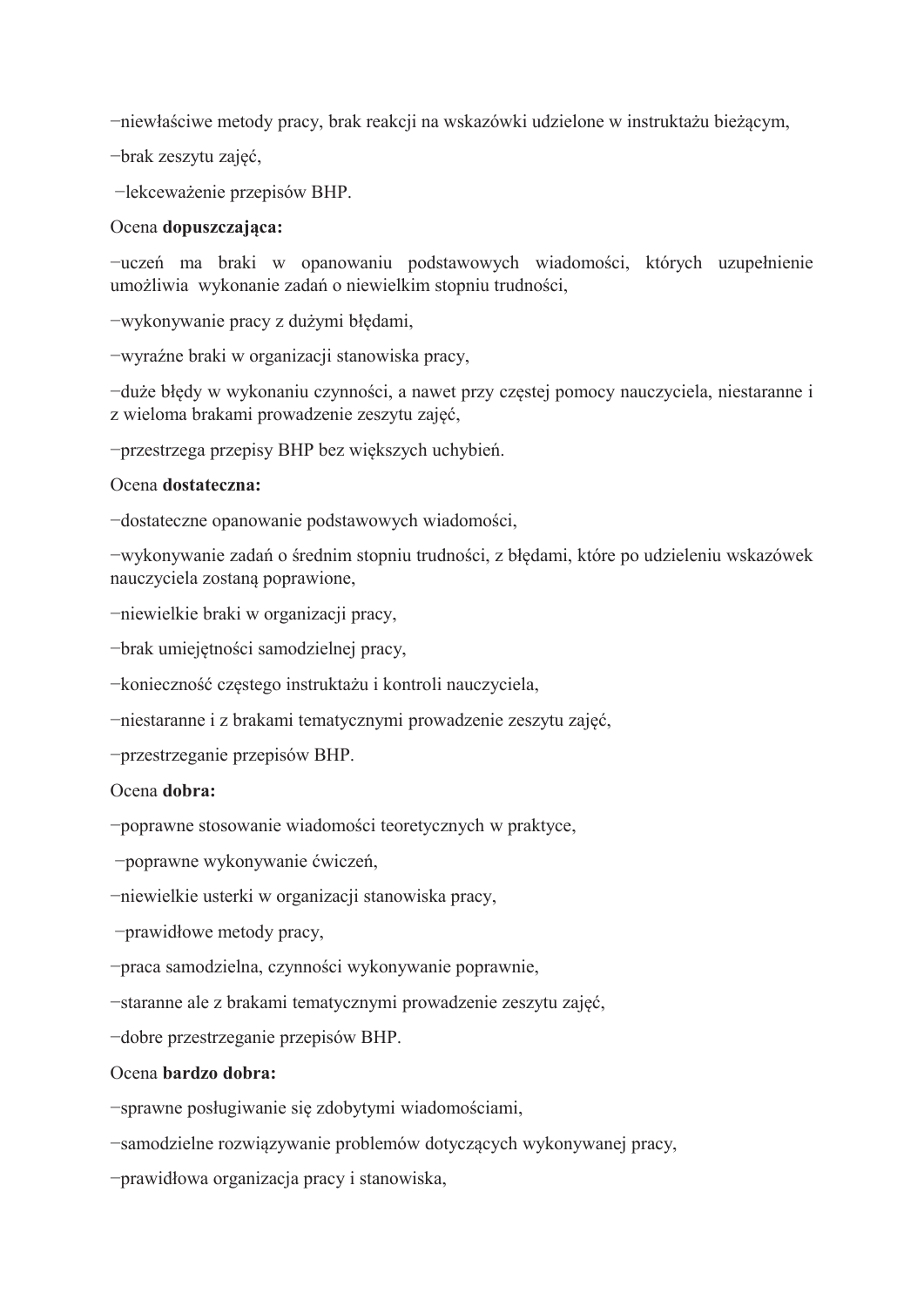-prawidłowe i bardzo sprawne wykonanie wszystkich czynności,

-staranne i bez braków tematycznych prowadzenie zeszytu zajęć,

-w pełni przestrzeganie przepisów BHP.

### Ocena celujaca:

-biegłe posługiwanie się wiadomościami i umiejętnościami w rozwiązywaniu problemów,

-proponowanie rozwiązań wykraczających poza program nauczania,

-dokładne wykonywanie ćwiczeń,

-wzorowa organizacja stanowiska pracy,

-sprawne wykonywanie wszystkich czynności,

-przykładne przestrzeganie norm i przepisów BHP,

-wzorowe prowadzenie zeszytu zajęć,

-udział w konkursach, olimpiadach, turniejach poligraficznych.

### Formy sprawdzania wiedzy i umiejętności:

Podstawowymi formami sprawdzenia wiedzy i umiejętności ucznia są odpowiedzi ustne, sprawdziany pisemne, kartkówki i wykonywane samodzielnie ćwiczenia.

Odpowiedzi ustne: ocenie podlega rzeczowość, poprawność merytoryczna wypowiedzi, umiejętność logicznego myślenia i używania słownictwa zawodowego, odpowiedź ustna dotyczy przerabianego zakresu działu programowego.

Formy pisemne: sprawdziany i kartkówki pisemne:

-są obowiązkowe dla wszystkich jako podsumowanie przerobionych działów programowych,

-uczeń nieobecny musi zaliczyć sprawdzian w terminie ustalonym z nauczycielem. najpóźniej do 2 tygodni od dnia przeprowadzenia sprawdzianu,

-w uzasadnionych przypadkach nauczyciel może przedłużyć termin,

-samodzielnie wykonywane ćwiczenia,

-zadania praktyczne,

-forma sprawdzenia wiedzy i umiejętności z materiału bieżącego.

### Skala punktowa.

Skala przeliczania uzyskanych punktów ze sprawdzianów, kartkówek, ćwiczeń, zadań itp. na oceny cząstkowe:

0-39% -niedostateczny

40-49% -dopuszczający

50-55% --dostateczny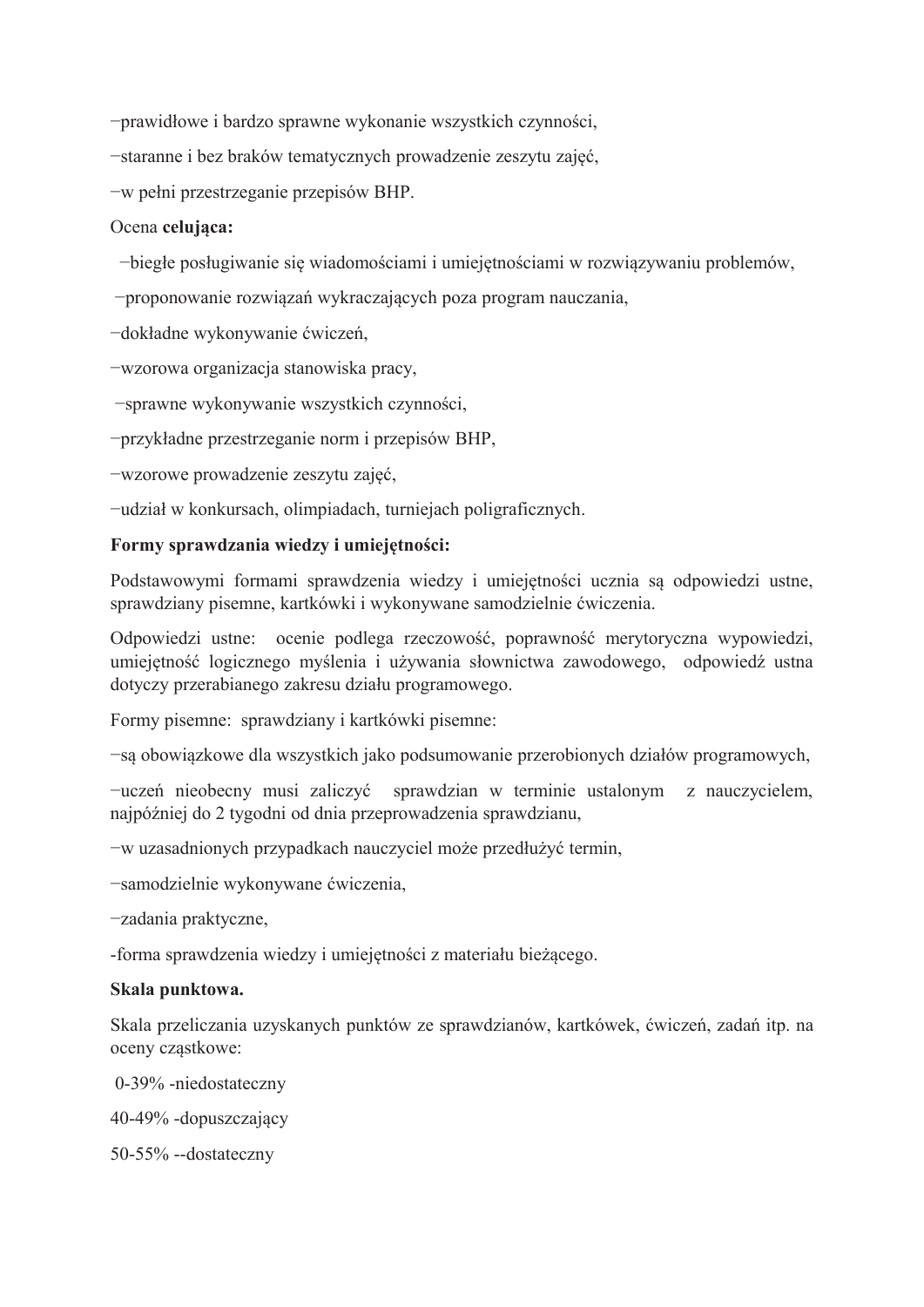56-65% -dostateczny 66-70%-+dostateczny 71-75%--dobry 76-84%-dobry 85-89%-+dobry 90-100%-bardzo dobry

100%+ treści wykraczające poza podstawę programową -celujący

## Formy poprawy oceny:

uczeń, który uzyskał ocenę niedostateczną z pisemnej formy sprawdzenia wiadomości ma obowiązek poprawić tą ocenę w terminie do dwóch tygodni w formie pisemnej, ocena niedostateczna z wypowiedzi ustnej jest poprawiana w formie ustalonej przez nauczyciela, zadania praktyczne - poprawiane w formie zadań praktycznych.

## 11. Wykonywanie opraw

## Cele edukacvine.

Celem kształcenia zawodowego jest przygotowanie uczniów do wykonywania pracy zawodowej i aktywnego funkcjonowania na zmieniającym się rynku pracy. W procesie kształcenia zawodowego ważne jest integrowanie i korelowanie kształcenia ogólnego i zawodowego praktycznego, w tym doskonalenie kompetencji kluczowych. Odpowiedni poziom wiedzy ogólnej powiazanej z wiedzą zawodowa przyczyni się do podniesienia poziomu umiejętności zawodowych absolwentów.

## Cele kształcenia w zawodzie.

Absolwent szkoły powinien być przygotowany do wykonywania następujących zadań zawodowych:

- przygotowywania materiałów, maszyn i urządzeń do wykonywania opraw
- wykonywania opraw
- planowania poligraficznych procesów produkcyjnych.
- kontrolowania przebiegu produkcji poligraficznej

# Wymagania edukacyjne na poszczególne oceny:

Do obszarów oceny w praktycznej nauce zawodu należą:

-poziom osiągnięć edukacyjnych ucznia w stosunku do wymagań programowych

-stan wiedzy zawodowej (wiadomości teoretyczne),

-poziom opanowania umiejętności praktycznych,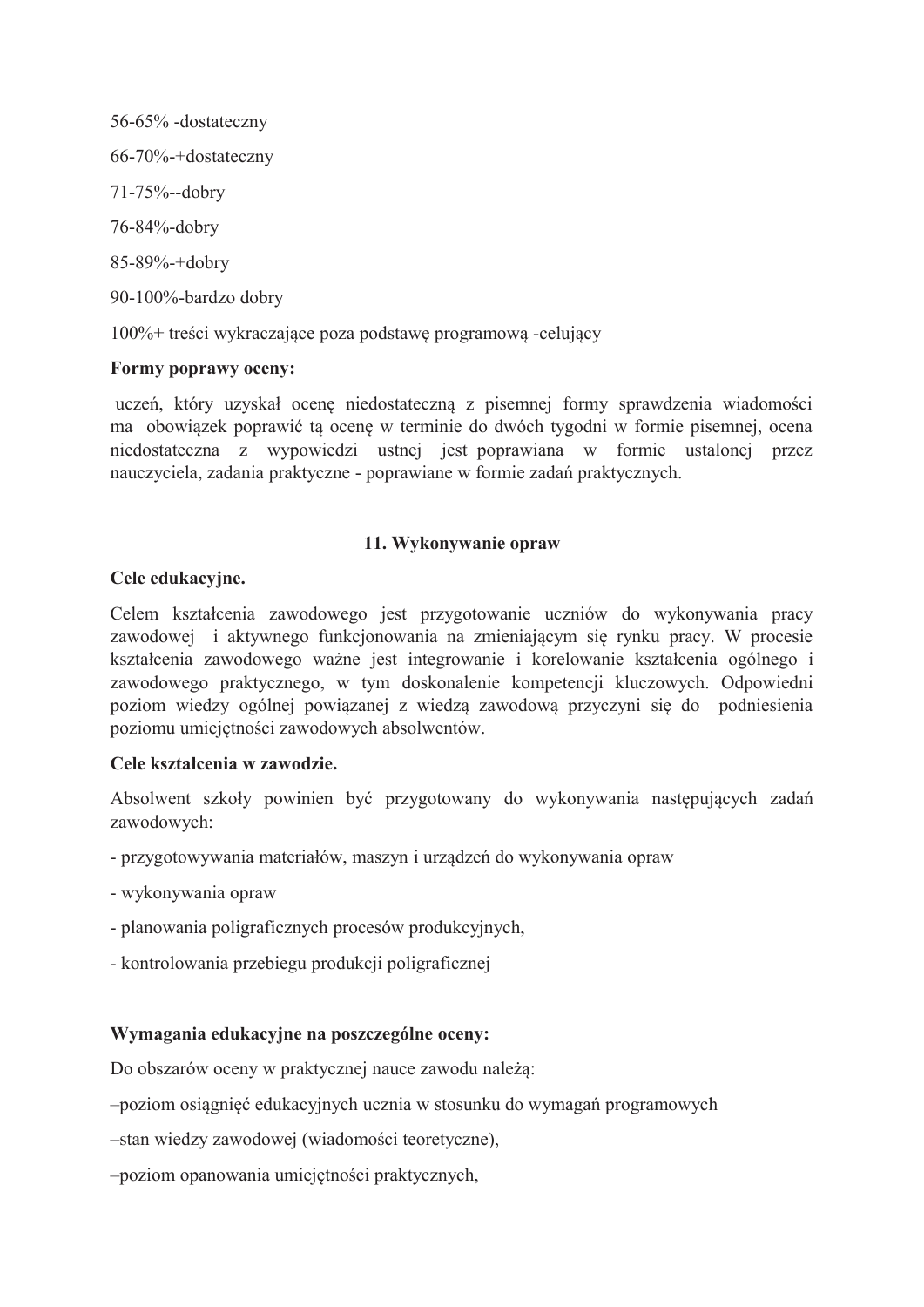-jakość wykonanych ćwiczeń,

-zachowanie wymagań technicznych, organizacyjnych i technologicznych w wykonaniu prac szkoleniowo-produkcyjnych,

-wykonanie zadań w określonym czasie.

### Ocena niedostateczna:

-niedostateczny poziom podstawowych wiadomości teoretycznych, które uniemożliwia wykonanie pracy o niewielkim stopniu trudności,

-wykonuje ćwiczenia z licznymi błędami,

-brak umiejętności organizacji stanowiska pracy,

-lekceważenie obowiązków i poleceń nauczyciela,

-niewłaściwe metody pracy, brak reakcji na wskazówki udzielone w instruktażu bieżącym,

-brak zeszytu zajęć,

-lekceważenie przepisów BHP.

### Ocena dopuszczająca:

-uczeń ma braki w opanowaniu podstawowych wiadomości, których uzupełnienie umożliwia wykonanie zadań o niewielkim stopniu trudności,

-wykonywanie pracy z dużymi błędami,

-wyraźne braki w organizacji stanowiska pracy,

-duże błędy w wykonaniu czynności, a nawet przy częstej pomocy nauczyciela, niestaranne i z wieloma brakami prowadzenie zeszytu zajęć,

-przestrzega przepisy BHP bez większych uchybień.

### Ocena dostateczna:

-dostateczne opanowanie podstawowych wiadomości,

-wykonywanie zadań o średnim stopniu trudności, z błędami, które po udzieleniu wskazówek nauczyciela zostaną poprawione,

-niewielkie braki w organizacji pracy,

-brak umiejętności samodzielnej pracy,

-konieczność częstego instruktażu i kontroli nauczyciela,

-niestaranne i z brakami tematycznymi prowadzenie zeszytu zajęć,

-przestrzeganie przepisów BHP.

### Ocena dobra:

-poprawne stosowanie wiadomości teoretycznych w praktyce,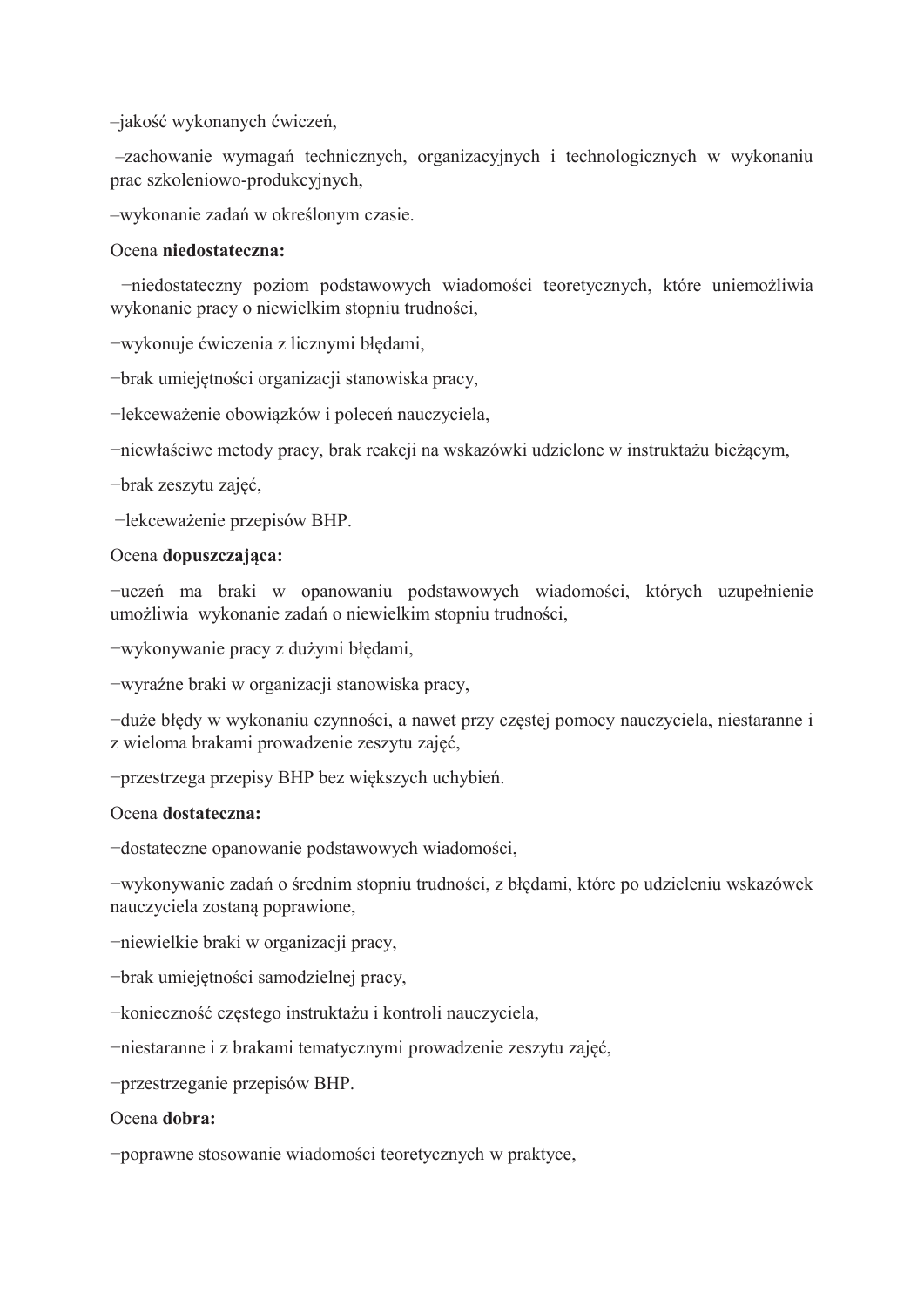-poprawne wykonywanie ćwiczeń,

-niewielkie usterki w organizacji stanowiska pracy,

-prawidłowe metody pracy,

-praca samodzielna, czynności wykonywanie poprawnie,

-staranne ale z brakami tematycznymi prowadzenie zeszytu zajęć,

-dobre przestrzeganie przepisów BHP.

### Ocena bardzo dobra:

-sprawne posługiwanie się zdobytymi wiadomościami,

-samodzielne rozwiązywanie problemów dotyczących wykonywanej pracy,

-prawidłowa organizacja pracy i stanowiska,

-prawidłowe i bardzo sprawne wykonanie wszystkich czynności,

-staranne i bez braków tematycznych prowadzenie zeszytu zajęć,

-w pełni przestrzeganie przepisów BHP.

### Ocena celujaca:

-biegłe posługiwanie się wiadomościami i umiejętnościami w rozwiązywaniu problemów,

-proponowanie rozwiązań wykraczających poza program nauczania,

-dokładne wykonywanie ćwiczeń,

-wzorowa organizacja stanowiska pracy,

-sprawne wykonywanie wszystkich czynności,

-przykładne przestrzeganie norm i przepisów BHP,

-wzorowe prowadzenie zeszytu zajęć,

-udział w konkursach, olimpiadach, turniejach poligraficznych.

## Formy sprawdzania wiedzy i umiejętności:

Podstawowymi formami sprawdzenia wiedzy i umiejętności ucznia są odpowiedzi ustne, sprawdziany pisemne, kartkówki i wykonywane samodzielnie ćwiczenia.

Odpowiedzi ustne: ocenie podlega rzeczowość, poprawność merytoryczna wypowiedzi, umiejetność logicznego myślenia i używania słownictwa zawodowego, odpowiedź ustna dotyczy przerabianego zakresu działu programowego.

Formy pisemne: sprawdziany i kartkówki pisemne:

-są obowiązkowe dla wszystkich jako podsumowanie przerobionych działów programowych,

-uczeń nieobecny musi zaliczyć sprawdzian w terminie ustalonym z nauczycielem, najpóźniej do 2 tygodni od dnia przeprowadzenia sprawdzianu,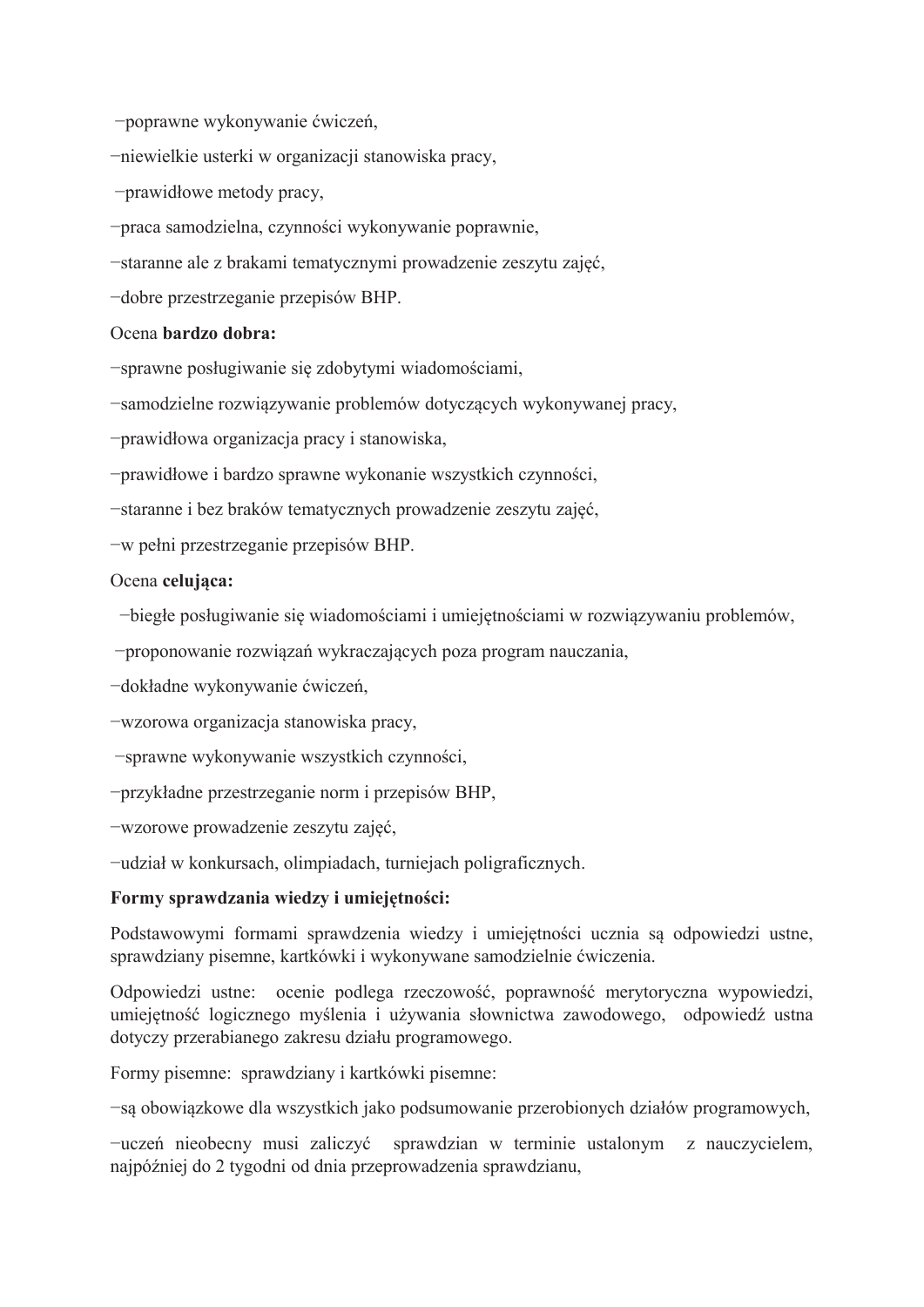-w uzasadnionych przypadkach nauczyciel może przedłużyć termin,

-samodzielnie wykonywane ćwiczenia,

-zadania praktyczne,

-forma sprawdzenia wiedzy i umiejętności z materiału bieżącego.

### Skala punktowa.

Skala przeliczania uzyskanych punktów ze sprawdzianów, kartkówek, ćwiczeń, zadań itp. na oceny czastkowe:

0-39% -niedostateczny

40-49% -dopuszczający

50-55% --dostateczny

56-65% -dostateczny

66-70%-+dostateczny

71-75%--dobry

76-84%-dobry

85-89%-+dobry

90-100%-bardzo dobry

 $100\%$ + treści wykraczające poza podstawe programowa -celujący

## Formy poprawy oceny:

- uczeń, który uzyskał ocenę niedostateczną z pisemnej formy sprawdzenia wiadomości ma obowiązek poprawić tą ocenę w terminie do dwóch tygodni w formie pisemnej, ocena niedostateczna z wypowiedzi ustnej jest poprawiana w formie ustalonej przez nauczyciela, zadania praktyczne - poprawiane w formie zadań praktycznych.

### 12. Wykonywanie opakowań

## Cele edukacyjne:

Celem kształcenia zawodowego jest przygotowanie uczniów do wykonywania pracy zawodowej i aktywnego funkcjonowania na zmieniającym się rynku pracy. W procesie kształcenia zawodowego ważne jest integrowanie i korelowanie kształcenia ogólnego i zawodowego praktycznego, w tym doskonalenie kompetencji kluczowych. Odpowiedni poziom wiedzy ogólnej powiązanej z wiedzą zawodową przyczyni się do podniesienia poziomu umiejętności zawodowych absolwentów.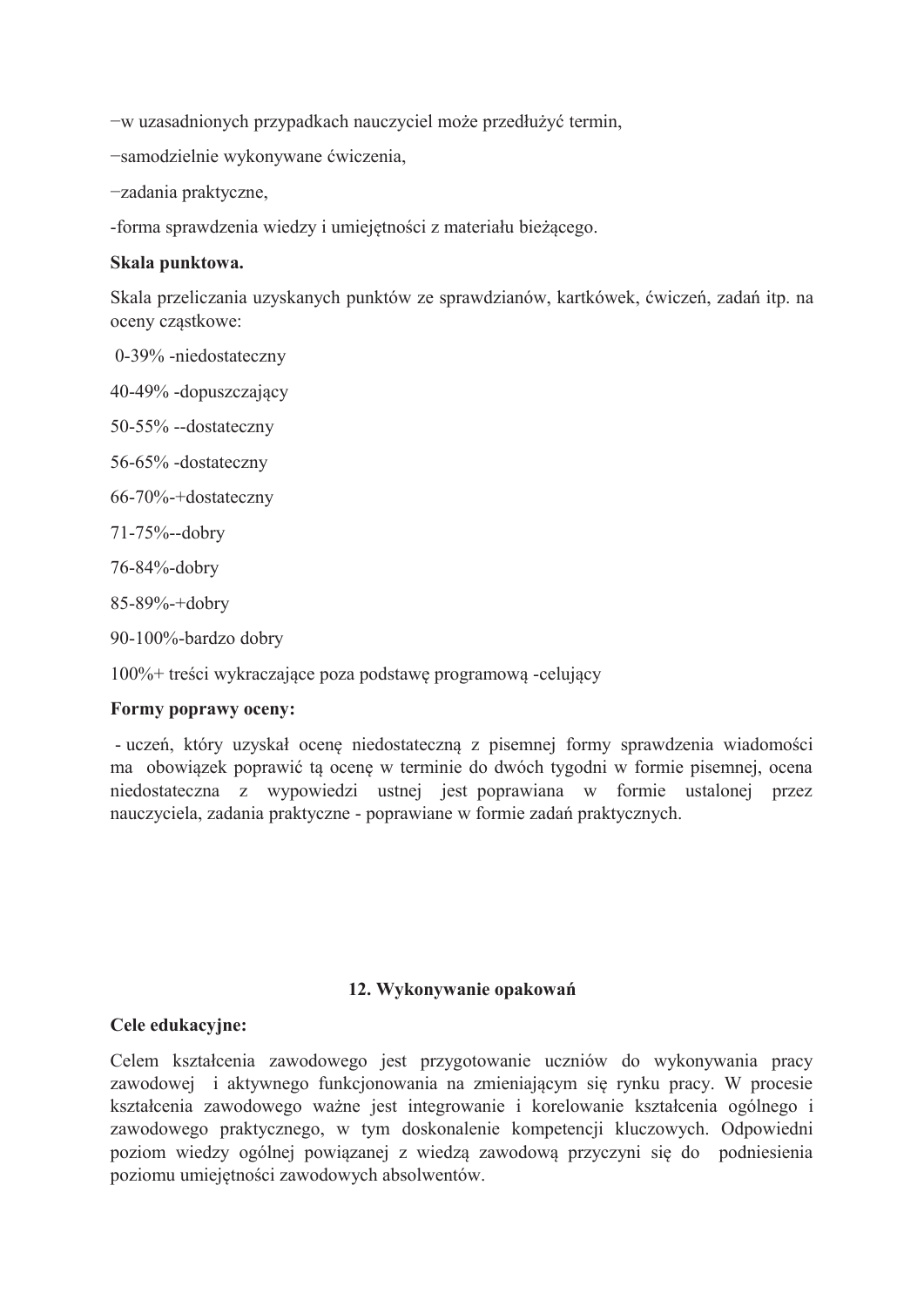## Cele kształcenia w zawodzie:

Absolwent szkoły powinien być przygotowany do wykonywania następujących zadań zawodowych:

- przygotowywania materiałów, maszyn i urządzeń do wykonywania opakowań

- wykonywania opakowań

- planowania poligraficznych procesów produkcyjnych,
- kontrolowania przebiegu produkcji poligraficznej

# Wymagania edukacyjne na poszczególne oceny:

Do obszarów oceny w praktycznej nauce zawodu należą:

-poziom osiągnięć edukacyjnych ucznia w stosunku do wymagań programowych

-stan wiedzy zawodowej (wiadomości teoretyczne),

-poziom opanowania umiejętności praktycznych,

-jakość wykonanych ćwiczeń,

-zachowanie wymagań technicznych, organizacyjnych i technologicznych w wykonaniu prac szkoleniowo-produkcyjnych,

-wykonanie zadań w określonym czasie.

### Ocena niedostateczna:

-niedostateczny poziom podstawowych wiadomości teoretycznych, które uniemożliwia wykonanie pracy o niewielkim stopniu trudności,

-wykonuje ćwiczenia z licznymi błędami,

-brak umiejetności organizacji stanowiska pracy,

-lekceważenie obowiązków i poleceń nauczyciela,

-niewłaściwe metody pracy, brak reakcji na wskazówki udzielone w instruktażu bieżącym,

-brak zeszytu zajęć,

-lekceważenie przepisów BHP.

## Ocena dopuszczająca:

-uczeń ma braki w opanowaniu podstawowych wiadomości, których uzupełnienie umożliwia wykonanie zadań o niewielkim stopniu trudności,

-wykonywanie pracy z dużymi błędami,

-wyraźne braki w organizacji stanowiska pracy,

-duże błedy w wykonaniu czynności, a nawet przy częstej pomocy nauczyciela, niestaranne i z wieloma brakami prowadzenie zeszytu zajęć,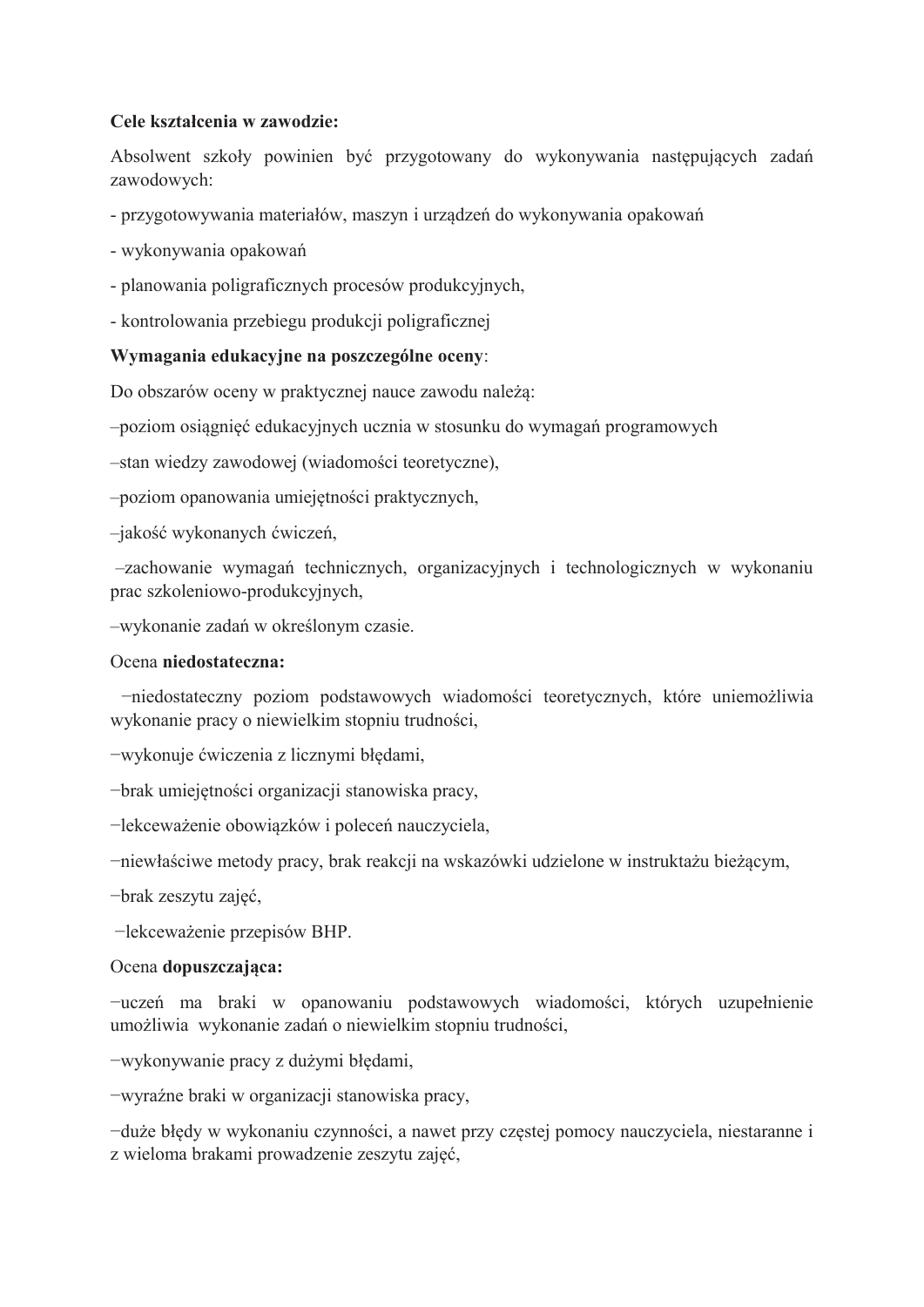-przestrzega przepisy BHP bez większych uchybień.

#### Ocena dostateczna:

-dostateczne opanowanie podstawowych wiadomości,

-wykonywanie zadań o średnim stopniu trudności, z błędami, które po udzieleniu wskazówek nauczyciela zostaną poprawione,

-niewielkie braki w organizacji pracy,

-brak umiejętności samodzielnej pracy,

-konieczność częstego instruktażu i kontroli nauczyciela,

-niestaranne i z brakami tematycznymi prowadzenie zeszytu zajęć,

-przestrzeganie przepisów BHP.

#### Ocena dobra:

-poprawne stosowanie wiadomości teoretycznych w praktyce,

-poprawne wykonywanie ćwiczeń,

-niewielkie usterki w organizacji stanowiska pracy,

-prawidłowe metody pracy,

-praca samodzielna, czynności wykonywanie poprawnie,

-staranne ale z brakami tematycznymi prowadzenie zeszytu zajęć,

-dobre przestrzeganie przepisów BHP.

### Ocena bardzo dobra:

-sprawne posługiwanie się zdobytymi wiadomościami,

-samodzielne rozwiązywanie problemów dotyczących wykonywanej pracy,

-prawidłowa organizacja pracy i stanowiska,

-prawidłowe i bardzo sprawne wykonanie wszystkich czynności,

-staranne i bez braków tematycznych prowadzenie zeszytu zajęć,

-w pełni przestrzeganie przepisów BHP.

#### Ocena celujaca:

-biegłe posługiwanie się wiadomościami i umiejętnościami w rozwiązywaniu problemów,

-proponowanie rozwiązań wykraczających poza program nauczania,

-dokładne wykonywanie ćwiczeń,

-wzorowa organizacja stanowiska pracy,

-sprawne wykonywanie wszystkich czynności,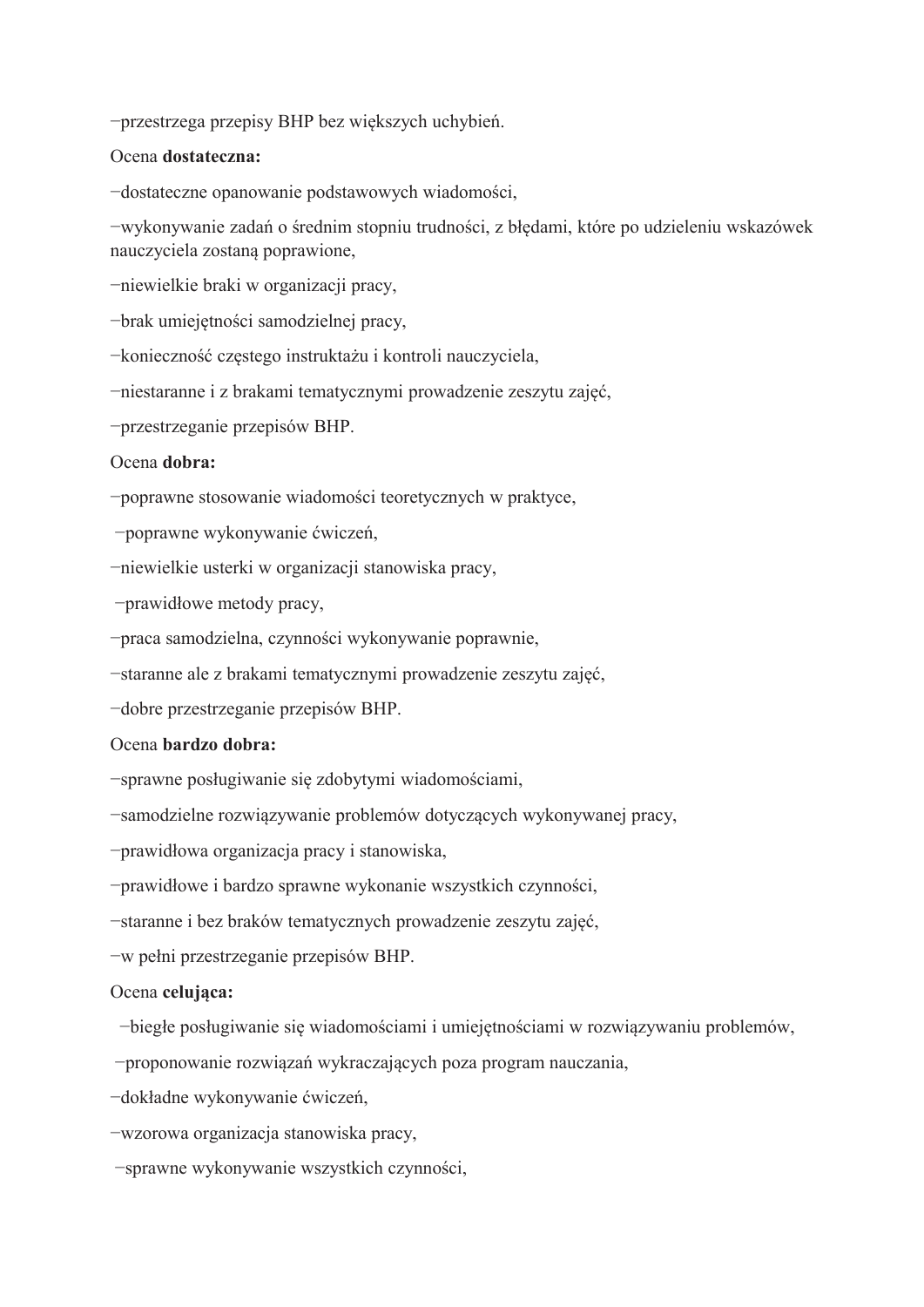-przykładne przestrzeganie norm i przepisów BHP,

-wzorowe prowadzenie zeszytu zajęć,

-udział w konkursach, olimpiadach, turniejach poligraficznych.

### Formy sprawdzania wiedzy i umiejętności:

Podstawowymi formami sprawdzenia wiedzy i umiejętności ucznia są odpowiedzi ustne, sprawdziany pisemne, kartkówki i wykonywane samodzielnie ćwiczenia.

Odpowiedzi ustne: ocenie podlega rzeczowość, poprawność merytoryczna wypowiedzi, umiejętność logicznego myślenia i używania słownictwa zawodowego, odpowiedź ustna dotyczy przerabianego zakresu działu programowego.

Formy pisemne: sprawdziany i kartkówki pisemne:

-są obowiązkowe dla wszystkich jako podsumowanie przerobionych działów programowych,

-uczeń nieobecny musi zaliczyć sprawdzian w terminie ustalonym z nauczycielem, najpóźniej do 2 tygodni od dnia przeprowadzenia sprawdzianu,

-w uzasadnionych przypadkach nauczyciel może przedłużyć termin,

-samodzielnie wykonywane ćwiczenia,

-zadania praktyczne,

-forma sprawdzenia wiedzy i umiejętności z materiału bieżącego.

### Skala punktowa.

Skala przeliczania uzyskanych punktów ze sprawdzianów, kartkówek, ćwiczeń, zadań itp. na oceny cząstkowe:

0-39% -niedostateczny

40-49% -dopuszczający

50-55% --dostateczny

56-65% -dostateczny

66-70%-+dostateczny

71-75%--dobry

76-84%-dobry

85-89%-+dobry

90-100%-bardzo dobry

 $100\%$  + treści wykraczające poza podstawę programowa -celujący

Formy poprawy oceny:

uczeń, który uzyskał ocenę niedostateczną z pisemnej formy sprawdzenia wiadomości ma obowiązek poprawić tą ocenę w terminie do dwóch tygodni w formie pisemnej, ocena